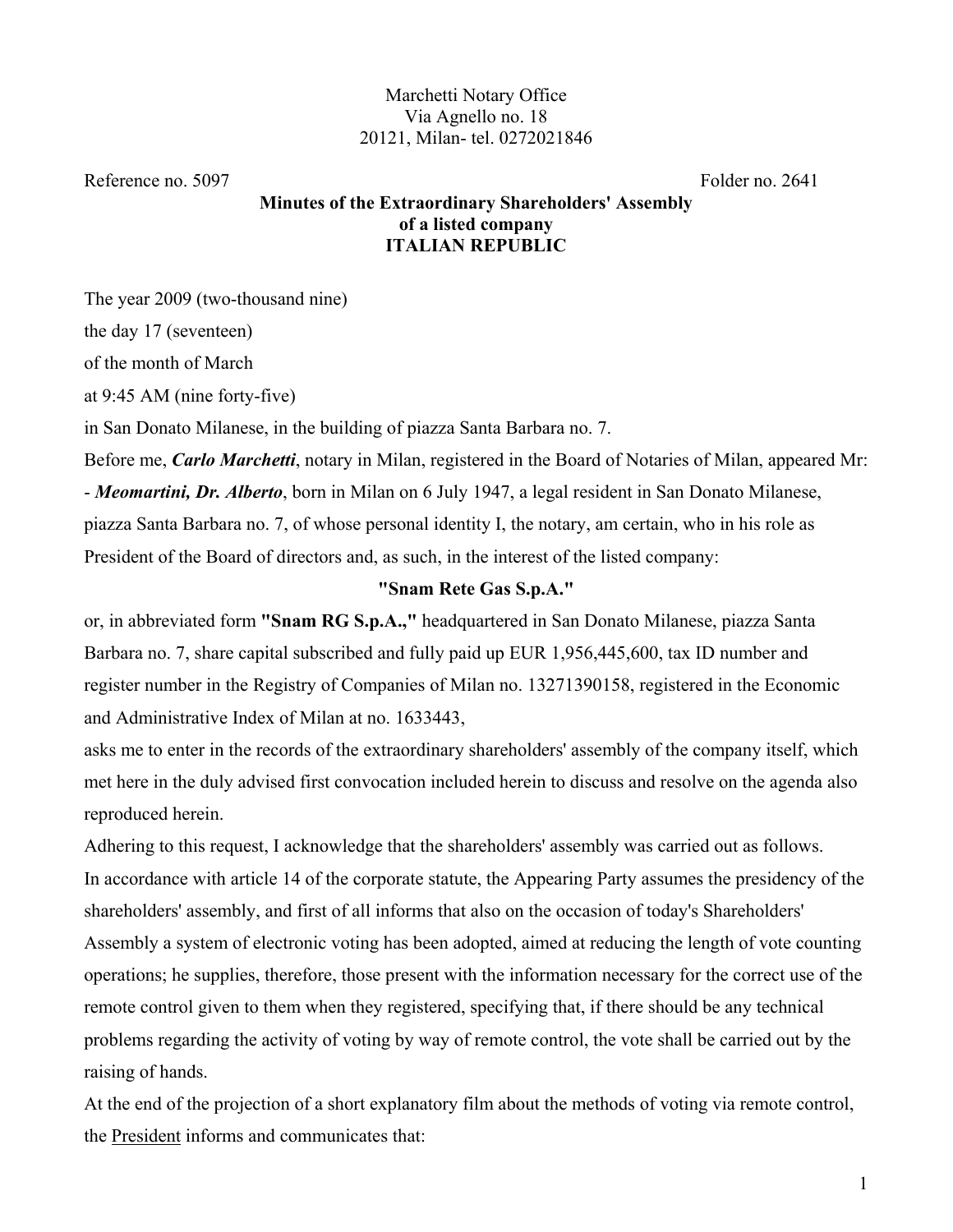- In respect of the provisions in force, the notice of convocation of the Shareholders' Assembly was published on 14 February 2009 on the newspapers: Il Sole 24 Ore, Corriere della Sera, La Repubblica, Milano Finanza, and Finanza & Mercati as well as in the English language version, in the Financial Times;
- The agenda is the following
- 1. *the attribution to the Board of Directors, in accordance with article 2443 of the civil code, of the ability to increase by way of payment the share capital by a maximum amount of EUR 3,500,000,000.00.*
- other than this Appearing Party, also present are the advisors Carlo Malacarne (Chief Executive Officer), Giuseppe Airoldi, Davide Croff, and Roberto Lonzar, and the president of the Board of Statutory Auditors, Pierumberto Spanò;
- personal information (name, surname, birth place, residence and professional qualifications) of the Shareholders' Assembly participants was requested and will be requested in the methods and within the conditions linked to the obligations, tasks and aims provided for by the regulation in force; said information shall be inserted into the minutes of the Shareholders' Assembly, following manual and automatic processing, and could be the subject of communication and distribution, also abroad, and even beyond the European Union, in the methods and within the conditions linked to the obligations, tasks and aims provided by the regulation in force;
- the share capital is EUR 1,956,476,100.00, divided into 1,956,476,100 shares with a par value of EUR 1 each;
- those present currently prove to be 433 for a total of 1,164,583,876 shares representing 59.53% of the share capital with voting rights;
- the named list of the participating shareholders, here in person or by proxy, with the indication of the number of shares that each possesses and any proxy shareholder, is available to those present and this list shall be attached to the minutes of the shareholders' assembly, complete with the names of the shareholders who may attend successively or who depart before each vote, with the indication of the shares possessed by each, shall be attached to the shareholders' assembly minutes;
- before each vote, the number of participants in the vote, personally, or by proxy, shall be communicated; after each vote the secretary shall see to declaring its result;
- as recommended by CONSOB, financial analysts, journalists and qualified experts are able to observe the work of the shareholders' assembly;
- a device for recording the events is working in the room, with the sole purpose of facilitating the taking of minutes;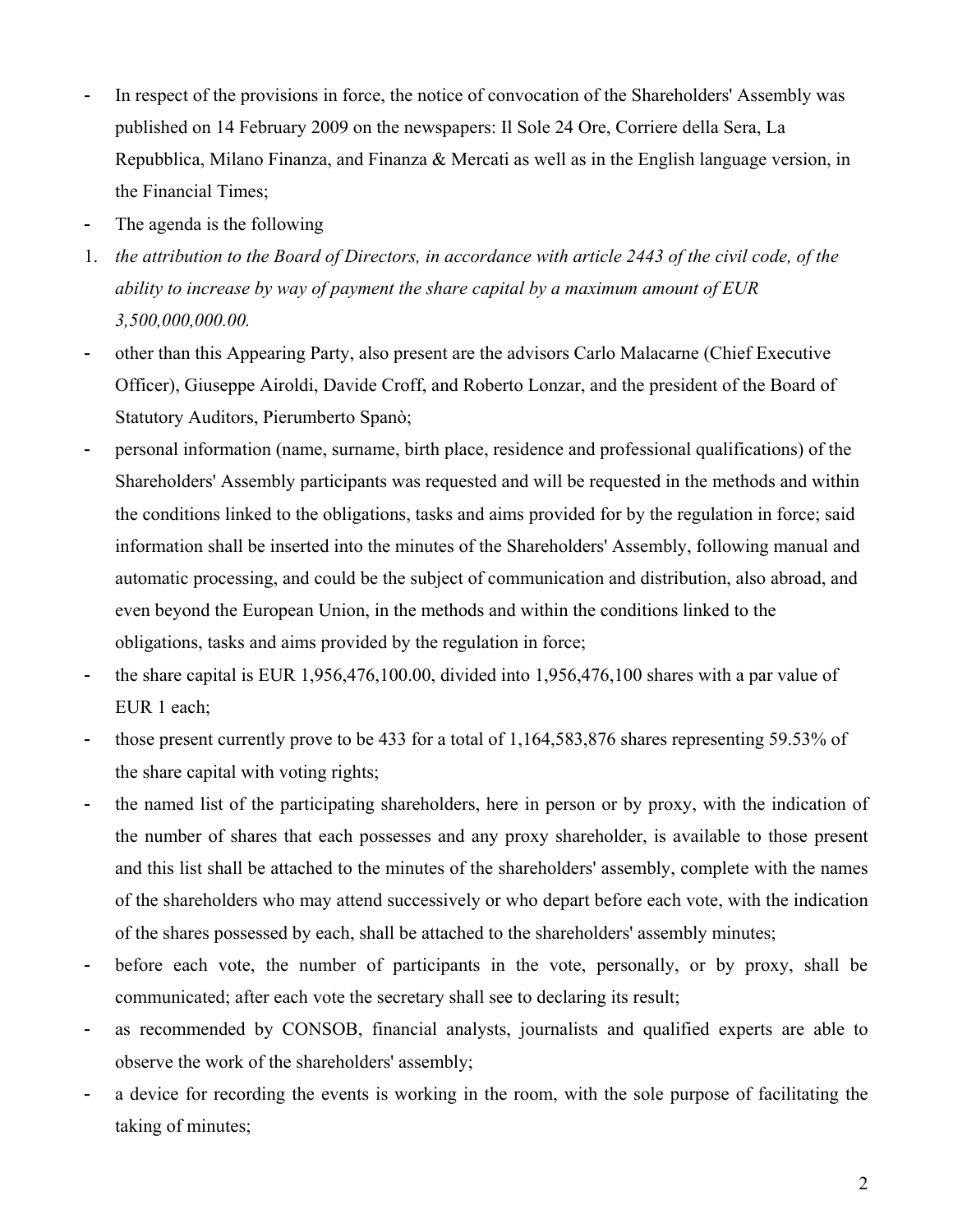- informs that, in accordance with article 5.2 of the Regulation of the shareholders' assemblies of Snam Rete Gas S.p.A., he has constituted the office of the Presidency, with Daniela Ziglioli presiding;
- in accordance with article 7 of the Regulation of the shareholders' assemblies of Snam Rete Gas S.p.A..:
	- Requests to speak can be presented to the Office of the presidency from the moment that the Shareholders' Assembly begins until when the discussion has been opened regarding the relative point of the agenda;
	- Each shareholder can speak only once on each issue of the agenda;
	- Replies are not allowed;
	- After the closure of the discussion, only short voting statements are allowed;
- in accordance with article 7 of the Regulation of the shareholders' assemblies of Snam Rete Gas S.p.A., in the locations where the Shareholders' Assembly is carried out, recording instruments of any type are not allowed to be used, except for those cited, nor photographic devices or similar. A simultaneous translation service is also provided from Italian into English (transmitters for the translation and the headphones are available at the reception);
- regarding today's Shareholders' Assembly, duties provided by civil regulation and regulated market provisions have been carried out.

The President therefore states that the Extraordinary Shareholders' Assembly is validly constituted in its first convocation and is ready for the deliberation of the issues registered in the agenda and proceeding:

- informs that no request of addition to the agenda has been received in accordance with article 126 *bis* of the legislative decree no. 58/98;
- informs that situations of exclusion from the vote do not exist, and requests those present to communicate, in accordance with the provisions of the law, the regulations in force, and the statute, the existence of any situations of lack of legitimacy to the vote or exclusion from the vote as well as the existence of any shareholders' agreements;
- communicates that:
	- at 16 March 2009, the Company is the owner of 195,429,850 treasury shares, which is equal to 9.99% of the share capital;
	- according to the results of the shareholders' register at 176 March 2009 and from the information received, shareholders who possess shares with the right of representative vote of more than 2% of the total of shares issued are:

Eni S.p.A.: 50.032%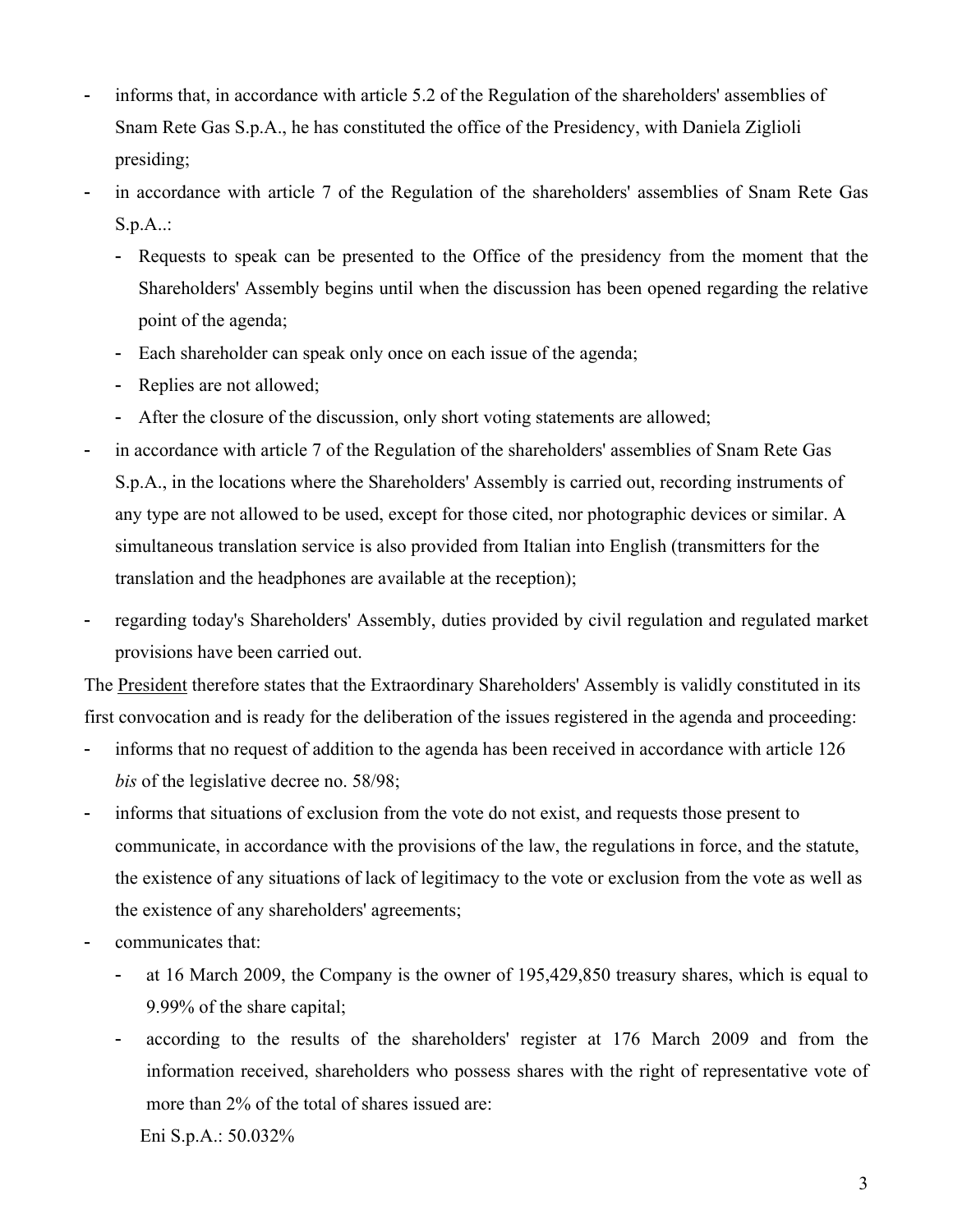Pictet Asset Management SA 4.15%

- the company is not aware of shareholders' agreements between shareholders or of said agreements which are published in accordance with the law;
- notes, regarding the methods of expressing the vote, what follows:
	- the shareholders present shall be requested to express their vote utilising the appropriate remote vote instruments given to them when they registered. Said remote controls shall be activated at the moment of the start of voting operations on the agenda point of today's Shareholders' Assembly. The display shall indicate the personal information of the shareholder himself or by proxy and the number of shares for which these have the right to vote;
	- when the President requests to proceed to the vote, the shareholder or proxy shall express his vote pressing only one of the buttons on the remote control, labelled respectively with "IN FAVOUR," "NOT IN FAVOUR," or "ABSTAIN" and immediately after pressing the "OK" button. Until this last button is pressed, the voting intention can be modified by the interested party; the vote expressed in this way shall be indicated on the display until the end the vote;
	- the vote can be expressed within 1 minute from the start of the vote; after this time period has lapsed, the closure of voting shall be declared;
	- in the case that the shareholders present, themselves or by proxy, and for holders of more than one proxy, on the display of the device in their possession the indications relative to the single proxies or groups of proxies for which they are called to vote shall appear. In the case of a relevant number of proxies, two or more remote controls are given in order to allow for the completion of the right to vote for all represented shares. For further information, the shareholders and their proxies may make use of the technical personnel present in the room;
	- if, for technical reasons, it is not possible to make use of the remote control, it shall be communicated that the vote shall be carried out by the raising of hands. Votes expressed in the room with methods different from those indicated shall be null and void;
	- the shareholders who need to definitively depart from the room before the end of the shareholders' assembly work are asked to return to the staff present at the exit the remote control as well as the badge given to them when they entered;
	- those who, instead, intend on leaving the room temporarily, are asked to give the remote control as well as the badge given to them for identification and to take the appropriate ticket from the staff present at the exit. At re-entry, the material deposited shall be given back upon presentation of the ticket.

Moving on, the President informs and states that: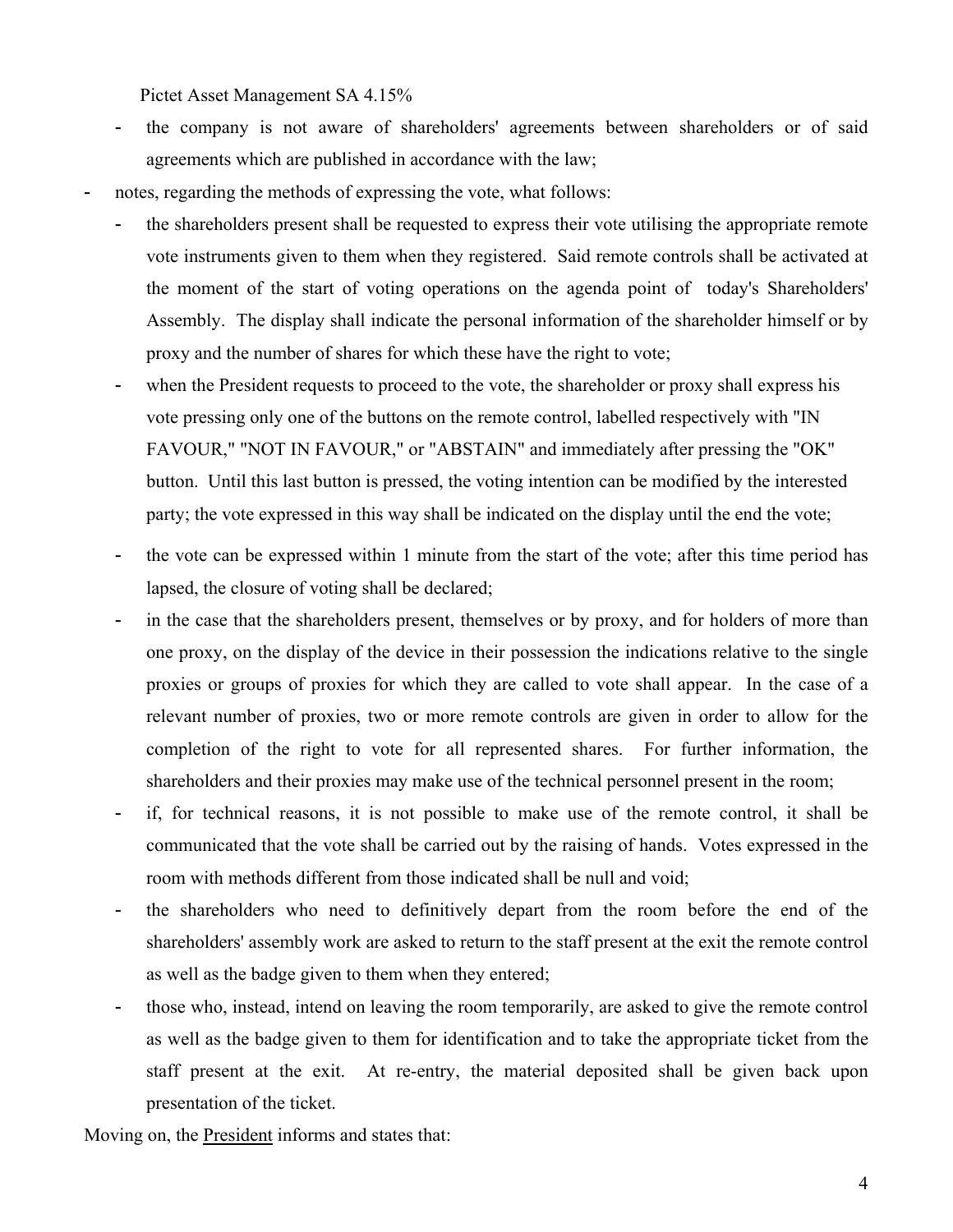- the answers to the questions formulated shall be given after the conclusion of all of the statements on the point of the agenda of today's Shareholders' Assembly and possibly after a brief pause necessary to allow for the natural organisation of the response. At the end, the proposal on the point of the agenda of today's Shareholders' Assembly shall be put to a vote;
- the Board of Directors' Report containing the resolution proposals was deposited at the headquarters of the company and Borsa Italiana S.p.A. under the conditions of law and was sent to those who requested it; the hardcopy packet containing the cited Report was moreover given out at the entrance of the assembly room to those present.

**\* \* \*** 

We pass, then to the treatment of the only point of the agenda (*attribution to the Board of Directors, in accordance with article 2443 of the civil code, of the ability to increase by way of payment the share capital by a maximum amount of EUR 3,500,000,000.00.*) and the President first of all proposes to omit the reading of the relative report.

The shareholders' assembly unanimously approves, and the President proceeds, however, with an illustration of the contents of the same. A copy of the aforesaid Report is attached to these minutes under "A."

At the invitation of the President, I the notary, proceed then to illustrate the proposal to be resolved, transcribed herein.

The President then declares the discussion to be open, reminding us, as already specified, that the responses to the questions which are posed shall be given at the end of the discussion on the point of the agenda.

**Borlenghi** observes how the shareholders' assembly was called today to approve a readjustment, desired by ENI, which allows for the acquisition of Italgas and Stogit by Snam Rete Gas. Following the operation, besides the transport and dispatch of natural gas on a national scale, Snam Rete Gas shall also be involved in the storage activities of Stogit and the methane distribution activities of Italgas: the Company shall become in this way the first group in Italy and one of the first in Europe in the sector of activities subject to public regulation.

The shareholder observes how ENI shall subscribe its own share of the assumed capital increase, and retains that the other shareholders will do the same, as this is a good operation. The increase, he proceeds, shall take place however after the collection of the dividend, which also for the current year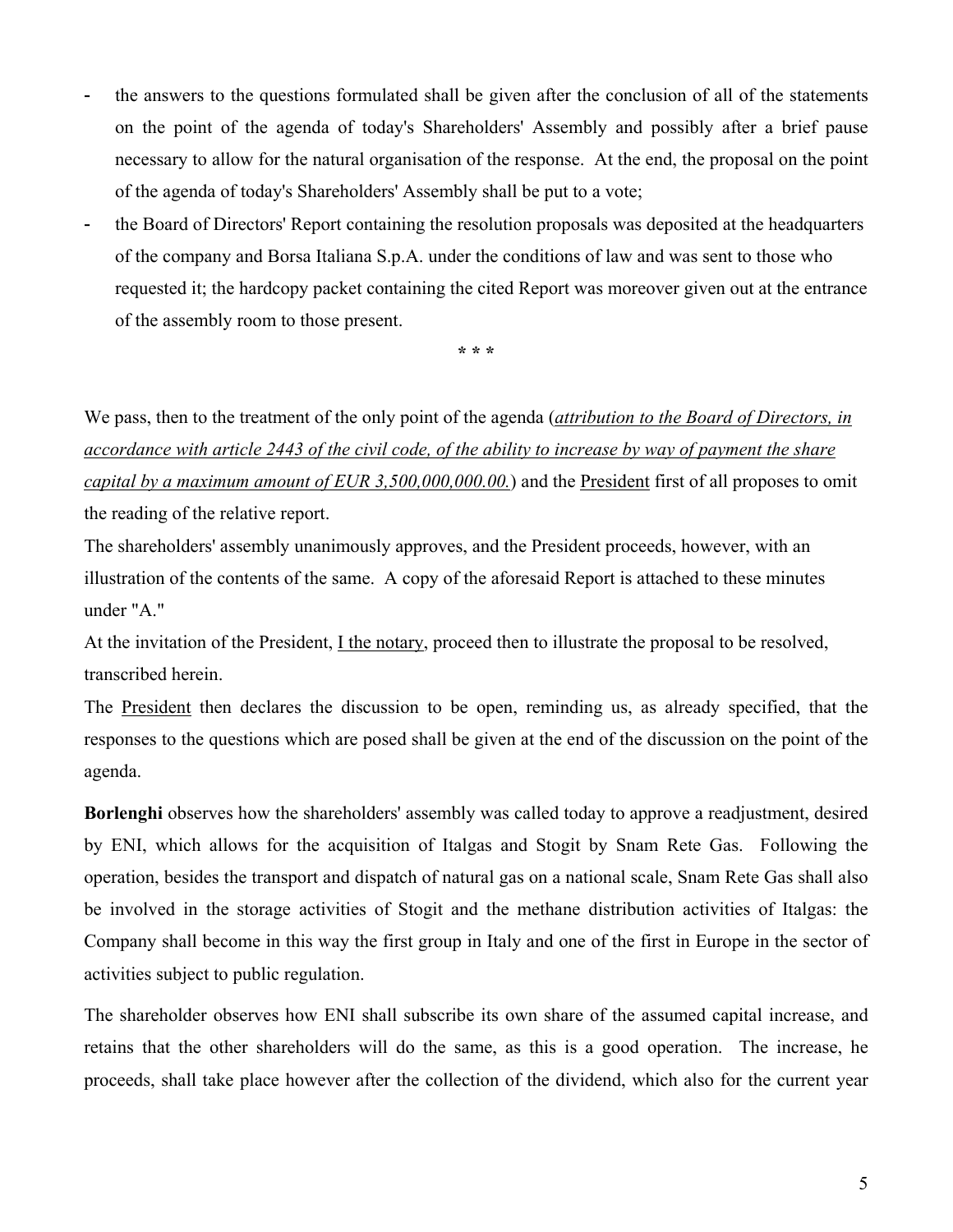shall be particularly favourable despite the long turbulence on the financial market and the drop in consumption.

The **President** thanks the shareholder who spoke, and reminds us that naturally the operation was decided upon and desired not only by ENI by also by Snam Rete Gas.

The **Chief Executive Officer** informs that the times for carrying out the capital increase shall be as short as possible, in any case in regard for the technical times imposed also by the CONSOB regulation. He wishes, however, to be able to complete the execution of the capital increase in the first part of the month of June, and in any case, he notes, following the payment of the dividend relative to the 2008 period.

**Gola** asks if he can have some information on the sales, on the share capital and on the equity of the two companies that Snam Rete Gas intends to acquire from ENI. Furthermore, he asks if it is possible to have information on the total sales of the Group after the acquisitions, and so also the gain that could be assumed after the same.

Once the capital increase is carried out, the shareholder continues, the total amount of Snam Rete Gas's share capital shall be particularly elevated: he asks if nevertheless if it will be possible to maintain the dividend policy followed today.

He demonstrates, finally, his appreciation for the compensation level of the directors, which in his judgment seems to be adequate for the nature of that role.

**Reale** expresses his agreement with the proposed operation, revealing also to have had some difficulty in accessing shareholders' assembly, despite the recommendations of the CONSOB regarding the participation in the shareholders' assembly by journalists and financial analysts.

The **President** observes that it is the responsibility of the company to have the most involvement possible by the shareholders and by the journalists and financial analysts: any problems at the entrance location must be justified with the attention and caution with which the assembly event is regulated by all personnel.

After a brief pause in work, (from 10:20 AM-10:25 AM), the **Chief Executive Officer** completes the replies to those who spoke, informing that, according to the latest information available, Italgas has sales of EUR 648 million, a share capital of EUR 252.3, and a net equity of EUR 1,931 million. Stogit instead has sales of EUR 305 million, a share capital of EUR 152.2 million and a net equity of EUR 936 million.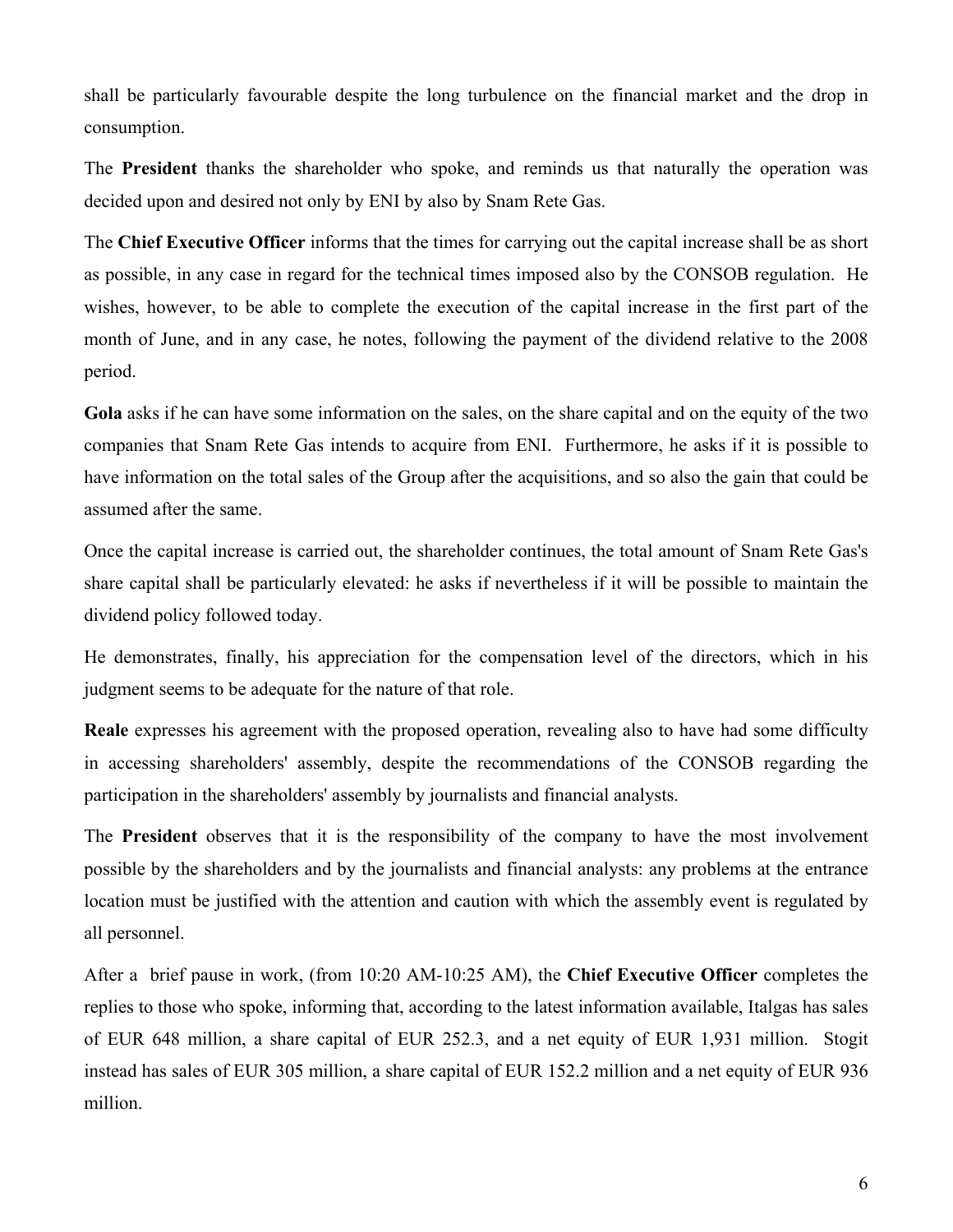Regarding the information of EBITDA referring to Gruppo Snam Rete Gas, Mr. Malacarne specifies that according to more current information, the EBITDA attests at EUR 1,511 million, and following the proposed acquisitions, it would grow to EUR 2,200 million. Finally, the RAB today is equal to EUR 12.8 billion and would become EUR 19.8 billion following theses same acquisitions.

The proposed operations, concludes the Chief Executive Officer, will therefore render Snam Rete Gas the largest active company in the regulated sectors of continental Europe. Moreover, the Company's objective has always been to create value and adequately compensate the shareholders: said principles will be fully confirmed following the acquisition of Stogit and Italgas, being confirmed then the will to maintain the dividend policy at elevated levels compared with the European environment.

With no one else asking to speak, the President:

- declares the discussion closed;
- invites those present to not depart during the vote;
- asks for those present to communicate, in accordance with the provisions of the law, the regulations in force, and the statute, the existence of any situations of lack of legitimacy to the vote or exclusion from the vote as well as the existence of any shareholders' agreements;
- communicates that there are now 430 present, for 1,164,485,142 shares, equal to 59.52% of the share capital;
- puts to the vote (at 10:35 AM), by way of utilising the remote control provided, the resolution proposal on the point of the agenda of the extraordinary assembly which was previously read and is transcribed here below (with an indication only of the text proposed by the only article subject to modification):

#### *"Dear Shareholders,*

#### *You are invited to:*

- *attribute to the Board of Directors, in accordance with article 2443 of the civil code, the ability to increase by way of payment, in one or more times, and through splitting shares, the share capital by and not after 31 (thirty-one) December 2010 (two thousand ten) for a maximum amount, including any price above par, of EUR 3,500,000,000 (three billion five hundred million point zero zero), by way of issuing of ordinary shares with the par value of EUR 1.00 (one point zero zero) each, of regular entitlement, to be offered in option, in accordance with article 2441 1st paragraph civil code, to those having right, with every broader ability for the Board of Directors to establish, in the respect*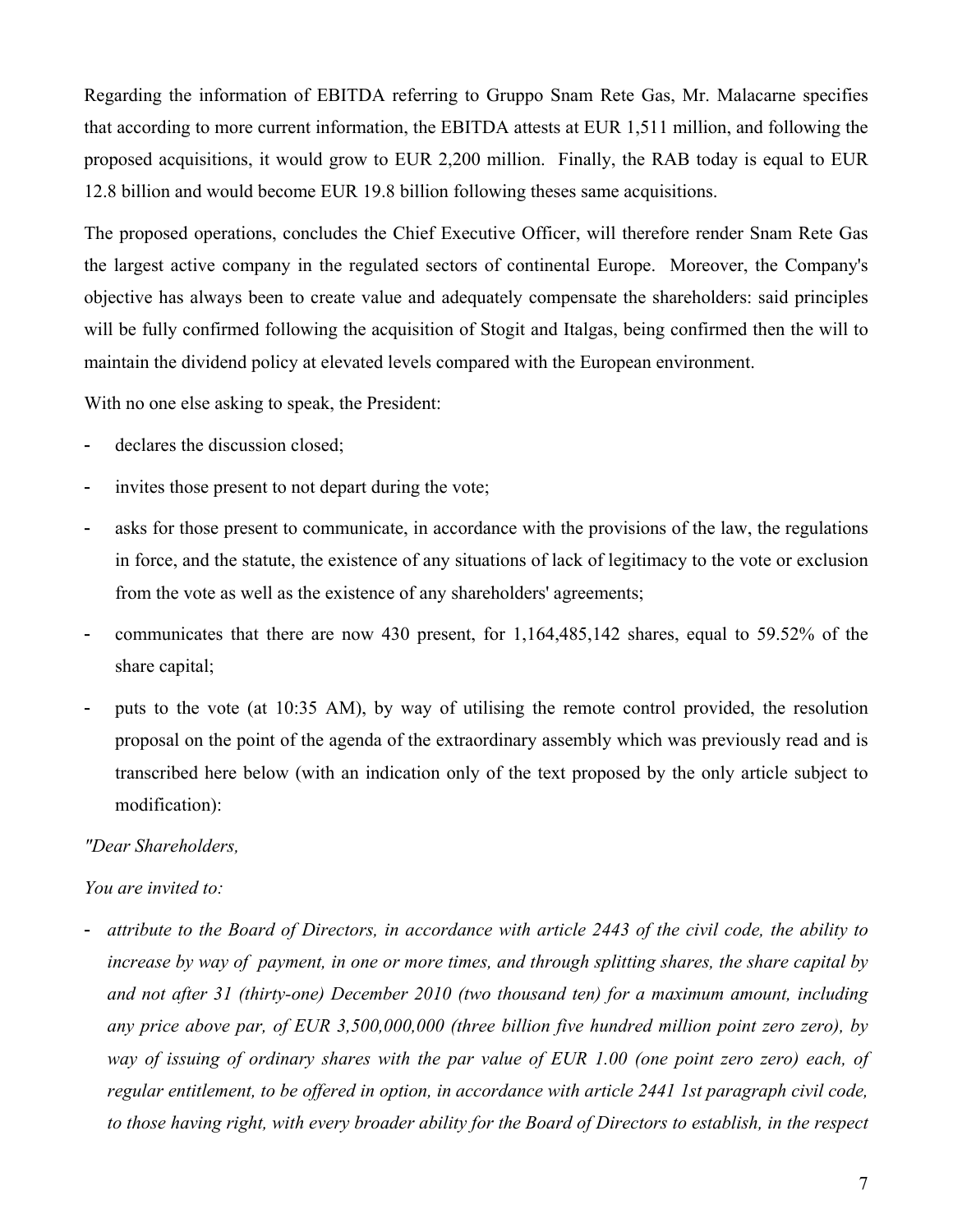*of the limits indicated above, the methods, terms and conditions of the operation, including those of setting the price of subscribing the shares, the extent of price above par, the number of shares of the new issuing and the relative ratio of option, as well as to fulfil the duties indicated in the current provision in this regard;* 

- *consequently amend article 5 (five) of the corporate statute as follows:* 

#### *ARTICLE 5 (FIVE)*

*The share capital is EUR 1,956,445,600.00 (one billion nine hundred fifty-six million four hundred forty-five thousand six hundred point zero zero), divided into 1,956,445,600 (one billion nine hundred fifty-six million four hundred forty-five thousand six hundred) shares of EUR 1.00 (one point zero zero) each.* 

*The Extraordinary Shareholders' Assembly of 17 (seventeen) March 2009 attributed to the Board of Directors, in accordance with article 2443 of the civil code, the ability to increase by way of payment, in one or more times, and through splitting shares, the share capital by and not after 31 (thirty-one) December 2010 (two thousand ten) for a maximum amount, including any price above par, of EUR 3,500,000,000 (three billion five hundred million point zero zero), by way of issuing of ordinary shares with the par value of EUR 1.00 (one point zero zero) each, of regular entitlement, to be offered in option, in accordance with article 2441 1st paragraph civil code, to those having right, with every broader ability for the Board of Directors to establish, in the respect of the limits indicated above, the methods, terms and conditions of the operation, including those of setting the price of subscribing the shares, the extent of price above par, the number of shares of the new issuing and the relative ratio of option, as well as to fulfil the duties indicated in the current provision in this regard.* 

*The capital can be increased also with contribution in kind and in credit.* 

*The Company can issue shares, also in special categories, to be assigned freely in accordance with article 2349 of the civil code.* 

- *confer immediately to the President* pro tempore *and the Chief Executive Officer* pro tempore*, separately between them, the right to carry out the formalities requested by the law to include in the assembly resolutions any formal amendments/additions requested by the competent authorities, other than any amendments requested also at the time of registration and, in general, to carry out everything that is needed for the complete execution of the resolutions themselves, with each and every necessary and expedient power to this end, none being excluded or excepted;*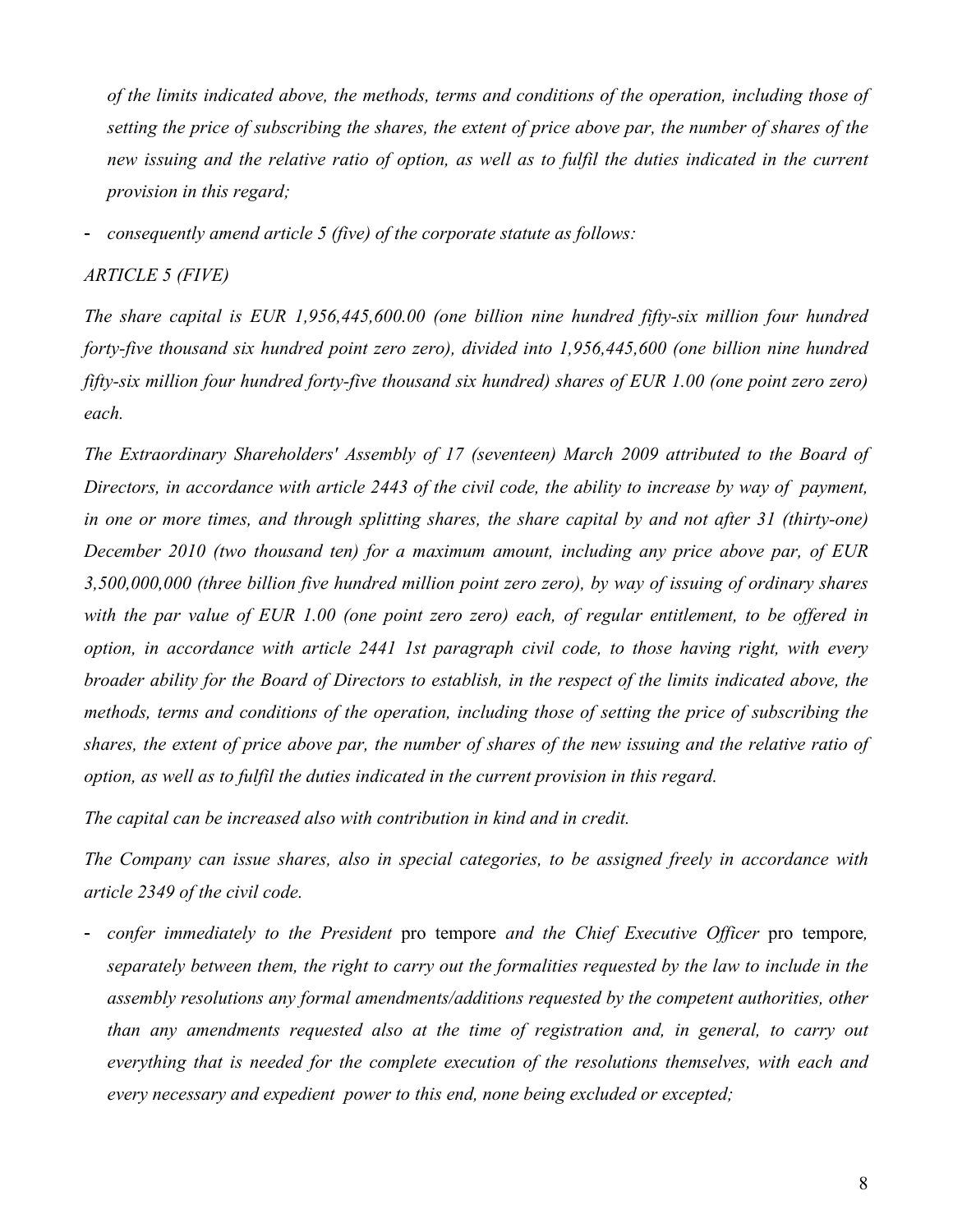- *Confer to the President* pro tempore *and to the Chief Executive Officer* pro tempore*, separately between them, all of the powers necessary to amend the numeric expressions of the Statute over time as the Board carries out the resolution as well as eliminate the new paragraph 2 of article 5 at the expiry of its effectiveness period."* 

The shareholders' assembly approves by a majority.

Not in favour: 450,574 shares

Abstaining: 648,500 shares

In favour: the remaining 1,163,386,068 shares

Complete details in the attached.

The President declares the result.

**\* \* \*** 

The treatment of the agenda being therefore completed, the President states that the shareholders' assembly has closed at 10:36 AM (ten thirty-six).

**\* \* \*** 

The President hands to me, notary:

- The named list of those present in the shareholders' assembly, which is attached to these minutes under **"B."**
- The corporate statute updated as a consequence of the resolutions as summarised above which is attached to these minutes under **"C."**

I have read these minutes to the appearing party who approves them and with me signs, the reading of the attachments omitted by his exemption.

It consists of nine pages written mechanically by a person that I trust and completed in my hand for eighteen pages and of the nineteenth until here.

Signed Alberto Meomartini

Signed Carlo Marchetti notary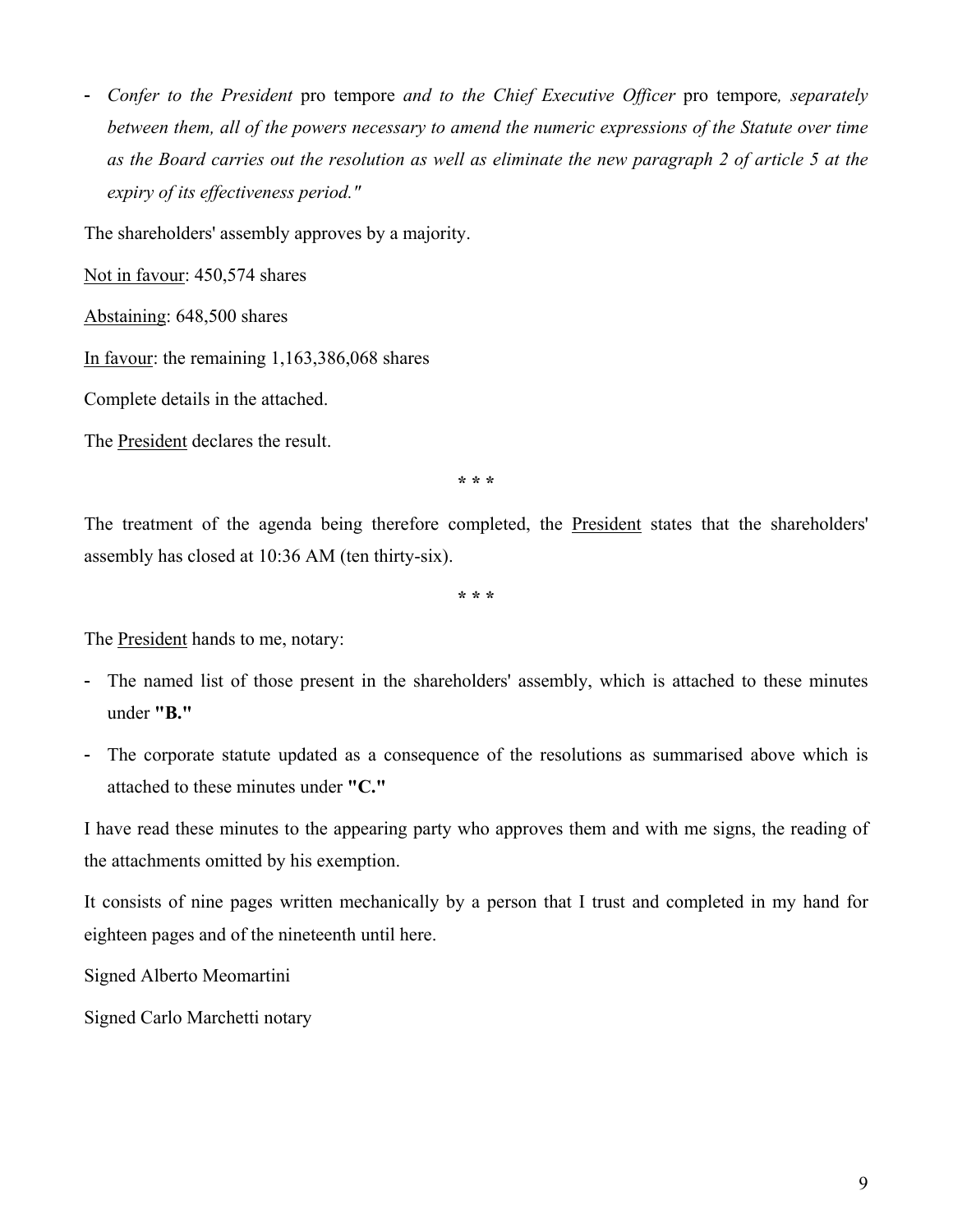# **SNAM RETE GAS S.p.A.** [Attachment "A" at ref. no. 5097/ folder no. 2641] **EXTRAORDINARY SHAREHOLDERS' ASSEMBLY OF 17-18 MARCH 2009 IN THE FIRST AND SECOND CONVOCATION, RESPECTIVELY**

### **Board of Directors' Report on the proposals concerning the subject of the agenda of the Shareholders' Assembly**

#### **Point 1**

**the attribution to the Board of Directors, in accordance with article 2443 of the civil code, of the ability to increase by way of payment through splitting shares the share capital by a maximum amount of EUR 3,500,000,000.00.** 

Dear Shareholders,

Since the IPO of 2001, Snam Rete Gas has pursued a strategy of concentration on its own core business, through a natural growth of the activity of natural gas transport, confirmed also by the current four-year plan which indicates technical investments of about EUR 4.3 billion. Furthermore, it has continued to monitor any opportunities for growth into other areas of regulated business of the gas sector in Italy, consistent with the objective of not modifying in a substantial way the typical risk/profit of the activity of natural gas transport.

Snam Rete Gas has always been valued by financial markets for the stability of its own business, for the visibility of the generation of cash flows, for the attractiveness of the dividends policy as well as for the significant growth of margins, thanks to a maximisation of operating efficiency and to the development of infrastructures for gas transport.

Today, after eight years of exercise in regulated activity, the Company has reached an efficient level of operating efficiency which is recognised by the market, but has limited space for further improvements. Consequently, the margins growth in the medium term is particularly supported by incentives for new investments that, however, do not succeed in guaranteeing a growth rate in line with that of some of the principal comparable companies at the European level.

Acknowledging this, in the context of a strategy shared with Eni S.p.A. with the aim of rationalising in Italy the business subject to regulation that, other than the business of Snam Rete Gas, also involves Italgas S.p.A. and Stoccaggi Gas Italia S.p.A. (Stogit S.p.A.), Eni and Snam Rete Gas have evaluated, in the context of the autonomy which reflects the respective industrial activities, the opportunity to proceed with the disposal of the entire holding of Eni (100% of the capital) in the two companies to Snam Rete Gas S.p.A.

Italgas, together with the subsidiary Napoletana Gas and the affiliates (Toscana Energia, AES Torino, ACAM Gas, Umbria Distribution Gas, Metano Sant'Angelo Lodigiano, Metano Arcore, Metano Borgomanero, and Metano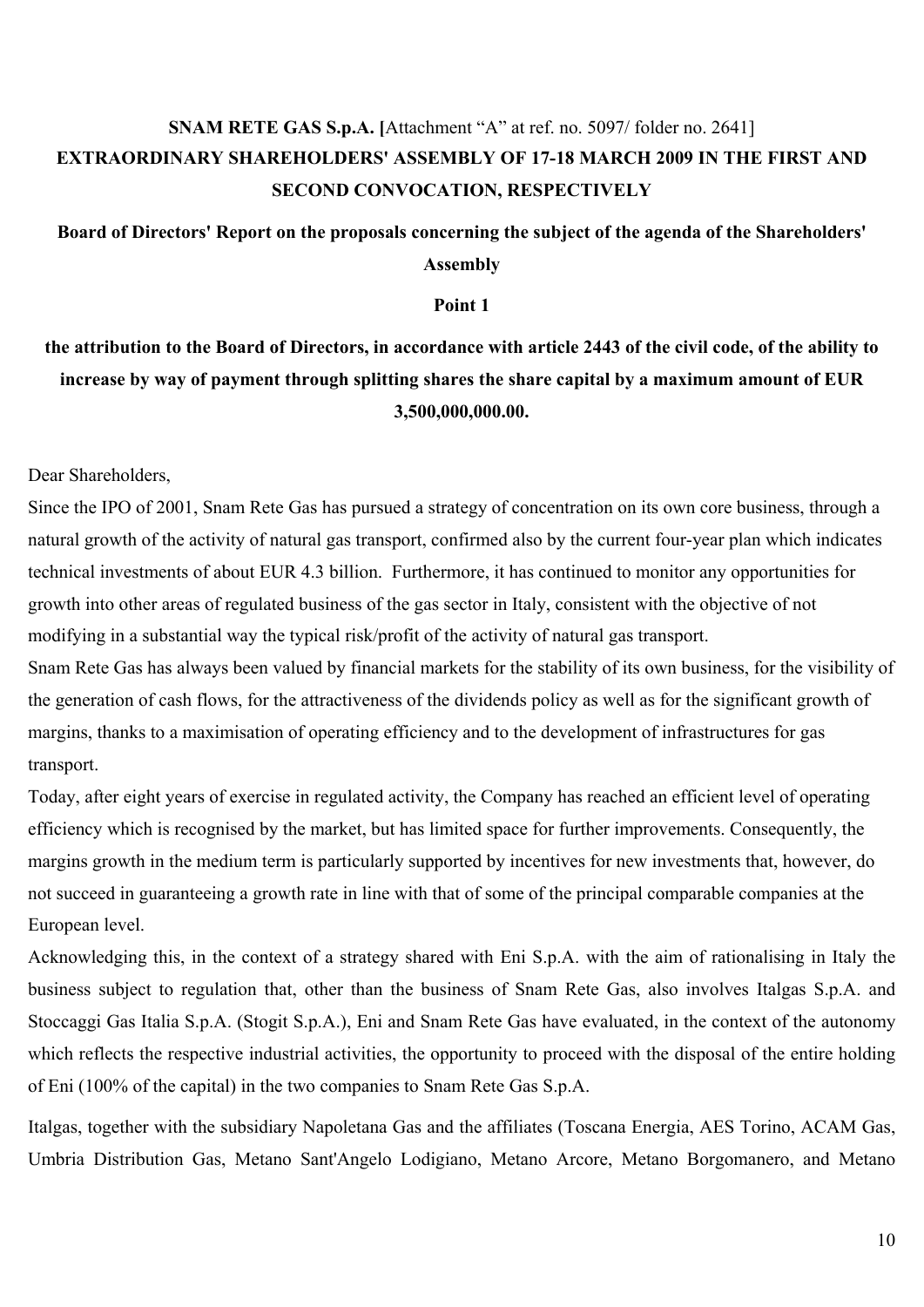Casalpusterlengo) is the principal operator in natural gas distribution in Italy, with over 1,200 active concessions and about 40,000 km of ducts.

The Authority for Electric Energy and Gas (AEEG) recently renewed the gas distribution regulatory framework for the third regulatory period (1 January 20090- 31 December 2012), confirming a remuneration rate of invested capital of 7.6% in real terms before taxes.

Stogit is the principal operator in natural gas storage in Italy. It manages in concession eight storage fields in Lombardy, Emilia-Romagna, and Abruzzo, with a total capacity of about 8.5 billion cubic metres available for the service of seasonal adjustments. Other than the quantity of gas instrumental in the functioning of the storage fields, Stogit is the owner of about 5.1 billion cubic metres of natural gas stored as a strategic reserve. The current regulation period for storage, begun in April 2006, shall finish on 31 March 2010. The regulatory framework presents many points in common with that of transport: the RAB is defined with the method of revaluated historic value and is remunerated at a real rate before taxes at 7.1%; furthermore, there is an incentive system in place for investments with an aim at development of storage capacity, which indicates a reward of 4% on the base remuneration rate, for a period of 8 or 16 years based on the type of investment.

Based on the framework outlined above, the Board of Administrators of Snam Rete Gas S.p.A. has approved the acquisition from Eni of the shares representing the entire share capital of the companies Italgas S.p.A. and Stogit S.p.A., under its ownership.

The fundamental reason for this operation is summarised here:

- 1. creation of a single integrated operator in regulated activities in the gas sector in Italy, in the first place in Europe for the dimensions of invested capital for regulatory ends (RAB);
- 2. consistency with the strategy announced by Snam Rete Gas, concentrated, among other items, on the maintenance of its current business risk profile in consideration of the characteristics of the distribution and storage regulatory framework, which present points in common with that of transport;
- 3. potential of improvement of the growth profile of regulated assets;
- 4. mitigation of regulatory risk felt by the market, related to the periodic revision of the regulatory framework by the AEEG: the presence of Snam Rete Gas in regulated business, today limited to transport and LNG regasification activities, would expand to storage and distribution;
- 5. integration of the transport, distribution and storage of natural gas allows Snam Rete Gas to pursue the objective of creating value for shareholders thanks to the generation of a significant level of synergies;
- 6. operation which positions Snam Rete Gas, as the only contact company at the centre of an integrated system of gas in Italy with benefits for all of the stakeholders involved, final customers and shippers, suppliers, authorities and institutions, organisations and associations, communities and the country as well as shareholders and investors.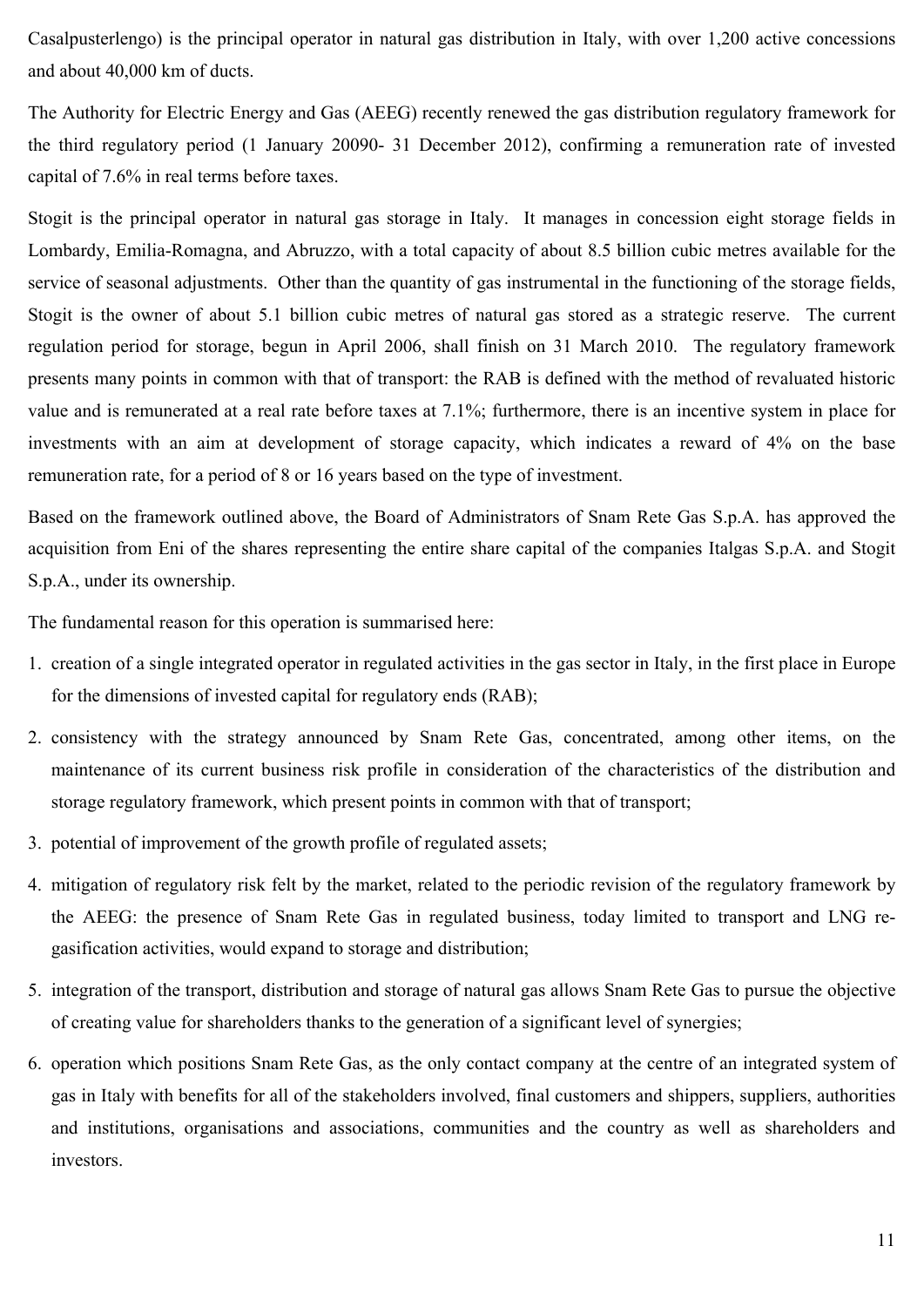The acquisition price of the entire share capital of Italgas and Stogit is EUR 3,070 million and EUR 1,650 million, respectively, for a total value of the operation of EUR 4,720 million to be paid at the closing of the acquisition by cash.

Mediobanca, as the financial advisor of Snam Rete Gas, issued a Fairness Opinion in which it confirmed that the fee of EUR 3,070 million for Italgas and EUR 1,650 million for Stogit is consistent under the economic-financial profile.

The Company intends on financing this operation, partly through a capital increase by way of payment reserved in option to the shareholders and for the remaining part through financing, which is consistent with the centralised finance plan of the group and after deeper benchmarking analyses, shall be issued by Eni for a money amount of a maximum of EUR 1,300 million. The conditions of financing proposed by Eni are in line with those of the market for companies with credit comparable to that of Snam Rete Gas S.p.A.

In order to carry out the operation, the Board of Directors intends on submitting for Your approval the proposal of attributing to the Board of Administration, in accordance with article 2443 of the civil code, the ability to increase capital by payment, in one or more times, and through splitting shares, the share capital by and not after 31 December 2010 for a maximum amount (including any price above par) of EUR 3,500,000,000.00 (three billion five hundred million point zero zero), by way of issuing of ordinary actions with a par value of EUR 1.00 (one point zero zero) each, regular entitlement to be offered in option, in accordance with article 2441 1st paragraph civil code, to those having right, with every broader ability for the Board of Directors to establish, in the respect of the limits indicated above, methods, terms and conditions of the operation, including those of setting the price of subscribing the shares, the extent of price above par, the number of shares of the new issuing and the relative ratio of option.

Recourse to proxy in accordance with article 2443 of the civil code is based on wanting to ensure for the Board of Directors the necessary flexibility and timeliness of execution of an operation on capital, for the aims noted above, in a market characterised by uncertainty and volatility.

In this regard, it is currently expected that the Board of Directors will shortly use the aforesaid proxy- if given- to carry out the offer in option presumably by the month of July 2009, subject to market conditions and the obtaining of the necessary regulatory authorisations and, however, in a period after the payment to the shareholders of the dividend balance for the 2008 period.

The shareholder Eni S.p.A. has committed irrevocably to subscribe for the entire amount of capital increase of its own competence.

For the remaining part other than the share subject to the Eni commitment, the offer in option shall be assisted by a guarantee consortium promoted, coordinated and directed by Mediobanca- Banca di Credito Finanziario, which shall act as Global Coordinator and Bookrunner of the capital increase and which has already assumed the commitment of guaranteeing the subscription of any unassigned. The guarantee commitment of Mediobanca- Banca di Credito Finanziario S.p.A. contains conditions of use for this type of operation.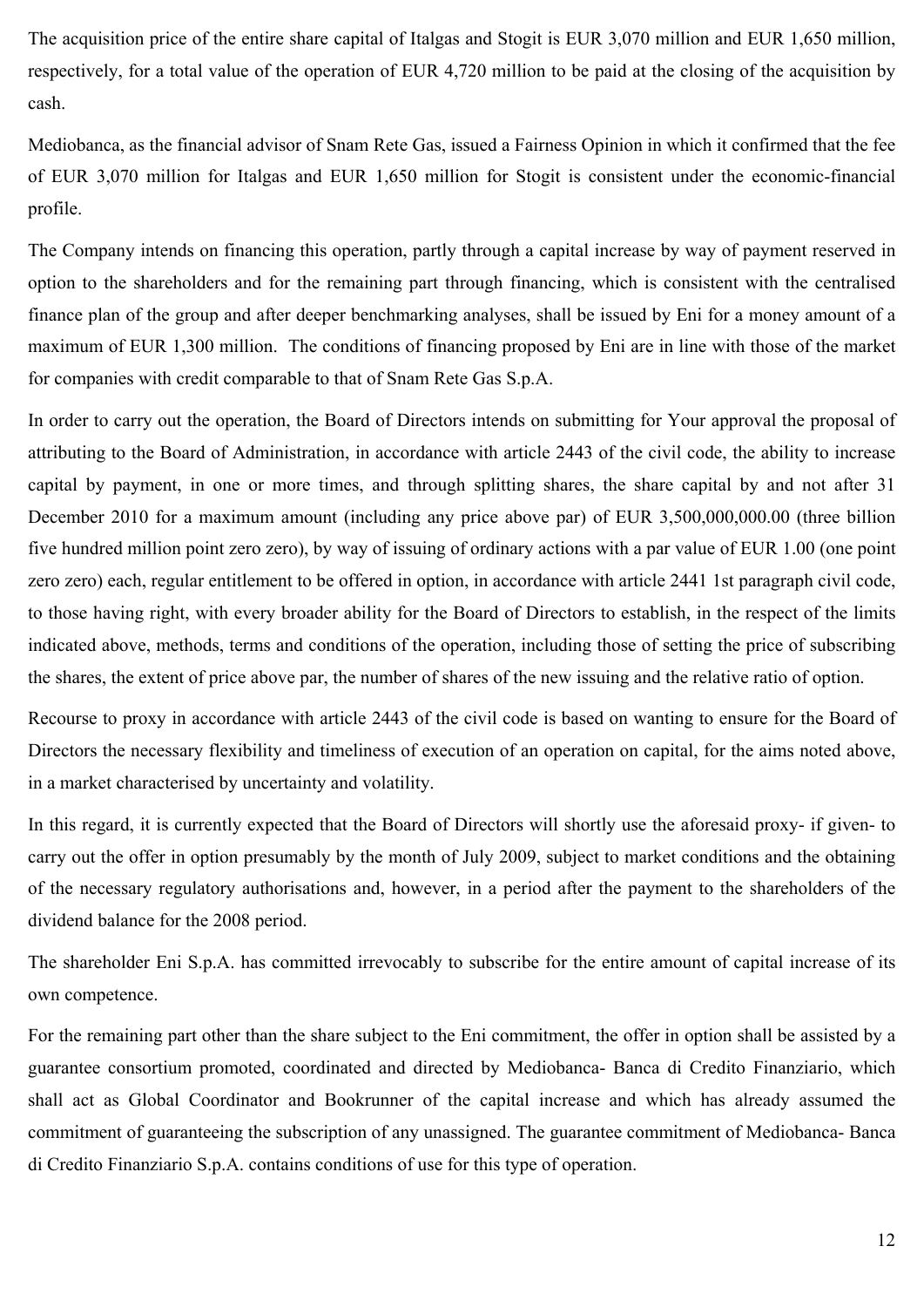#### Dear Shareholders,

You are invited to:

- attribute to the Board of Directors, in accordance with article 2443 of the civil code, the ability to increase by way of payment, in one or more times, and through splitting shares, the share capital by and not after 31 (thirtyone) December 2010 (two thousand ten) for a maximum amount, including any price above par, of EUR 3,500,000,000 (three billion five hundred million point zero zero), by way of issuing of ordinary shares with the par value of EUR 1.00 (one point zero zero) each, of regular entitlement, to be offered in option, in accordance with article 2441 1st paragraph civil code, to those having right, with every broader ability for the Board of Directors to establish, in the respect of the limits indicated above, methods, terms and conditions of the operation, including those of setting the price of subscribing the shares, the extent of price above par, the number of shares of the new issuing and the relative ratio of option, as well as to carry out the duties indicated in the current provision in this regard;
- consequently amend article 5 (five) of the corporate statute as follows:

| <b>CURRENT TEXT</b>                             | PROPOSED TEXT                                              |
|-------------------------------------------------|------------------------------------------------------------|
| <b>ARTICLE 5</b>                                | <b>ARTICLE 5</b>                                           |
| The share capital is EUR $1,956,445,600.00$     | The share capital is EUR $1,956,445,600.00$ (one billion   |
| (one billion nine hundred fifty-six million     | nine hundred fifty-six million four hundred forty-five     |
| four hundred forty-five thousand six hundred    | thousand six hundred point zero zero), divided into        |
| point zero zero), divided into 1,956,445,600    | 1,956,445,600 (one billion nine hundred fifty-six          |
| (one billion nine hundred fifty-six million     | million four hundred forty-five thousand six hundred)      |
| four hundred forty-five thousand six hundred)   | shares of EUR 1.00 (one point zero zero) each.             |
| shares of EUR 1.00 (one point zero zero)        | The Extraordinary Shareholders' Assembly of 17             |
| each.                                           | (seventeen) March 2009 (two thousand nine) attributed      |
| The capital can be increased also with          | to the Board of Directors, in accordance with article      |
| compensation in kind and in credits.            | 2443 of the civil code, the ability to increase by way of  |
| The Company can issue shares, also in special   | payment, in one or more times, and through splitting       |
| categories, to be assigned freely in accordance | shares, the share capital by and not after 31 (thirty-one) |
| with article 2349 of the civil code.            | December 2010 (two thousand ten) for a maximum             |
|                                                 | amount, including any price above par, of EUR              |
|                                                 | 3,500,000,000 (three billion five hundred million point    |
|                                                 | zero zero), by way of issuing of ordinary shares with      |
|                                                 | the par value of EUR 1.00 (one point zero zero) each,      |
|                                                 | of regular entitlement, to be offered in option, in        |
|                                                 | accordance with article 2441 1st paragraph civil code,     |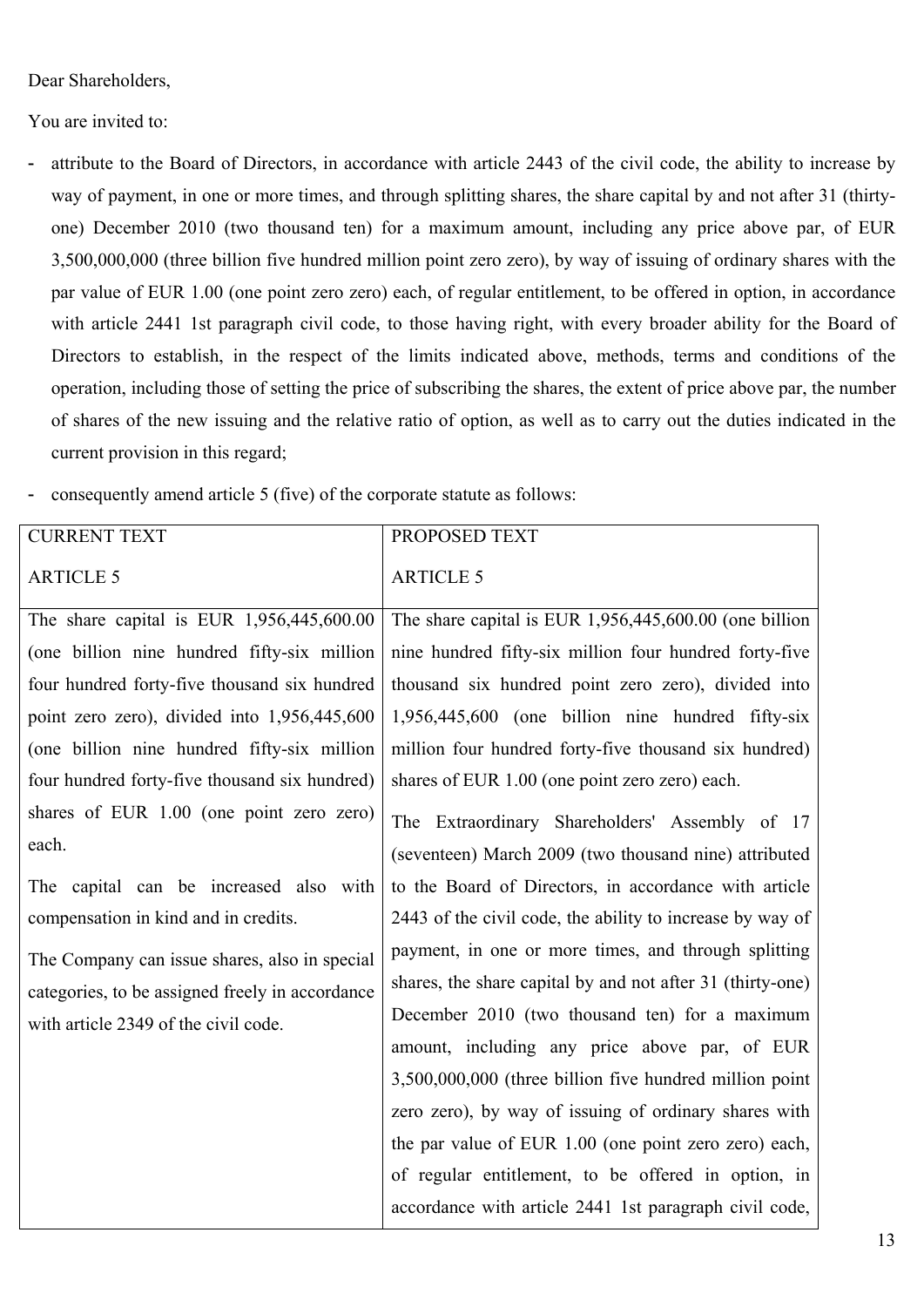| to those having right, with every broader ability for the     |
|---------------------------------------------------------------|
| Board of Directors to establish, in the respect of the        |
| limits indicated above, the methods, terms and                |
| conditions of the operation, including those of setting       |
| the price of subscribing the shares, the extent of price      |
| above par, the number of shares of the new issuing and        |
| the relative ratio of option, as well as to fulfil the duties |
| indicated in the current provision in this regard.            |
| The capital can be increased also with contribution in        |
|                                                               |
| kind and in credit.                                           |
| The Company can issue shares, also in special                 |
| categories, to be assigned freely in accordance with          |
|                                                               |
| article 2349 of the civil code.                               |
|                                                               |
|                                                               |

- Immediately confer to the President *pro tempore* and the Chief Executive Officer *pro tempore*, separately between them, the right to carry out the formalities requested by the law to include in the assembly resolutions any formal amendments/additions requested by the competent authorities, other than any amendments requested also at the time of registration and, in general, to carry out everything that is needed for the complete execution of the resolutions themselves, with each and every necessary and expedient power to this end, none being excluded or excepted;
- Confer to the President *pro tempore* and to the Chief Executive Officer *pro tempore*, separately between them, all of the powers necessary to amend the numeric expressions of the Statute over time as the Board carries out the resolution as well as eliminate the new paragraph 2 of article 5 at the expiry of its effectiveness period.

The President of the Board of Directors

Dr. Alberto Meomartini

[illegible signature]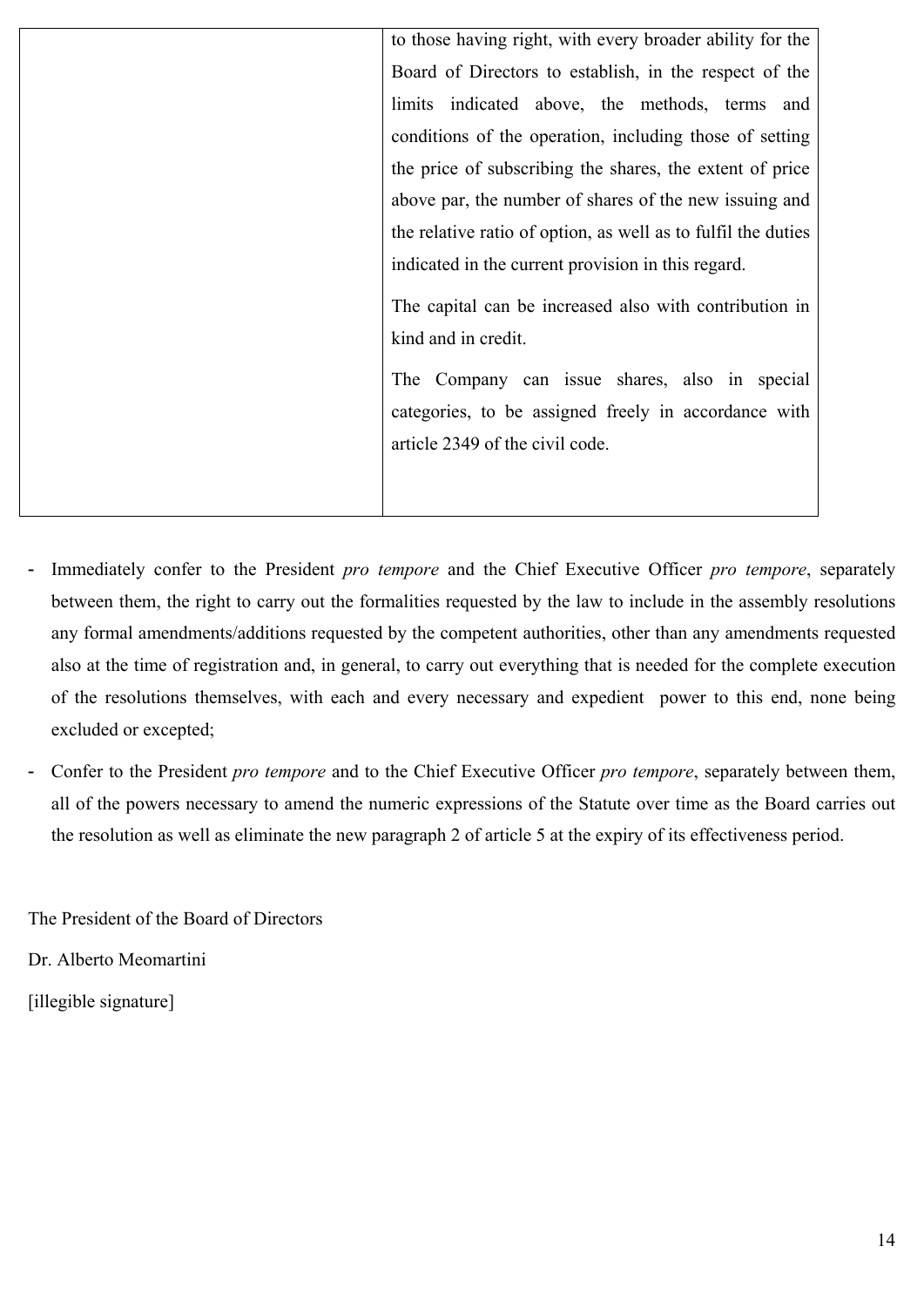# **17 MARCH 2009**



er

| Name                                                                                     | <b>PROXY</b>         | <b>TOTAL N. OF SHARES</b> |
|------------------------------------------------------------------------------------------|----------------------|---------------------------|
| <b>BONOLDI ALDO</b>                                                                      |                      | 700                       |
| <b>BORLENGHI FRANCO</b>                                                                  |                      | 3.500                     |
| CARADONNA GIANFRANCO MARIA                                                               |                      | $\mathbf{1}$              |
| <b>COMPA' EMILIO</b>                                                                     |                      | 2.200                     |
| FRANCESCATO FRANCO                                                                       |                      | 30.000                    |
| <b>GOLA GIORGIO</b>                                                                      |                      | 500                       |
| ROSCIO EUGENIO                                                                           |                      | 4.000                     |
| A I DUPONT TESTAMENTARY TRUST                                                            | <b>BIAGI ROBERTA</b> | 37.723                    |
| ABU DHABI RETIREMENT PENSIONS FUND                                                       | <b>BIAGI ROBERTA</b> | 10.904                    |
| ABU DHABI RETIREMENT PENSIONS FUND                                                       | <b>BIAGI ROBERTA</b> | 25.589                    |
| AIG RETIREMENT CO I-GLOBAL SOCIAL AWARENESS FUND                                         | <b>BIAGI ROBERTA</b> | 83.173                    |
| ALASKA ELECTRICAL PENSION PLAN                                                           | <b>BIAGI ROBERTA</b> | 2.321                     |
| ALPHA ADVANTAGE EUROPE FUND B                                                            | <b>BIAGI ROBERTA</b> | 3.935                     |
| ALPHA ADVANTAGE EUROPE FUND LTD BARCLAYS GLOBAL INVESTORS NA BIAGI ROBERTA               |                      | 38.962                    |
| <b>AMONIS NV</b>                                                                         | <b>BIAGI ROBERTA</b> | 94.141                    |
| AMP CAPITAL GLOBAL LISTED INFRASTRUCTURE SECURITIES FUND                                 | <b>BIAGI ROBERTA</b> | 72.811                    |
| ANDRA AP-FONDEN (AP2)                                                                    | <b>BIAGI ROBERTA</b> | 385.567                   |
| ARKWRIGHT, LLC                                                                           | <b>BIAGI ROBERTA</b> | 2.894                     |
| ASIAN DEVELOPMENT BANK                                                                   | <b>BIAGI ROBERTA</b> | 30.397                    |
| <b>BAERUM KOMMUNE</b>                                                                    | <b>BIAGI ROBERTA</b> | 5.820                     |
| BARCLAYS GLOBAL INVESTORS N.A. TRUSST                                                    | <b>BIAGI ROBERTA</b> | 1.147.563                 |
| BARCLAYS GLOBAL INVESTORS, NA INVESTEMENT FUNDS FOR EMPLOYEEB BIAGI ROBERTA              |                      | 13.952                    |
| BARCLAYS GLOBAL INVESTORS, NA INVESTEMENT FUNDS FOR EMPLOYEEB BIAGI ROBERTA              |                      | 20.896                    |
| BARCLAYS GLOBAL INVESTORS, NA INVESTEMENT FUNDS FOR EMPLOYEEB BIAGI ROBERTA              |                      | 39.079                    |
| BARCLAYS GLOBAL INVESTORS, NA INVESTEMENT FUNDS FOR EMPLOYEEB BIAGI ROBERTA              |                      | 74.743                    |
| BARCLAYS GLOBAL INVESTORS, NA INVESTEMENT FUNDS FOR EMPLOYEEB BIAGI ROBERTA              |                      | 75.638                    |
| BARCLAYS GLOBAL INVESTORS, NA INVESTEMENT FUNDS FOR EMPLOYEEB BIAGI ROBERTA              |                      | 98.987                    |
| BARCLAYS GLOBAL INVESTORS, NA INVESTEMENT FUNDS FOR EMPLOYEEB BIAGI ROBERTA              |                      | 112.408                   |
| BARCLAYS GLOBAL INVESTORS, NA INVESTEMENT FUNDS FOR EMPLOYEEB BIAGI ROBERTA              |                      | 496.363                   |
| BGICL DAILY EAFE EQUITY INDEX FUND                                                       | <b>BIAGI ROBERTA</b> | 112.607                   |
| BOY SCOUTS OF AMERICA MASTER PENSION TRUST                                               | <b>BIAGI ROBERTA</b> | 81.998                    |
| BP PENSION FUND                                                                          | <b>BIAGI ROBERTA</b> | 19.700                    |
| <b>BRITISH AIRWAYS PENSIONS TRUSTEES LIMITED</b>                                         | <b>BIAGI ROBERTA</b> | 22.600                    |
| BRITISH AIRWAYS PENSIONS TRUSTEES LIMITED                                                | <b>BIAGI ROBERTA</b> | 283.700                   |
| BRITISH AIRWAYS PENSIONS TRUSTEES LIMITED                                                | <b>BIAGI ROBERTA</b> | 1.347.950                 |
| BROWN BROTHERS HARRIMAN AND CO                                                           | <b>BIAGI ROBERTA</b> | 8.451                     |
| BROWN BROTHERS HARRIMAN AND CO                                                           | <b>BIAGI ROBERTA</b> | 219.842                   |
| <b>BRUNEI INVESTMENT AGENCY</b>                                                          | <b>BIAGI ROBERTA</b> | 558.053                   |
| Barclays Global Investors, NA Investement Funds for EmployeeBenefit Trusts BIAGI ROBERTA |                      | 101.217                   |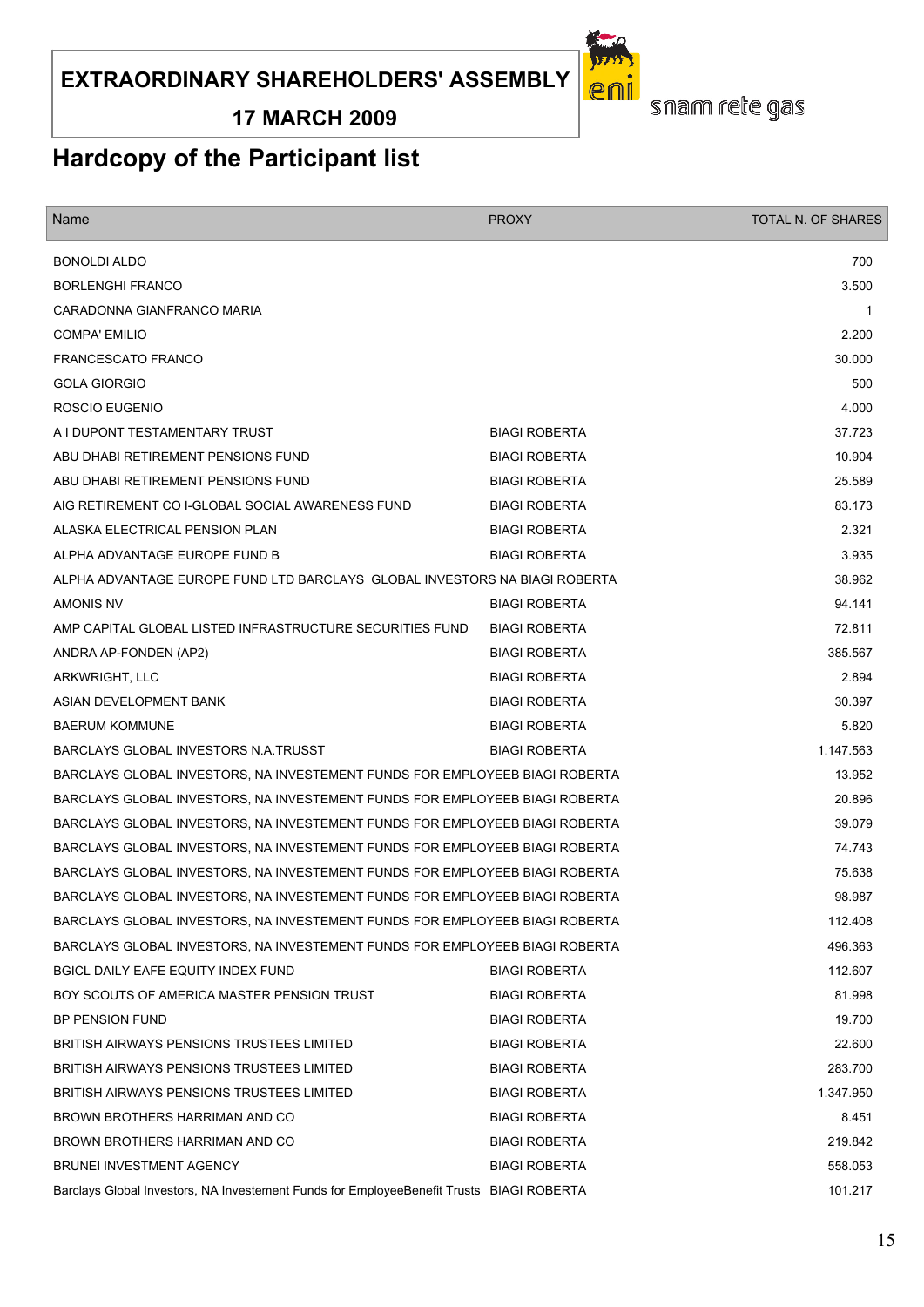# **17 MARCH 2009**

# snam rete gas

| Barclays Global Investors, NA Investement Funds for EmployeeBenefit Trusts BIAGI ROBERTA |                      | 105.642              |
|------------------------------------------------------------------------------------------|----------------------|----------------------|
| Barclays Global Investors, NA Investement Funds for EmployeeBenefit Trusts BIAGI ROBERTA |                      | 1.410.368            |
| CAISSE DE DEPOT ET PLACEMENT DU QUEBEC                                                   | <b>BIAGI ROBERTA</b> | 9.128                |
| CAISSE DE DEPOT ET PLACEMENT DU QUEBEC                                                   | <b>BIAGI ROBERTA</b> | 168.046              |
| CAISSE DE DEPOT ET PLACEMENT DU QUEBEC                                                   | <b>BIAGI ROBERTA</b> | 567.309              |
| CAISSE DE PREVOYANCE C.E.H                                                               | <b>BIAGI ROBERTA</b> | 66.500               |
| CALIFORNIA PUBLIC EMPLOYEES RETIREMENT SYSTEM                                            | <b>BIAGI ROBERTA</b> | 52.700               |
| CALIFORNIA PUBLIC EMPLOYEES RETIREMENT SYSTEM                                            | <b>BIAGI ROBERTA</b> | 67.901               |
| CALIFORNIA PUBLIC EMPLOYEES RETIREMENT SYSTEM                                            | <b>BIAGI ROBERTA</b> | 179.637              |
| CALIFORNIA PUBLIC EMPLOYEES RETIREMENT SYSTEM                                            | <b>BIAGI ROBERTA</b> | 2.049.592            |
| CALIFORNIA STATE TEACHERS RETIREMENT SYSTEM                                              | <b>BIAGI ROBERTA</b> | 391.357              |
| CALIFORNIA STATE TEACHERS RETIREMENT SYSTEM                                              | <b>BIAGI ROBERTA</b> | 221.143              |
| CALIFORNIA STATE TEACHERS RETIREMENT SYSTEM                                              | <b>BIAGI ROBERTA</b> | 1.100.545            |
| CELANESE AMERICAS RETIREMENT PENSION PLAN                                                | <b>BIAGI ROBERTA</b> | 257.340              |
| CITY OF AUSTIN EMPLOYEES RETIR SYSTE                                                     | <b>BIAGI ROBERTA</b> | 140.580              |
| COHEN & STEERS GLOBAL INCOME BUILDER, INC.                                               | <b>BIAGI ROBERTA</b> | 250.000              |
| COHEN & STEERS UTILITY FUND, INC                                                         | <b>BIAGI ROBERTA</b> | 87.000               |
| COLONIAL FIRST STATE INVESTEMENT LIMITED                                                 | <b>BIAGI ROBERTA</b> | 41.200               |
| COMMERCIAL UNION LIFE ASSURANCE COMPANY LIMITED                                          | <b>BIAGI ROBERTA</b> | 4.080                |
| CONNECTICUT GENERAL LIFE INSURANCE COMPANY                                               | <b>BIAGI ROBERTA</b> | 6.595                |
| CONSOLIDATED EDISON RETIREMENT PLAN                                                      | <b>BIAGI ROBERTA</b> | 32.605               |
| <b>CUMBRIA LOCAL GOVERNMENT PENSION SCHEME</b>                                           | <b>BIAGI ROBERTA</b> | 41.327               |
| E TRADE INTERNATIONAL INDEX FUND                                                         | <b>BIAGI ROBERTA</b> | 6.766                |
| EAFE INDEX PLUS SECURITIES LENDING COMMON TRUST FUND                                     | <b>BIAGI ROBERTA</b> | 30.959               |
| ENERGY INSURANCE MUTUAL LIMITED                                                          | <b>BIAGI ROBERTA</b> | 10.266               |
| EUROPE INDEX PLUS COMMON TRUST FUND                                                      | <b>BIAGI ROBERTA</b> | 286.862              |
| FIRST AMERICAN INVESTMENT FUNDS, INC.-GLOBAL INFRASTRUCTURE FU<br>11.216                 |                      | <b>BIAGI ROBERTA</b> |
| FIRST AMERICAN INVESTMENT FUNDS, INC.-INTERNATIONAL FUND                                 | <b>BIAGI ROBERTA</b> | 9.521                |
| FORD MOTOR COMPANY DEFINED BENEFIT                                                       | <b>BIAGI ROBERTA</b> | 128.825              |
| FORD OF CANADA MASTER TRUST FUND                                                         | <b>BIAGI ROBERTA</b> | 12.844               |
| FORD UAW HOLDING LLC                                                                     | <b>BIAGI ROBERTA</b> | 7.248                |
| FUTURE FUND FOR BOARD OF GUARDIANS                                                       | <b>BIAGI ROBERTA</b> | 64.316               |
| FUTURE FUND FOR BOARD OF GUARDIANS                                                       | <b>BIAGI ROBERTA</b> | 66.165               |
| <b>GENERAL MOTORS WELFARE BENEFIT TRUST</b>                                              | <b>BIAGI ROBERTA</b> | 3.885                |
| <b>GMO FUNDS PLC</b>                                                                     | <b>BIAGI ROBERTA</b> | 5.812                |
| GMO TAX-MANAGED GLOBAL BALANCED PORTFOLIO                                                | <b>BIAGI ROBERTA</b> | 8.984                |
| GMO TAX-MANAGED INTERNATIONAL EQUITIES F                                                 | <b>BIAGI ROBERTA</b> | 19.778               |
| GOVERNMENT OF THE REPUBLIC OF SINGAPORE                                                  | <b>BIAGI ROBERTA</b> | 5.163                |
| HONEYWELL INT INC MASTER RETIR TRUST                                                     | <b>BIAGI ROBERTA</b> | 31.874               |
| HONG KONG BANK EUROPEAN FUND                                                             | <b>BIAGI ROBERTA</b> | 93.471               |
| HONG KONG HOUSING AUTHORITY                                                              | <b>BIAGI ROBERTA</b> | 23.767               |
| HONG KONG SPECIAL ADMIN EXCHANGE FD                                                      | <b>BIAGI ROBERTA</b> | 113.026              |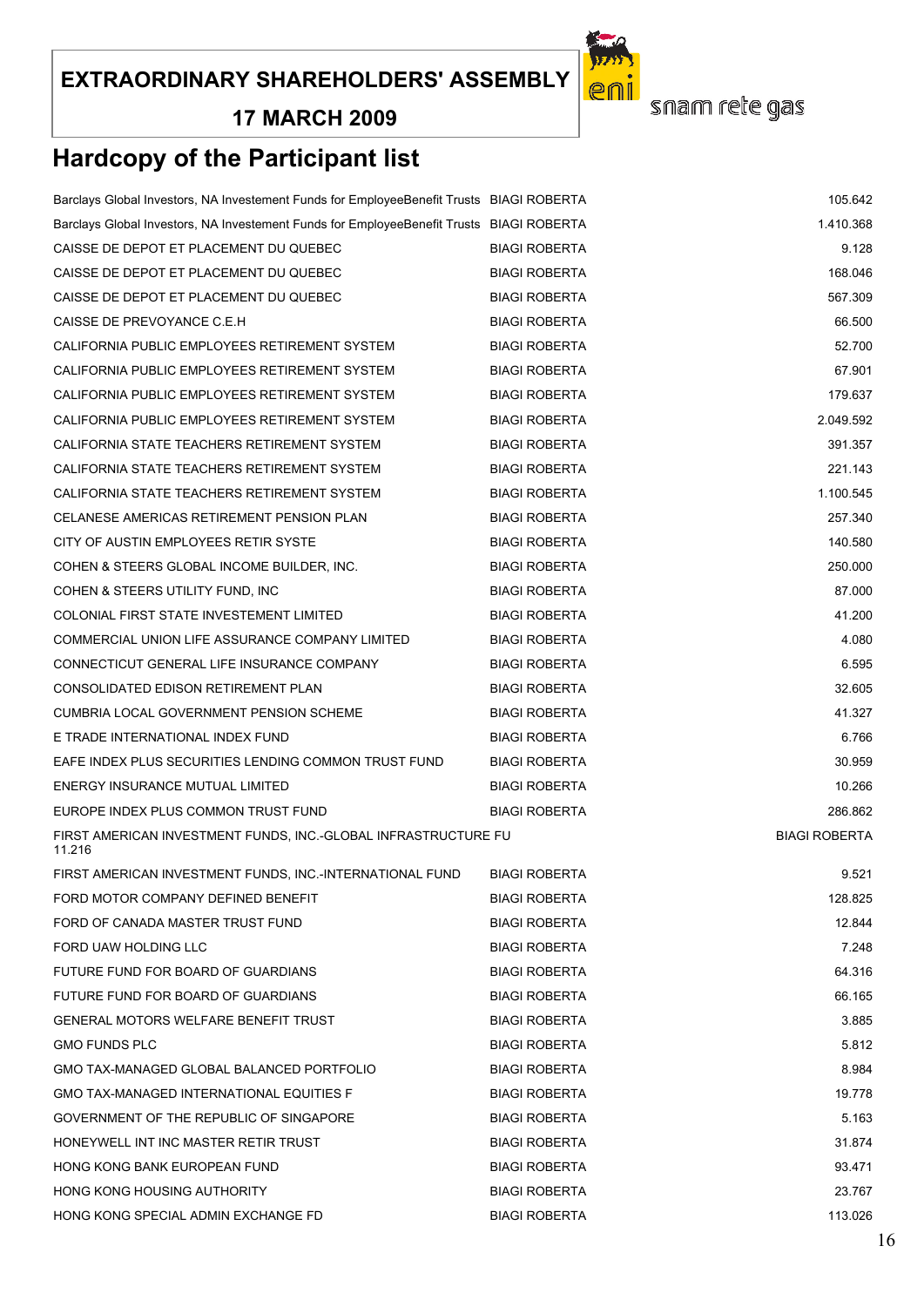# **17 MARCH 2009**



| <b>HOSPITALS ONTARIO PENSION PLAN FUND</b>                              | <b>BIAGI ROBERTA</b> | 493.490              |
|-------------------------------------------------------------------------|----------------------|----------------------|
| HOUGLASS INDEXED INTERNATIONAL SHARE SECTOR TRUST                       | <b>BIAGI ROBERTA</b> | 13.760               |
| Highbridge International LLC                                            | <b>BIAGI ROBERTA</b> | 626.226              |
| Highbridge International LLC                                            | <b>BIAGI ROBERTA</b> | 626.226              |
| <b>IAM NATIONAL PENSION FUND</b>                                        | <b>BIAGI ROBERTA</b> | 305.020              |
| <b>IBM PENSION PLAN</b>                                                 | <b>BIAGI ROBERTA</b> | 85.212               |
| <b>IBM SAVINGS PLAN</b>                                                 | <b>BIAGI ROBERTA</b> | 146.363              |
| ILLINOIS TEACHERS RETIREMENT SYSTEM                                     | <b>BIAGI ROBERTA</b> | 5.033                |
| <b>ILLINOIS TEACHERS RETIREMENT SYSTEM</b>                              | <b>BIAGI ROBERTA</b> | 6.953                |
| INDIANA STATE TEACHERS RETIREMENT FD                                    | <b>BIAGI ROBERTA</b> | 6.484                |
| INDIANA STATE TEACHERS RETIREMENT FD                                    | <b>BIAGI ROBERTA</b> | 11.019               |
| ING DIRECT STREETWISE BALANCED FUND                                     | <b>BIAGI ROBERTA</b> | 2.214                |
| ING DIRECT STREETWISE BALANCED INCOME FUND                              | <b>BIAGI ROBERTA</b> | 360                  |
| INTERNATIONAL EQUITY INDEX PLUS FUND B                                  | <b>BIAGI ROBERTA</b> | 22.183               |
| INTERNATIONAL PAPER COMPANY COMMINGLED INVESTMENT GROUP TRUST<br>39.589 |                      | <b>BIAGI ROBERTA</b> |
| INTERNATIONAL STOCK MARKET PORTFOLIO                                    | <b>BIAGI ROBERTA</b> | 1.616                |
| <b>ISHARES MSCI ACWI INDEX FUND</b>                                     | <b>BIAGI ROBERTA</b> | 37.819               |
| ISHARES MSCI EAFE GROWTH INDEX FUND                                     | <b>BIAGI ROBERTA</b> | 112.896              |
| <b>ISHARES MSCI EAFE INDEX FUND</b>                                     | <b>BIAGI ROBERTA</b> | 4.627.866            |
| ISHARES MSCI EAFE VALUE INDEX FUND                                      | <b>BIAGI ROBERTA</b> | 138.180              |
| ISHARES MSCI EMU INDEX FUND                                             | <b>BIAGI ROBERTA</b> | 209.746              |
| ISHARES MSCI KOKUSAI INDEX FUND                                         | <b>BIAGI ROBERTA</b> | 8.568                |
| ISHARES S&P EUROPE 350 INDEX FUND                                       | <b>BIAGI ROBERTA</b> | 197.400              |
| ISHARES S&P GLOBAL UTILITIES SECTOR INDEX FUND                          | <b>BIAGI ROBERTA</b> | 160.992              |
| JOHN HANCOCK FUNDS II INTERNATIONAL EQUITY INDEX FUND                   | <b>BIAGI ROBERTA</b> | 29.485               |
| JOHN HANCOCK FUNDS III INTERNATIONAL CORE FUND                          | <b>BIAGI ROBERTA</b> | 303.162              |
| JOHN HANCOCK TRUST INTERNATIONAL CORE TRUST                             | <b>BIAGI ROBERTA</b> | 209.963              |
| JOHN HANCOCK TRUST INTERNATIONAL EQUITY INDEX TRUST A                   | <b>BIAGI ROBERTA</b> | 52.172               |
| JOHN HANCOCK TRUST INTERNATIONAL EQUITY INDEX TRUST B                   | <b>BIAGI ROBERTA</b> | 30.199               |
| JOHNSON & JOHNSON PENSION & SAVINGS PLANS MASTER TRUST                  | <b>BIAGI ROBERTA</b> | 30.900               |
| LANDROVER PENSION SCHEME                                                | <b>BIAGI ROBERTA</b> | 10.173               |
| LEGAL & GENERAL ASSURANCE (PENSIONS MANAGEMENT) LTD                     | <b>BIAGI ROBERTA</b> | 56.398               |
| LOMBARD ODIER DARIER HFM SA INSTITUTIONNEL-3D                           | <b>BIAGI ROBERTA</b> | 119.000              |
| LOS ANGELES CITY EMPLOYEES RETIREM.                                     | <b>BIAGI ROBERTA</b> | 25.299               |
| <b>MANAGED PENSION FUNDS LIMITED</b>                                    | <b>BIAGI ROBERTA</b> | 440.078              |
| <b>MANAGED PENSION FUNDS LIMITED</b>                                    | <b>BIAGI ROBERTA</b> | 828.875              |
| <b>MARCH LIMITED</b>                                                    | <b>BIAGI ROBERTA</b> | 7.123                |
| <b>MERSEYSIDE PENSION FUND</b>                                          | <b>BIAGI ROBERTA</b> | 111.132              |
| MINISTRY OF STRATEGY AND FINANCE                                        | <b>BIAGI ROBERTA</b> | 21.472               |
| MIZUHO TRUST BKG-LUX                                                    | <b>BIAGI ROBERTA</b> | 4.420                |
| MONETARY AUTHORITY OF SINGAPORE                                         | <b>BIAGI ROBERTA</b> | 23.571               |
| MORGAN STANLEY UTILITIES FUND                                           | <b>BIAGI ROBERTA</b> | 338.724              |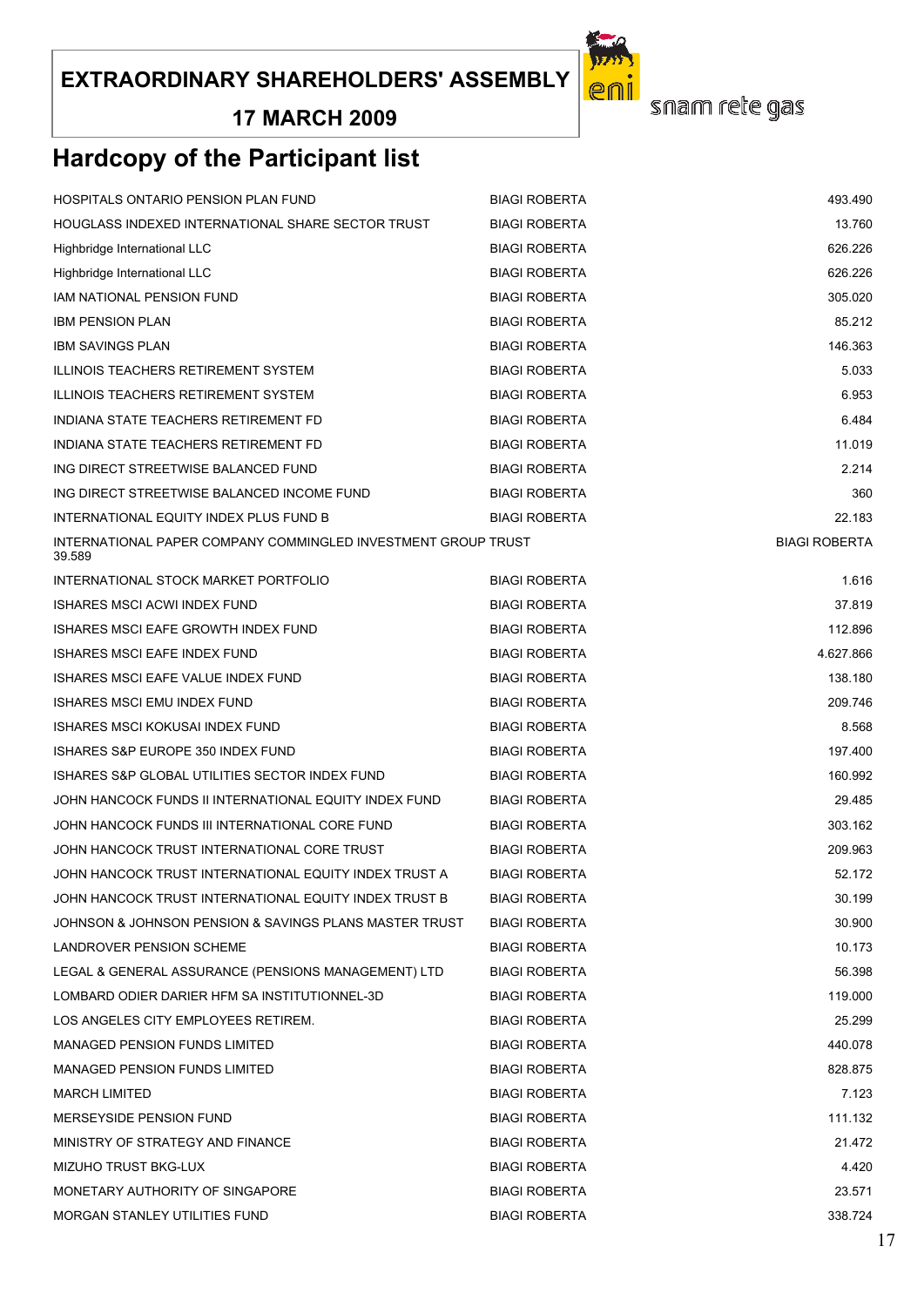**17 MARCH 2009**



| MULTI CURRENCY ALPHA TILTS SOCIAL SCREEN FUND B                                                                       | <b>BIAGI ROBERTA</b> | 9.138      |
|-----------------------------------------------------------------------------------------------------------------------|----------------------|------------|
| Macquarie Global Infrastructure Total Return Fund Inc                                                                 | <b>BIAGI ROBERTA</b> | 1.873.924  |
| NATIONAL PENSION SERVICE                                                                                              | <b>BIAGI ROBERTA</b> | 1.568      |
| NEXGEN INFRASTRUCTURE LIMITED PARTNERSHIP                                                                             | <b>BIAGI ROBERTA</b> | 223.848    |
| NIPSCO MASTER TRUST                                                                                                   | <b>BIAGI ROBERTA</b> | 24.560     |
| NORTH SLOPE BOROUGH                                                                                                   | <b>BIAGI ROBERTA</b> | 26.780     |
| NORWICH UNION INVESTMENT FUND ICVC                                                                                    | <b>BIAGI ROBERTA</b> | 21.500     |
| ODDO ASSET MANAGEMENT                                                                                                 | <b>BIAGI ROBERTA</b> | 142.644    |
| <b>ODDO ASSET MANAGEMENT</b>                                                                                          | <b>BIAGI ROBERTA</b> | 430.024    |
| OFI INSTITUTIONAL INTERNATIONAL INDEX FU                                                                              | <b>BIAGI ROBERTA</b> | 2.500      |
| OMERS ADMINISTRATION CORPORATION                                                                                      | <b>BIAGI ROBERTA</b> | 956.550    |
| PENSION FUND ASSOCIATION FOR LOCAL GOVERNMENT OFFICIALS                                                               | <b>BIAGI ROBERTA</b> | 35.610     |
| PENSION FUND OF SUMITOMO MITSUI BANKING CORPORATION                                                                   | <b>BIAGI ROBERTA</b> | 5.283      |
| PEPSICO MASTER RETIREMENT TRUST                                                                                       | <b>BIAGI ROBERTA</b> | 18.300     |
| PF (LUX) EUR. SUSTAINABLE EQ PO L PICTET & CIE (EUROPE) S.A.                                                          | <b>BIAGI ROBERTA</b> | 13.200     |
| PGGM(STICHTING PENSIOENFONDS VOOR DE GEZONDHELD GEESTELIJKE EN MAATSCHAPPELIJKE BELANGEN ZEIST BIAGI ROBERTA<br>7.000 |                      |            |
| PGSF GLOBAL HIGH YIELD UTILITIES EQ PICTET & CIE (EUROPE) S.A                                                         | <b>BIAGI ROBERTA</b> | 776.232    |
| PGSF GLOBAL INCOME STOCK PICTET & CIE (EUROPE) S.                                                                     | <b>BIAGI ROBERTA</b> | 2.656.000  |
| PGSF GLOBAL UTILITIES EQUITY FUND PICTET & CIE (EUROPE) S.A.                                                          | <b>BIAGI ROBERTA</b> | 77.488.258 |
| PIONEER ASSET MANAGEMENT SA                                                                                           | <b>BIAGI ROBERTA</b> | 457.936    |
| PIONEER ASSET MANAGEMENT SA                                                                                           | <b>BIAGI ROBERTA</b> | 2.497.379  |
| PIONEER ASSET MANAGEMENT SA                                                                                           | <b>BIAGI ROBERTA</b> | 4.275.160  |
| <b>PNC/PFPC TRUST</b>                                                                                                 | <b>BIAGI ROBERTA</b> | 927.300    |
| PUBL EMPL RET ASSOCIAT OF NEW MEXICO                                                                                  | <b>BIAGI ROBERTA</b> | 11.470     |
| PUBLIC SCHOOL RETIREMENT SYSTEM OF MISSOURI                                                                           | <b>BIAGI ROBERTA</b> | 197.850    |
| PYRFORD INTERNATIONAL TRUST                                                                                           | <b>BIAGI ROBERTA</b> | 110.000    |
| SAN FRANCISCO CITY & COUN.RET.SYSTEM                                                                                  | <b>BIAGI ROBERTA</b> | 13.269     |
| SEASONS SERIES TRUST INTERNATIONAL EQUITY PORTFOLIO                                                                   | <b>BIAGI ROBERTA</b> | 10.489     |
| SEASONS SERIES TRUST INTERNATIONAL EQUITY PORTFOLIO                                                                   | <b>BIAGI ROBERTA</b> | 193.438    |
| <b>SELECT INDEX SERIES</b>                                                                                            | <b>BIAGI ROBERTA</b> | 41.007     |
| SGAM                                                                                                                  | <b>BIAGI ROBERTA</b> | 33.243     |
| SNS RESPONSIBLE INDEX FUND EQUITY EUROPE (INVESTMENT FUND) BIAGI ROBERTA                                              |                      | 40.000     |
| SPDR FTSE/MACQUARIE GLOBAL INFRASTRUCTURE 100 ETF                                                                     | <b>BIAGI ROBERTA</b> | 65.766     |
| SPDR S+P INTERNATIONAL UTILITIES SECTOR ETF                                                                           | <b>BIAGI ROBERTA</b> | 7.082      |
| SSGA EMU INDEX EQUITY FUND                                                                                            | <b>BIAGI ROBERTA</b> | 565.400    |
| SSGA EUROPE INDEX EQUITY FUND                                                                                         | <b>BIAGI ROBERTA</b> | 45.689     |
| SSGA GLOBAL INDEX PLUS TRUST                                                                                          | <b>BIAGI ROBERTA</b> | 496.000    |
| SSGA INTERNATIONAL EQUITIES INDEX TRUST                                                                               | <b>BIAGI ROBERTA</b> | 41.679     |
| SSGA ITALY INDEX EQUITY FUND                                                                                          | <b>BIAGI ROBERTA</b> | 489.290    |
| <b>SSGA ITALY INDEX FUND</b>                                                                                          | <b>BIAGI ROBERTA</b> | 66.056     |
| SSGA MSCI EAFE INDEX FUND                                                                                             | <b>BIAGI ROBERTA</b> | 42.992     |
| SSGA UTILITIES INDEX EQUITY FUND                                                                                      | <b>BIAGI ROBERTA</b> | 12.512     |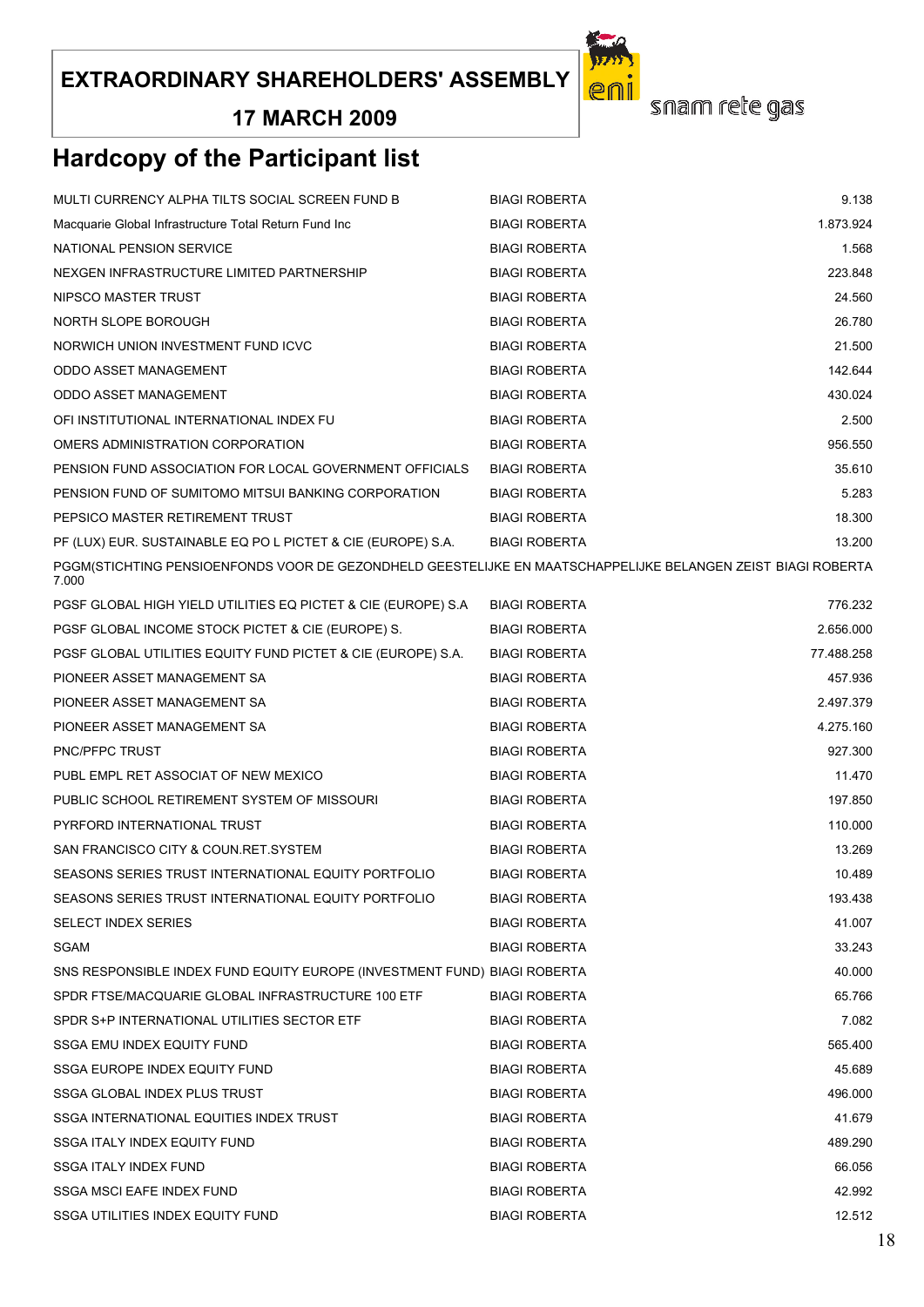snam rete gas

**17 MARCH 2009**

| SSGA WORLD INDEX EQUITY FUND                                                                     | <b>BIAGI ROBERTA</b> | 61.023               |
|--------------------------------------------------------------------------------------------------|----------------------|----------------------|
| STATE OF CONNECTICUT RETIREMENT PLANS & TRUST FUNDS                                              | <b>BIAGI ROBERTA</b> | 51.920               |
| STATE OF CONNECTICUT RETIREMENT PLANS & TRUST FUNDS                                              | <b>BIAGI ROBERTA</b> | 156.729              |
| STATE OF MINNESOTA                                                                               | <b>BIAGI ROBERTA</b> | 10.889               |
| STATE STREET BANK AND TRUST COMPANY INVESTMENT FUNDS FOR TAXEXEMPT RETIREMENT PLANS<br>2.031     |                      | <b>BIAGI ROBERTA</b> |
| STATE STREET BANK AND TRUST COMPANY INVESTMENT FUNDS FOR TAXEXEMPT RETIREMENT PLANS<br>34.640    |                      | <b>BIAGI ROBERTA</b> |
| STATE STREET BANK AND TRUST COMPANY INVESTMENT FUNDS FOR TAXEXEMPT RETIREMENT PLANS<br>224.066   |                      | <b>BIAGI ROBERTA</b> |
| STATE STREET BANK AND TRUST COMPANY INVESTMENT FUNDS FOR TAXEXEMPT RETIREMENT PLANS<br>701.100   |                      | <b>BIAGI ROBERTA</b> |
| STATE STREET BANK AND TRUST COMPANY INVESTMENT FUNDS FOR TAXEXEMPT RETIREMENT PLANS<br>1.066.762 |                      | <b>BIAGI ROBERTA</b> |
| STATE STREET BANK AND TRUST COMPANY INVESTMENT FUNDS FOR TAXEXEMPT RETIREMENT PLANS<br>1.161.052 |                      | <b>BIAGI ROBERTA</b> |
| STATE STREET EUROPE ENHANCED                                                                     | <b>BIAGI ROBERTA</b> | 322.998              |
| STATE STREET GLOBAL ADVISORS INC                                                                 | <b>BIAGI ROBERTA</b> | 3.807                |
| STATE STREET SRI WORLD INDEX                                                                     | <b>BIAGI ROBERTA</b> | 5.882                |
| STICHTING INSTITUUT GAK                                                                          | <b>BIAGI ROBERTA</b> | 5.218                |
| STICHTING PENSIOENFONDS VAN DEABN AMRO BANK N.V.                                                 | <b>BIAGI ROBERTA</b> | 106.100              |
| STREETTRACKS MSCI EUROPE ETF                                                                     | <b>BIAGI ROBERTA</b> | 63.660               |
| STREETTRACKS SM MSCI EUROPE UTILITIES SM ETF                                                     | <b>BIAGI ROBERTA</b> | 75.502               |
| SUBVENIMUS INSTITUTIONAL FUND                                                                    | <b>BIAGI ROBERTA</b> | 5.583                |
| SUMMIT PINNACLE SERIES - EAFE INTERNATIONAL INDEX PORTFOLIO BIAGI ROBERTA                        |                      | 6.818                |
| SUNAMERICA EQUITY FUNDS SUNAMERICA INTERNATIONAL EQUITY FUND<br>399.359                          |                      | <b>BIAGI ROBERTA</b> |
| State Farm Variable Product Trust International Equity IndexFund                                 | <b>BIAGI ROBERTA</b> | 18.381               |
| TEXAS MUTUAL INSURANCE COMPANY                                                                   | <b>BIAGI ROBERTA</b> | 357.340              |
| THE JOHNS HOPKINS UNIVERSITY                                                                     | <b>BIAGI ROBERTA</b> | 39.810               |
| THE MASTER TRUST BANK OF JAPAN LTD (RE NESTLE JAPAN HOLDI NG LIMITED)<br>3.485                   |                      | <b>BIAGI ROBERTA</b> |
| THE MASTER TRUST BANK OF JAPAN LTD RE: HITACHI FOREIGN EQUITY INDEX MOTHER FUND<br>9.569         |                      | <b>BIAGI ROBERTA</b> |
| THE PUBLIC EDUCATION EMPLOYEE RETIREMENT SYSTEM OF MISSOURI<br>38.101                            |                      | <b>BIAGI ROBERTA</b> |
| THE REGENTS OF THE UNIVERSITY OF CALIFORNIA                                                      | <b>BIAGI ROBERTA</b> | 81.707               |
| <b>TRINITY COLLEGE</b>                                                                           | <b>BIAGI ROBERTA</b> | 33.139               |
| UBS AG-OMNIBUS NON RESIDENT                                                                      | <b>BIAGI ROBERTA</b> | 133.940              |
| UNITED NATIONS RELIEF AND WORKS FOR PALESTINIAN REFUGEES IN THE NEAR EAST<br>3.960               |                      | <b>BIAGI ROBERTA</b> |
| UNIVERSAL SHIPOWNERS MARINE INSURANCE ASSOCIATION LTD EQUITYCLASS 3<br>8.008                     |                      | <b>BIAGI ROBERTA</b> |
| VALIC COMPANY I - ULTRA FUND                                                                     | <b>BIAGI ROBERTA</b> | 82.960               |
| VALIC COMPANY I-INTERNATIONAL EQUITIES FUND                                                      | <b>BIAGI ROBERTA</b> | 3.958                |
| VALIC COMPANY I-INTERNATIONAL GROWTH I FUND                                                      | <b>BIAGI ROBERTA</b> | 67.500               |
| VAN KAMPEN GLOBAL TACTICAL ASSET ALLOCATION FUND                                                 | <b>BIAGI ROBERTA</b> | 626                  |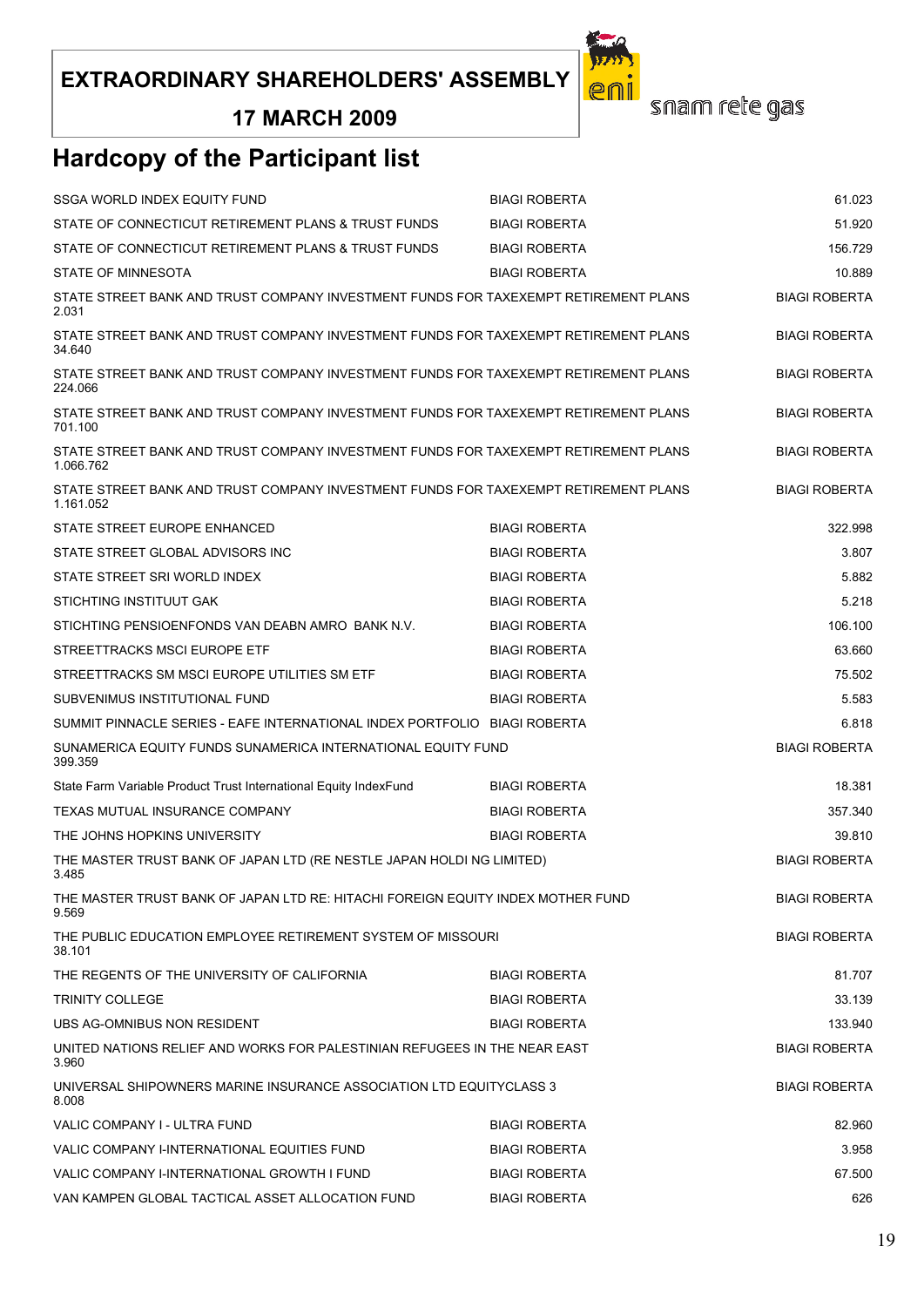| VAN KAMPEN LIFE INVESTMENT TRUST GLOBAL TACTICAL ASSET ALLOCAT<br>699 |                      | <b>BIAGI ROBERTA</b> |
|-----------------------------------------------------------------------|----------------------|----------------------|
| VAN KAMPEN UTILITY FUND                                               | <b>BIAGI ROBERTA</b> | 106.906              |
| WEST YORKSHIRE PENSION FUND                                           | <b>BIAGI ROBERTA</b> | 300.000              |
| WESTPAC INTERNATIONAL SHARE INDEX TRUST                               | <b>BIAGI ROBERTA</b> | 56.277               |
| WHEELS COMMON INVESTMENT FUND                                         | <b>BIAGI ROBERTA</b> | 25.972               |
| WORLD INDEX OLUS SECURITIES LENDING COMMON TRUST FUND                 | <b>BIAGI ROBERTA</b> | 83.204               |
| ADVANTAGE FUNDS INC - GLOBAL ALPHA FUND                               | CASTAGNA ENRICA      | 1.076                |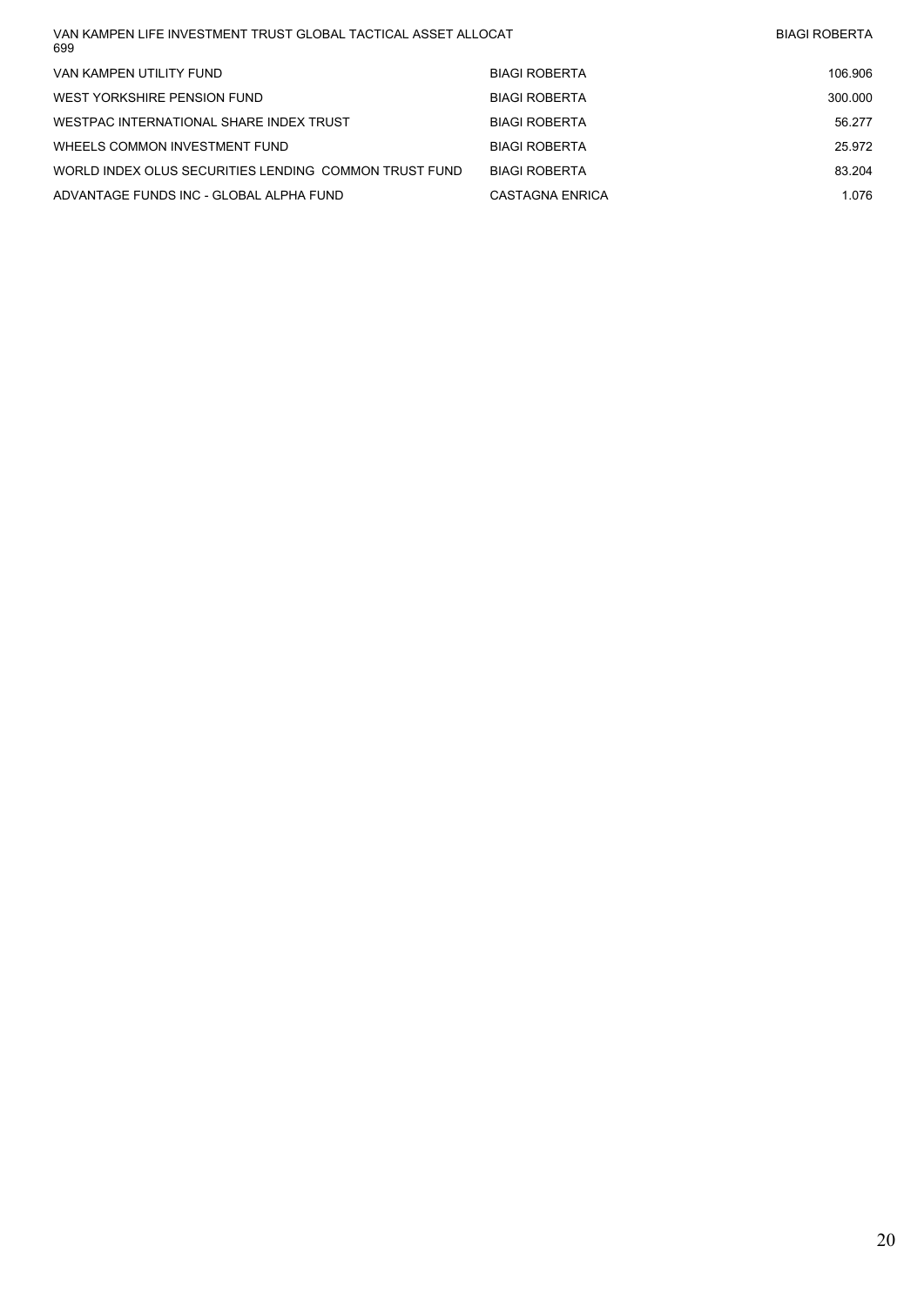**17 MARCH 2009**

# snam rete gas

| AIR CANADA PENSION MASTER TRUST FUND                                                     | <b>CASTAGNA ENRICA</b> | 154.900                |
|------------------------------------------------------------------------------------------|------------------------|------------------------|
| AIR CANADA PENSION MASTER TRUST FUND                                                     | <b>CASTAGNA ENRICA</b> | 423.430                |
| ALASKA PERMANENT FUND CORP.                                                              | CASTAGNA ENRICA        | 26.969                 |
| ALASKA PERMANENT FUND CORP.                                                              | <b>CASTAGNA ENRICA</b> | 30.601                 |
| ARVINMERITOR INC. RETIREMENT PLAN                                                        | CASTAGNA ENRICA        | 49.400                 |
| AUS-RARE SERIES VALUE - RIRSVL                                                           | <b>CASTAGNA ENRICA</b> | 750                    |
| AVIVA INVESTORS MANAGED FUNDS<br><b>ICVC MORLEY DIVERSIFIED STRATEGY FUND</b><br>2.400   |                        | <b>CASTAGNA ENRICA</b> |
| AXA PREMIER VIP TRUST<br>MULTIMANAGER INTERNATIONAL EQUITY<br>91.995                     |                        | <b>CASTAGNA ENRICA</b> |
| BARCLAYS GI/LOT/I FRR061                                                                 | CASTAGNA ENRICA        | 715.079                |
| BARCLAYS GI/LOT25/FRR049                                                                 | CASTAGNA ENRICA        | 222.306                |
| BARCLAYS GLOBAL INVESTORS<br>PENSIONS MANAGEMENT LTD CASTAGNA ENRICA                     |                        | 76.066                 |
| <b>BARCLAYS GLOBAL INVESTORS</b><br>PENSIONS MANAGEMENT LTD CASTAGNA ENRICA              |                        | 1.249.249              |
| BARCLAYS LIFE ASSURANCE COMPANY LTD                                                      | CASTAGNA ENRICA        | 120.986                |
| BBH TRUST COMPANY SUCCESSOR TRUSTEE OF THE GMO ERISA POOL TR.<br>343.200                 |                        | <b>CASTAGNA ENRICA</b> |
| <b>BELL ATLANTIC MASTER TRUST</b>                                                        | <b>CASTAGNA ENRICA</b> | 12.926                 |
| BELLSOUTH CORP REP EMPLOYEES HEALTH CARE TRUST-RETIREES<br>10.842                        |                        | <b>CASTAGNA ENRICA</b> |
| BGI AUSTRALIA LTD AS RESPONS IBLE ENTITYFOR BARCLAYS EUR OPEEX-UK EQUITY INDEX<br>60.050 |                        | <b>CASTAGNA ENRICA</b> |
| <b>BGI INDEX SELECTION FUND</b>                                                          | CASTAGNA ENRICA        | 36.134                 |
| BJC GROUP PENSION TRUST.                                                                 | CASTAGNA ENRICA        | 3.000                  |
| <b>BJC HEALTH SYSTEM.</b>                                                                | <b>CASTAGNA ENRICA</b> | 7.444                  |
| <b>BMO HARRIS INTERNATIONAL EQUITY</b><br><b>PORTFOLIO</b>                               | CASTAGNA ENRICA        | 141.000                |
| <b>BMO INTERNATIONAL VALUE CLASS</b>                                                     | <b>CASTAGNA ENRICA</b> | 1.500                  |
| <b>BOMBARDIER TRUST US MASTER</b>                                                        | CASTAGNA ENRICA        | 43.235                 |
| BOMBARDIER TRUST(CANADA)GLOBAL EQUIT                                                     | <b>CASTAGNA ENRICA</b> | 223.674                |
| BRITISH COLUMBIA INV. MAN.CORPORATION                                                    | <b>CASTAGNA ENRICA</b> | 125.009                |
| BRITISH COLUMBIA INV.MAN.CORPORATION                                                     | <b>CASTAGNA ENRICA</b> | 131.726                |
| BRITISH COLUMBIA INV.MAN.CORPORATION                                                     | CASTAGNA ENRICA        | 219.094                |
| BRITISH COLUMBIA INV MAN CORPORATION                                                     | <b>CASTAGNA ENRICA</b> | 309.500                |
| BRITISH COLUMBIA INV MAN.CORPORATION                                                     | CASTAGNA ENRICA        | 763.853                |
| CARGILL INC. & ASSOCIATED COMPANIES<br>MASTER PEN                                        | CASTAGNA ENRICA        | 2.400                  |
| CATHOLIC HEALTH EAST                                                                     | CASTAGNA ENRICA        | 1.898                  |
| CF INTERNATIONAL STOCK INDEX FUND                                                        | CASTAGNA ENRICA        | 57.589                 |
| CF MACQUARIE GLOBAL INFRASTRUCTURE SECURITIES FUND                                       | CASTAGNA ENRICA        | 370.116                |
| CIBC EUROPEAN INDEX FUND.                                                                | CASTAGNA ENRICA        | 7.775                  |
| CIBC INTERNATIONAL INDEX FUND.                                                           | CASTAGNA ENRICA        | 15.814                 |
| CITY OF NEW YORK GROUP TRUST                                                             | CASTAGNA ENRICA        | 201.676                |
| CITY OF NEW YORK GROUP TRUST                                                             | CASTAGNA ENRICA        | 239.723                |
| CITY OF NEW YORK GROUP TRUST                                                             | CASTAGNA ENRICA        | 587.794                |
| COMERICA BK FOR SDA INTERNATIONAL EQUITY INDEX FUND                                      | CASTAGNA ENRICA        | 13.883                 |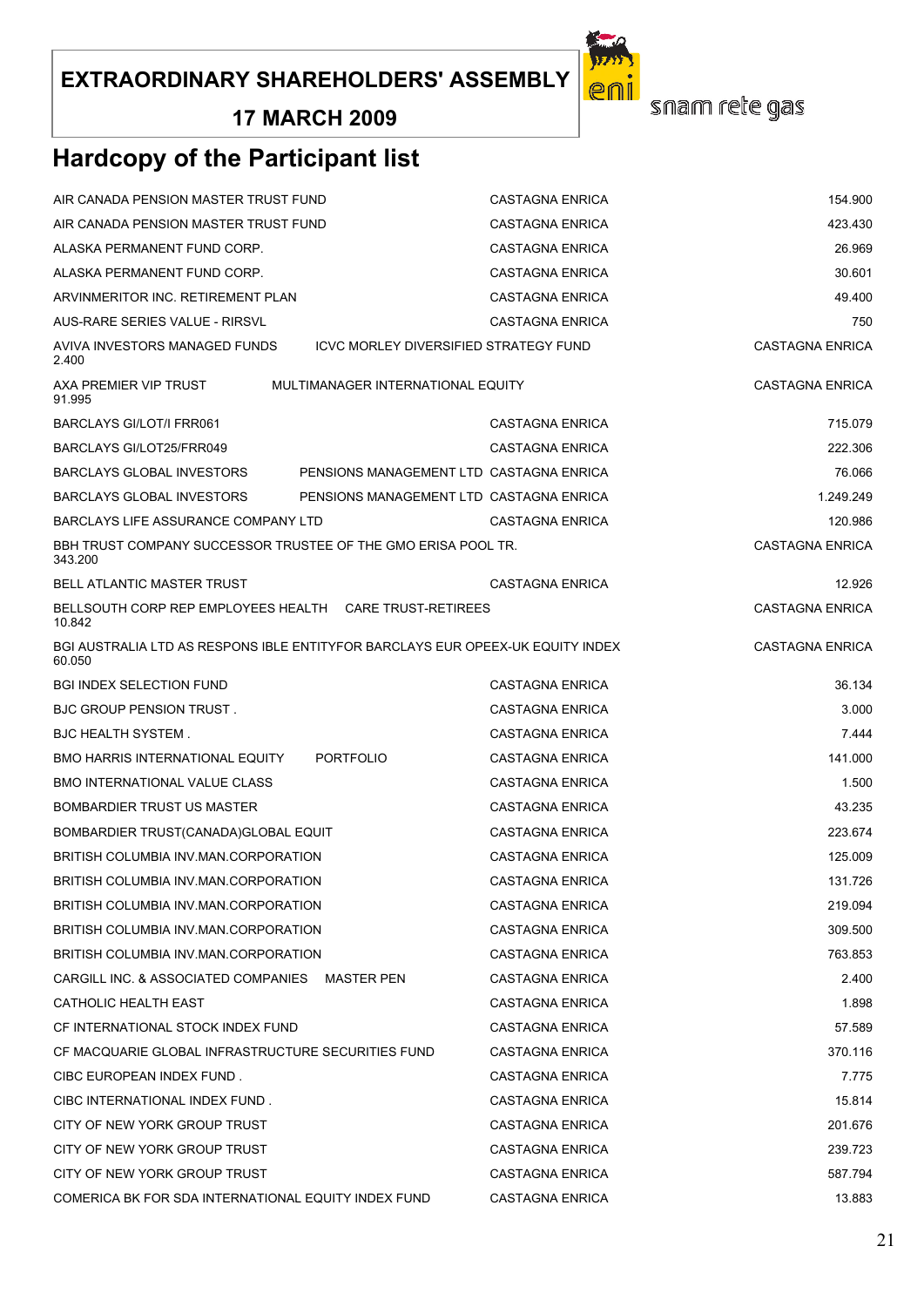| COUNTY EMPLOYEES ANNUITY AND BENEFIT FUND OF COOK COUNTY<br>16.180 |                 | <b>CASTAGNA ENRICA</b> |
|--------------------------------------------------------------------|-----------------|------------------------|
| CRITERION GLOBAL CLEAN ENERGY FUND                                 | CASTAGNA ENRICA | 16.600                 |
| DANSKE BANK A/S CLI NET INVESTOR                                   | CASTAGNA ENRICA | 674.566                |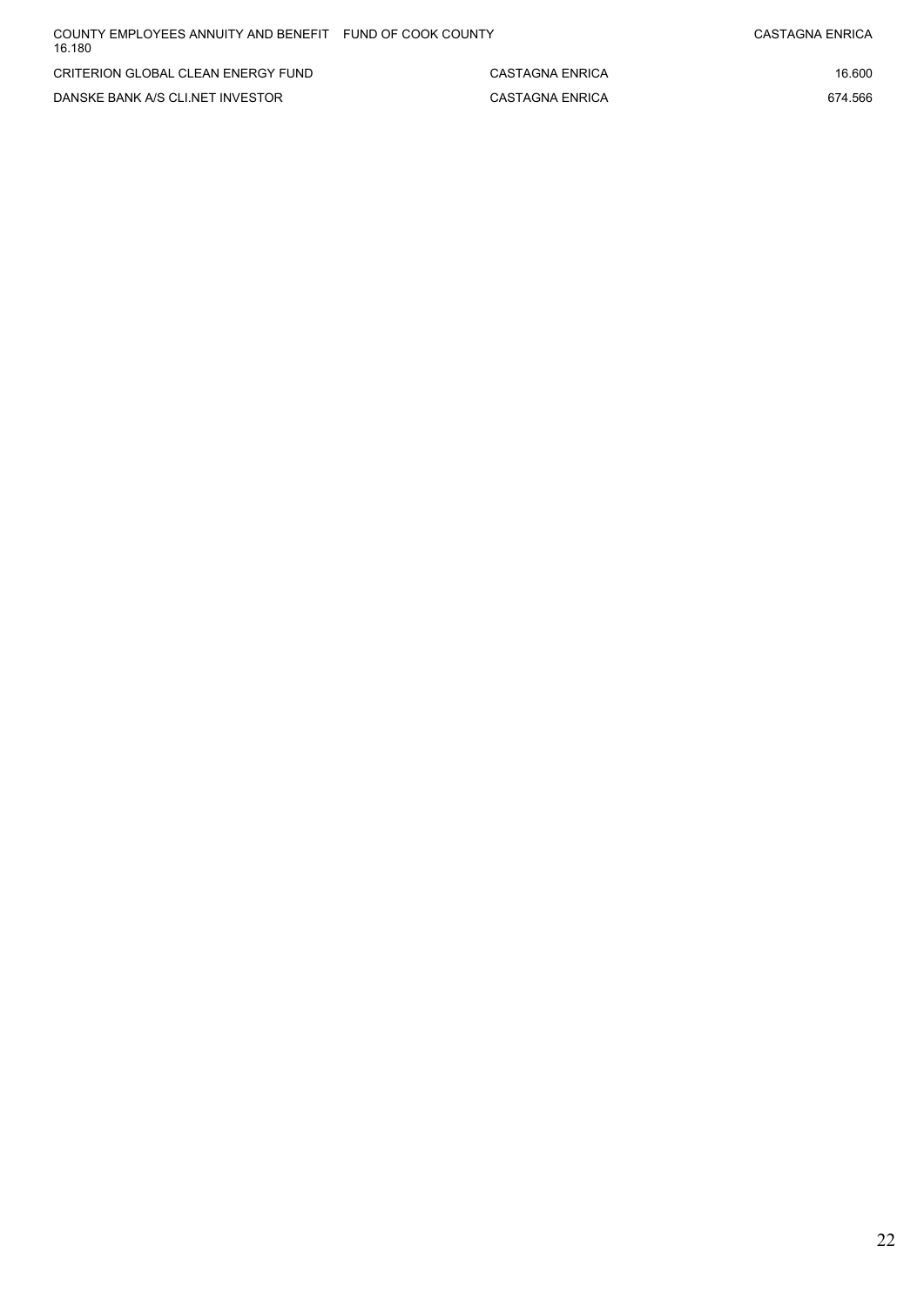**17 MARCH 2009**

# snam rete gas

| DBV FONDS IV                                     |                             | <b>CASTAGNA ENRICA</b> | 422.800                |
|--------------------------------------------------|-----------------------------|------------------------|------------------------|
| DREYFUS INDEX FUNDS INC DREYFUS                  | INTERNATIONAL STC           | CASTAGNA ENRICA        | 38.806                 |
| DT INTERNATIONAL STOCK INDEX FUND                |                             | CASTAGNA ENRICA        | 29.113                 |
| EMPLOYEES RETIREMENT SYSTEM OF TEXAS.            |                             | CASTAGNA ENRICA        | 512.055                |
| EPWORTH INVESTMENT FUND                          |                             | CASTAGNA ENRICA        | 10.049                 |
| EQ ADVISORS TRUST-MARKETPLUS<br>125.620          | INTERNATIONAL COR PORTFOLIO |                        | <b>CASTAGNA ENRICA</b> |
| <b>EQUIPSUPER</b>                                |                             | CASTAGNA ENRICA        | 19.402                 |
| <b>ERAFP ACTIONS EUROS4 BTF PICTET</b>           |                             | CASTAGNA ENRICA        | 220.900                |
| EUROPE MID-CAP                                   |                             | CASTAGNA ENRICA        | 25.379                 |
| <b>EUROSOCIETALE</b>                             |                             | CASTAGNA ENRICA        | 260.000                |
| <b>FACTUM AG</b>                                 |                             | CASTAGNA ENRICA        | 4.400                  |
| FCP BNP ACTION EUROPE                            |                             | CASTAGNA ENRICA        | 3.500                  |
| FCP EASY ETF DJ EU                               |                             | CASTAGNA ENRICA        | 4.500                  |
| FCP ERAFP ACTIONS EUROS1 EDEAM                   |                             | <b>CASTAGNA ENRICA</b> | 82.000                 |
| FCP SARASIN EURO EXPANSION DURABLE               |                             | CASTAGNA ENRICA        | 85,000                 |
| FCP STRONTIUM                                    |                             | CASTAGNA ENRICA        | 49.504                 |
| FCP VILLIERS DIVERSIFIE SGAM                     |                             | CASTAGNA ENRICA        | 394.144                |
| <b>FDT ETHOS</b>                                 |                             | CASTAGNA ENRICA        | 5.000                  |
| FDT ETHOS                                        |                             | <b>CASTAGNA ENRICA</b> | 11.700                 |
| <b>FDT ETHOS</b>                                 |                             | CASTAGNA ENRICA        | 12.400                 |
| FONDATION J.A. BOMBARDIER                        |                             | CASTAGNA ENRICA        | 25.610                 |
| FORTIS B EQUITY UTILIT EUROPE                    |                             | CASTAGNA ENRICA        | 154.246                |
| FORTIS L FUND EQUITY UTILITIES                   |                             | CASTAGNA ENRICA        | 47.466                 |
| FORTIS L. EQ. UTILIT. EUROPE                     |                             | <b>CASTAGNA ENRICA</b> | 155.028                |
| G.A.FD B EQ. BROAD EURO P                        |                             | CASTAGNA ENRICA        | 92.641                 |
| <b>GARTMORE NVIT GLOBAL UTILITIES</b>            |                             | <b>CASTAGNA ENRICA</b> | 13.875                 |
| GENERAL MOTORS CANADA DOMESTIC TRUST             |                             | CASTAGNA ENRICA        | 5.586                  |
| <b>GMO FOREIGN FUND</b>                          |                             | <b>CASTAGNA ENRICA</b> | 431.600                |
| GMO INTERNATIONAL INTRINSIC VALUE FUND           |                             | <b>CASTAGNA ENRICA</b> | 1.539.591              |
| <b>GMO TAX-MANAGED INTERNATIONAL EQUITIES F</b>  |                             | <b>CASTAGNA ENRICA</b> | 52.713                 |
| GOLDMAN SACHS GMS INTERNATIONAL EQUITY PORTFOLIO |                             | CASTAGNA ENRICA        | 99.340                 |
| H.E.S.T. AUSTRALIA LIMITED                       |                             | <b>CASTAGNA ENRICA</b> | 6.407                  |
| HAMELIN DIVERSIFIE II                            |                             | CASTAGNA ENRICA        | 40.000                 |
| <b>HEALTH SUPER FUND</b>                         |                             | CASTAGNA ENRICA        | 865.808                |
| HEALTHCARE EMPLOYEES' PENSION PLAN - MANIT       |                             | <b>CASTAGNA ENRICA</b> | 54.799                 |
| <b>HSBC EUROPEAN INDEX FUND</b>                  |                             | CASTAGNA ENRICA        | 35.450                 |
| HSBC INVESOTRS (UK) LIMITED CLIENT ACC           |                             | CASTAGNA ENRICA        | 133.937                |
| <b>IDEAM</b>                                     |                             | <b>CASTAGNA ENRICA</b> | 18.600                 |
| IMPERIAL INTERNATIONAL EQUITY POOL               |                             | CASTAGNA ENRICA        | 23.044                 |
| ING BEWAAR MAATSCHAPPIJ 1 BV                     |                             | CASTAGNA ENRICA        | 28.818                 |
| ING BEWAAR MAATSCHAPPIJ 1 BV                     |                             | CASTAGNA ENRICA        | 94.746                 |
| ING BEWAAR MAATSCHAPPIJ 1 BV                     |                             | CASTAGNA ENRICA        | 113.730                |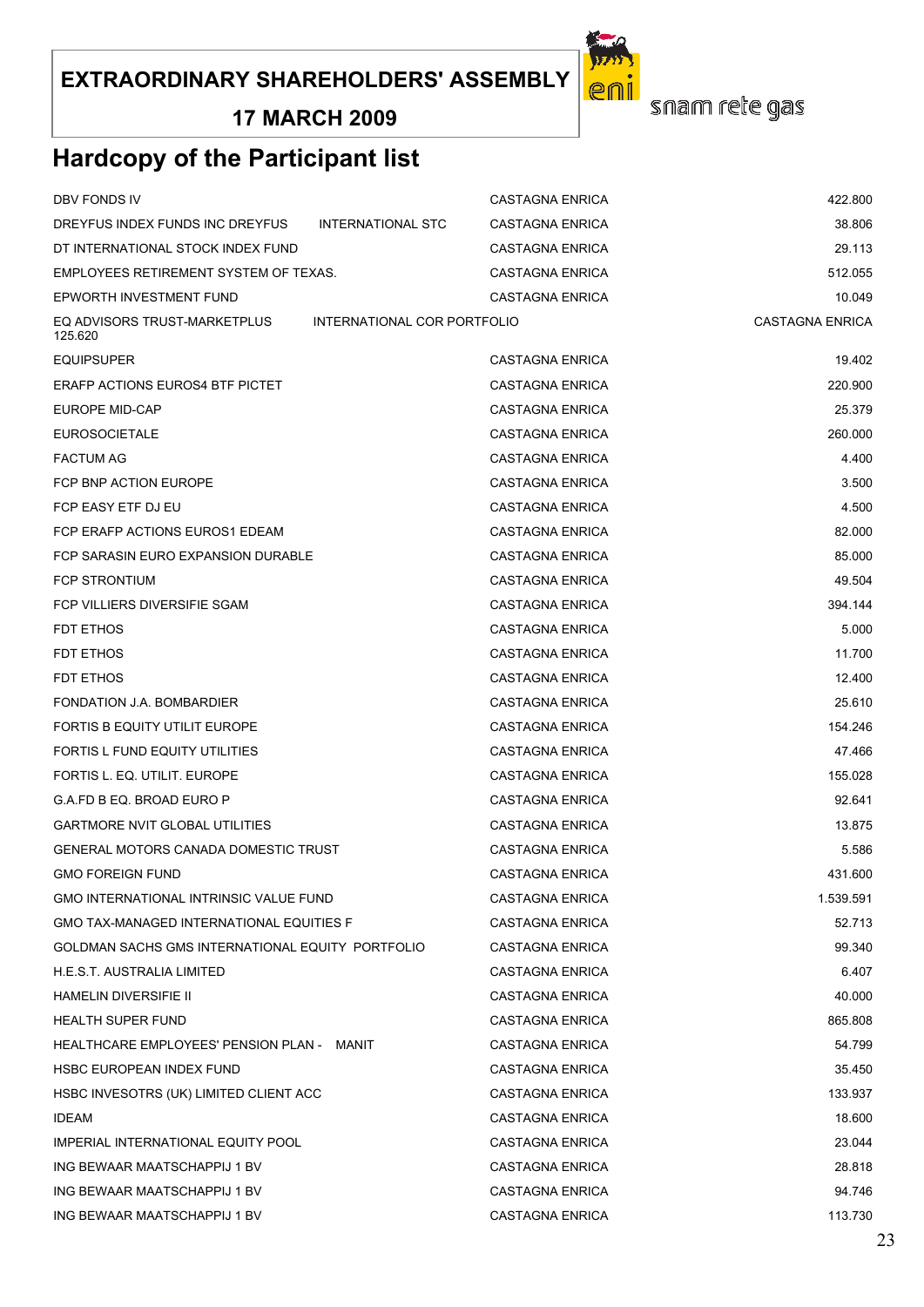snam rete gas

**17 MARCH 2009**

| ING BEWAAR MAATSCHAPPIJ 1 BV                                                              | <b>CASTAGNA ENRICA</b> | 113.730                |
|-------------------------------------------------------------------------------------------|------------------------|------------------------|
| ING RENDEMENT EUROPE                                                                      | CASTAGNA ENRICA        | 360.000                |
| INTERNATIONAL BANK FOR RECONSTRUCTION AND DEVELOPMENT                                     | CASTAGNA ENRICA        | 16.000                 |
| INTERPOLIS & VAN SPAENDONCK AANDELEN EUROPA POOL                                          | CASTAGNA ENRICA        | 10.224                 |
| <b>IOWA PUBLIC EMPLOYEES RETIREMENT SYSTEM</b>                                            | <b>CASTAGNA ENRICA</b> | 1.350.403              |
| JACKSON PERSPECTIVE EUROPEAN 30 FUND                                                      | CASTAGNA ENRICA        | 11.608                 |
| JACKSON PERSPECTIVE INDEX 5 FUND                                                          | CASTAGNA ENRICA        | 955                    |
| JEFFREY COMPANY                                                                           | CASTAGNA ENRICA        | 32.500                 |
| JNL/MELLON CAPITAL MANAGEMENT<br>INTERNATIONAL INDEX FUND<br>10.884                       |                        | <b>CASTAGNA ENRICA</b> |
| KAS DEPOSITARY TRUST COMPANY                                                              | CASTAGNA ENRICA        | 126.710                |
| LA C C D COM D REGIME DE CADRES                                                           | CASTAGNA ENRICA        | 123.310                |
| LEGAL GENERAL WORLDWIDE TRUST THE ROYAL BANK OF SCOTLAND TRUSTEE DEPOSITARY SERV<br>6.535 |                        | <b>CASTAGNA ENRICA</b> |
| LOUISIANA STATE EMPLOYEES' RETIREMENT SYSTEM                                              | <b>CASTAGNA ENRICA</b> | 1.600                  |
| LUCENT TECHNOLOGIES INC. MASTER PENSION TRUST                                             | CASTAGNA ENRICA        | 7.289                  |
| LVIP SSGA INTERNATIONAL INDEX FUND                                                        | CASTAGNA ENRICA        | 9.178                  |
| MARS GMBH.                                                                                | CASTAGNA ENRICA        | 228.861                |
| MASTER TRUST BANK OF JAPAN FOR GOVERNMENT PENSION INVESTMENTFUND<br>85.873                |                        | <b>CASTAGNA ENRICA</b> |
| MBC INVESTMENTS-MEA SYSTEMATIC GLOBAL EQ                                                  | CASTAGNA ENRICA        | 2.100                  |
| MELLON BANK EMPLOYEE BENEFIT COLLECTIVE INVESTMEN                                         | CASTAGNA ENRICA        | 63.650                 |
| MELLON BANK N.A.                                                                          | CASTAGNA ENRICA        | 8.867                  |
| MELLON BANK NA EMP BENEF COL INV PLN - EB SYS INT                                         | CASTAGNA ENRICA        | 9.400                  |
| MELLON BANK NA EMPLOYEE BENE FIT<br><b>COLLECTIVE INVES</b>                               | <b>CASTAGNA ENRICA</b> | 17.628                 |
| MELLON BANK NA EMPLOYEE BENE FIT<br><b>COLLECTIVE INVES</b>                               | CASTAGNA ENRICA        | 59.711                 |
| MELLON EURO ETHICAL INDEX TRAC.                                                           | <b>CASTAGNA ENRICA</b> | 2.896                  |
| <b>MONTPENSIER FINANCE</b>                                                                | CASTAGNA ENRICA        | 450.574                |
| MTAA SUPERANNUATION FUND                                                                  | CASTAGNA ENRICA        | 40.607                 |
| MUNICIPAL FIRE AND POLICE RETIREMENT SYSTEM OF                                            | CASTAGNA ENRICA        | 3.747                  |
| NATIONAL PENSIONS RESERVE FUNDCOMMISSION                                                  | CASTAGNA ENRICA        | 789.368                |
| NBIMC EUROPEAN EQUITY INDEX FD                                                            | CASTAGNA ENRICA        | 79.267                 |
| NORWICH UNION LIFE AUSTRALIA LIMITED                                                      | <b>CASTAGNA ENRICA</b> | 3.000                  |
| NORWICH UNION LIFE AUSTRALIA LIMITED                                                      | CASTAGNA ENRICA        | 5.100                  |
| NUCLEAR LIABILITIES FUND LIMITED                                                          | CASTAGNA ENRICA        | 21.518                 |
| ODDO ET CIE ENTERPRISE D'INVETISS.                                                        | CASTAGNA ENRICA        | 788.526                |
| ONTARIO POWER GENERATION INC.                                                             | CASTAGNA ENRICA        | 55.286                 |
| ONTARIO POWER GENERATION INC.                                                             | CASTAGNA ENRICA        | 60.172                 |
| <b>PARVEST</b>                                                                            | CASTAGNA ENRICA        | 11.000                 |
| <b>PARVEST</b>                                                                            | CASTAGNA ENRICA        | 12.500                 |
| PARVEST                                                                                   | CASTAGNA ENRICA        | 70.608                 |
| <b>PARWORLD</b>                                                                           | CASTAGNA ENRICA        | 21.000                 |
| PENN SERIES DEVELOPED INTERNATIONAL<br><b>INDEX FUND</b>                                  | CASTAGNA ENRICA        | 786                    |
| PICTET AM ISR FRR044                                                                      | CASTAGNA ENRICA        | 19.600                 |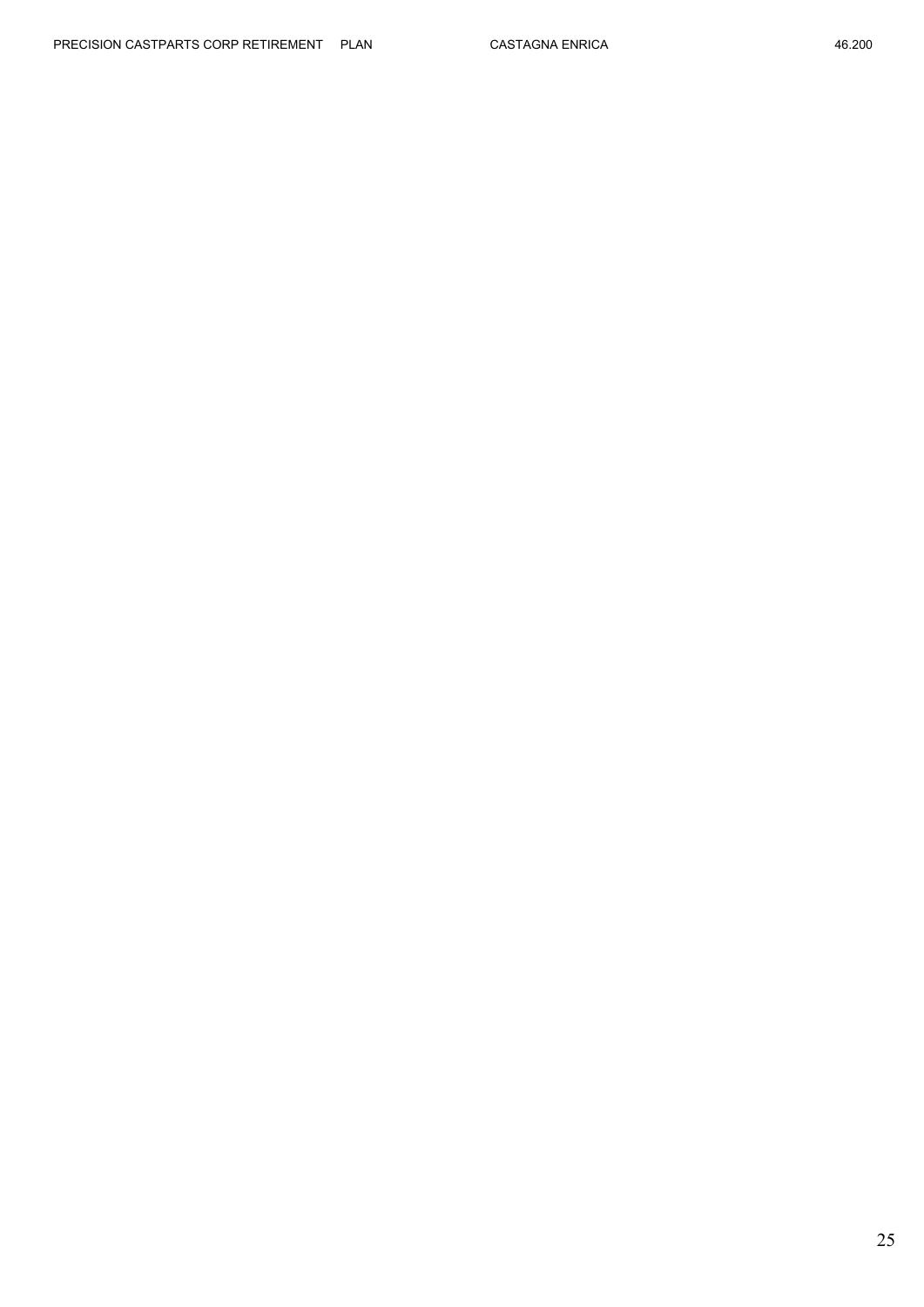**17 MARCH 2009**



| PREMIUM INVESTORS LTD                                                                     | CASTAGNA ENRICA        | 132.527                |
|-------------------------------------------------------------------------------------------|------------------------|------------------------|
| INC ASSET ALLOCATIONACCOUNT<br>PRINCIPAL VARIABLE CONTRACTS FUND<br>1.089                 |                        | <b>CASTAGNA ENRICA</b> |
| PSEG NUCLEAR LLC MASTER DECOMMISSIONING TRUS                                              | CASTAGNA ENRICA        | 39.399                 |
| PUBLIC EMPLOYEE RETIREMENT SYSTEM OF IDAHO                                                | <b>CASTAGNA ENRICA</b> | 43.829                 |
| PUBLIC EMPLOYEES RETIREMENT SYSTEM<br>OF MISSISSIPI                                       | <b>CASTAGNA ENRICA</b> | 14.452                 |
| PUBLIC EMPLOYEES RETIREMENT SYSTEM OF NEVADA                                              | CASTAGNA ENRICA        | 192.906                |
| PYRFORD INTERNATIONAL EQUITY FUND                                                         | <b>CASTAGNA ENRICA</b> | 188.600                |
| QUEENSLAND INVESTMENT CORPORATION                                                         | <b>CASTAGNA ENRICA</b> | 22.390                 |
| RARE INFRASTRUCTURE VALUE FUND                                                            | <b>CASTAGNA ENRICA</b> | 491.429                |
| RENAISSANCE GLOBAL INFRASTRUCTURE FUND                                                    | CASTAGNA ENRICA        | 385.272                |
| ROBERT WOOD JOHNSON FOUNDATION                                                            | CASTAGNA ENRICA        | 2.117                  |
| ROCKEFELLER CO. INC                                                                       | <b>CASTAGNA ENRICA</b> | 64.991                 |
| ROGERSCASEY TARGET SOLUTIONS LLC.                                                         | CASTAGNA ENRICA        | 9.877                  |
| SAN DIEGO GAS&ELEC CO NUCLEAR FACILITIES QUAL DEC                                         | CASTAGNA ENRICA        | 4.023                  |
| SAS TRUSTEE CORPORATION                                                                   | <b>CASTAGNA ENRICA</b> | 1.940                  |
| SAS TRUSTEE CORPORATION                                                                   | CASTAGNA ENRICA        | 27.478                 |
| SAS TRUSTEE CORPORATION                                                                   | <b>CASTAGNA ENRICA</b> | 100.172                |
| SCHOOL EMPLOYEES RETIREMENT SYSTEM OF OHIO                                                | CASTAGNA ENRICA        | 7.130                  |
| SEI INSTITUTIONAL MANAGED TRUST GLOBAL MANAGED VOLATILITY - ANALYTIC INVESTORS<br>115.907 |                        | <b>CASTAGNA ENRICA</b> |
| SEMPRA ENERGY PENSION MASTER TRUST                                                        | CASTAGNA ENRICA        | 24.128                 |
| SPRUCEGROVE GROUP TRUST                                                                   | <b>CASTAGNA ENRICA</b> | 396.010                |
| SPRUCEGROVE INTL POOLED FUND                                                              | CASTAGNA ENRICA        | 4.174.910              |
| SPRUCEGROVE NON-US EQUITY LLC                                                             | CASTAGNA ENRICA        | 78.920                 |
| SPRUCEGROVE SPECIAL GLOBAL POOLED F.                                                      | <b>CASTAGNA ENRICA</b> | 143.231                |
| SPRUCEGROVE SPECIAL GLOBAL POOLED F.                                                      | CASTAGNA ENRICA        | 525.939                |
| SSGA LOT24/FRR048                                                                         | CASTAGNA ENRICA        | 493.598                |
| STATE OF INDIANA PUBLIC EMPLOYEES'<br><b>RETIREMENT FUND</b>                              | <b>CASTAGNA ENRICA</b> | 30.169                 |
| STATE TEACHERS RETIREMENT SYSTEM OF OHIO                                                  | CASTAGNA ENRICA        | 230.790                |
| STG. TOT BEW. CORDARES SUBFDS AANDELEN EUROPA ACTI                                        | CASTAGNA ENRICA        | 315.000                |
| STG. TOT BEW. CORDARES SUBFDS AANDELEN EUROPA ACTI                                        | CASTAGNA ENRICA        | 1.260.146              |
| STG. TOT BEW. CORDARES SUBFDS.AAND. EUROPA ENHANCE                                        | CASTAGNA ENRICA        | 24.976                 |
| STICHTING PENSIOENFONDS VOOR<br><b>DIERENARTSEN</b>                                       | <b>CASTAGNA ENRICA</b> | 6.376                  |
| STICHTING SHELL PENSIOENFONDS                                                             | CASTAGNA ENRICA        | 30.000                 |
| STICHTING TOT BEWARING CORDARES SUBFONDSAANDELEN EUROPA PASSIEF BEHEER<br>10              |                        | <b>CASTAGNA ENRICA</b> |
| STRATEGIC FUNDS INC<br>SYSTEMATIC INTERNATIONAL EQUITY FUND<br>4.535                      |                        | CASTAGNA ENRICA        |
| TD EMERALD GLOBAL EQUITY POOLEFUND TRUST                                                  | CASTAGNA ENRICA        | 8.564                  |
| TD EMERALD INTERNATIONAL EQUITY INDEX FUND                                                | CASTAGNA ENRICA        | 69.375                 |
| TD EUROPEAN INDEX FUND.                                                                   | CASTAGNA ENRICA        | 5.933                  |
| TD INTERNATIONAL INDEX FUND.                                                              | CASTAGNA ENRICA        | 13.567                 |
| TEACHERS' RETIREMENT SYSTEM OF LOUISIANA                                                  | CASTAGNA ENRICA        | 500                    |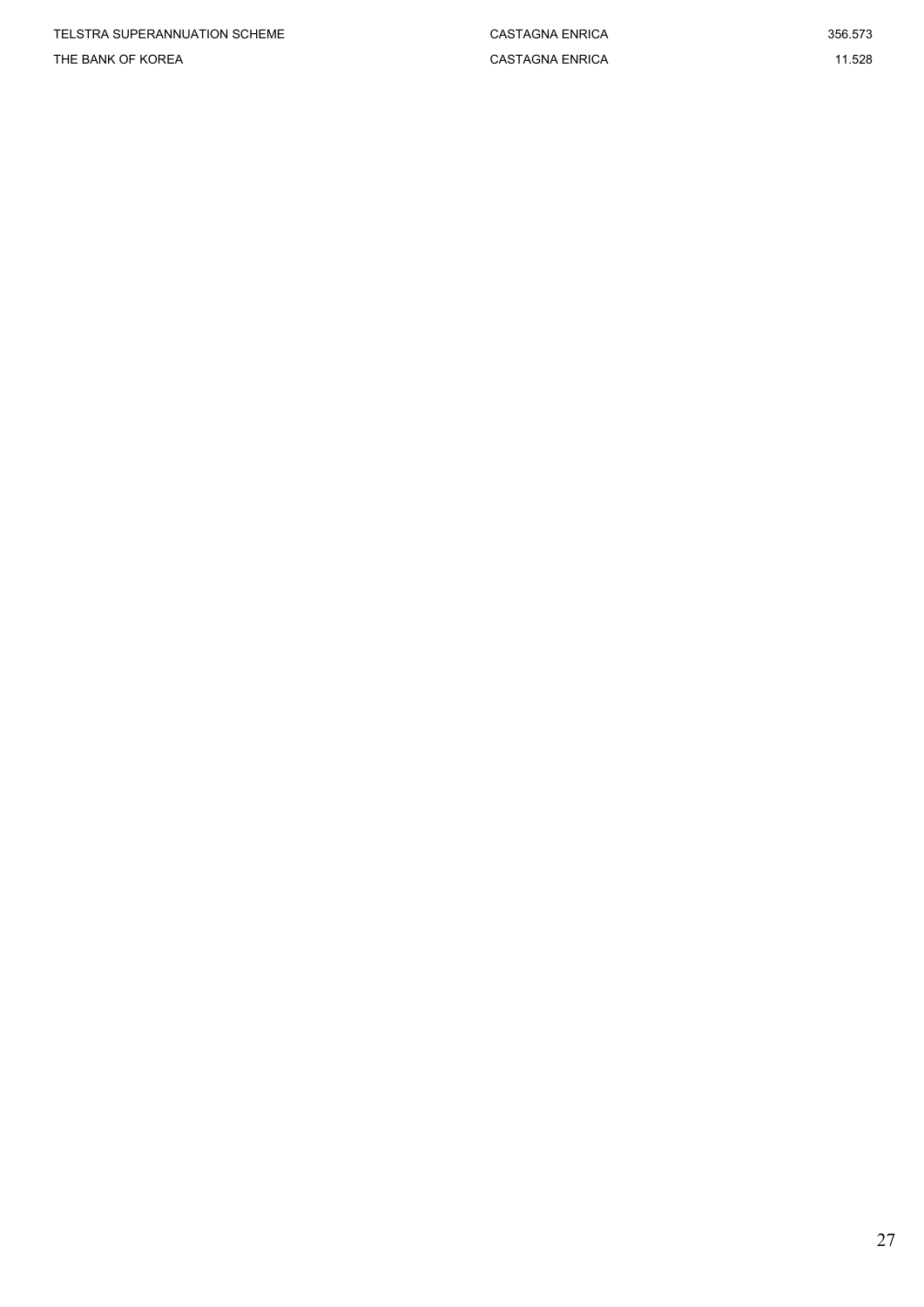snam rete gas

**17 MARCH 2009**

| THE BANK OF KOREA                                                               | <b>CASTAGNA ENRICA</b>                     | 26.923                                           |
|---------------------------------------------------------------------------------|--------------------------------------------|--------------------------------------------------|
| THE BANK OF NEW YORK MELLON                                                     | CASTAGNA ENRICA                            | 44.829                                           |
| THE BOMBARDIER TRUST (UK)                                                       | <b>CASTAGNA ENRICA</b>                     | 209.406                                          |
| THE BOSTON COMMON INTNL SOCIAL INDEX FUND L                                     | CASTAGNA ENRICA                            | 14.947                                           |
| THE MASTER TRUST BANK OF JAPAN LTD AS TRUSTEE FOR GOVERNMENT PENSION<br>268.106 |                                            | <b>INVESTMENT FUND</b><br>CASTAGNA ENRICA        |
| THE MASTER TRUST BANK OF JAPAN LTD<br>705.083                                   | AS TRUSTEE FOR GOVERNMENT PENSION          | <b>INVESTMENT FUND</b><br><b>CASTAGNA ENRICA</b> |
| THE NORANDA PENSION FUNDS TRUST<br>236.366                                      | INTERNATIONAL EQUITYFD                     | <b>CASTAGNA ENRICA</b>                           |
| THE ONTARIO PUB SER EMPL UNI PEN T F                                            | CASTAGNA ENRICA                            | 135.156                                          |
| THE SALVATION ARMY OFFICERS' RETIREMENT TRUST FUN                               | CASTAGNA ENRICA                            | 12.690                                           |
| THE SALVATION ARMY TERRITORIAL HEADQUAR                                         | CASTAGNA ENRICA                            | 67.920                                           |
| THE SPRUCEGROVE DELAWARE TRUST                                                  | CASTAGNA ENRICA                            | 212.760                                          |
| THREADNEEDLE SPECIALIST INVESTMENT                                              | <b>FUNDS ICVC SICAV</b><br>CASTAGNA ENRICA | 18.580                                           |
| TOTAL PENSIONS BELGIUM                                                          | CASTAGNA ENRICA                            | 4.331.936                                        |
| TREASURER STATE OF MISSISSIPPI.                                                 | CASTAGNA ENRICA                            | 37.700                                           |
| UBS GAM/LOT1/FRR036                                                             | CASTAGNA ENRICA                            | 748.562                                          |
| UNITED CHURCH OF CANADA PENSION PLAN                                            | CASTAGNA ENRICA                            | 86.240                                           |
| VANGUARD IE-LOT 1/FRR063                                                        | CASTAGNA ENRICA                            | 480.296                                          |
| VANTAGEPOINT OVERSEAS EQUITY INDEX FUND                                         | CASTAGNA ENRICA                            | 14.205                                           |
| VEBA PARTNERSHIP N LP.                                                          | CASTAGNA ENRICA                            | 26.326                                           |
| VISION POOLED SUPERANNUATION TRUST                                              | CASTAGNA ENRICA                            | 33.571                                           |
| WIN FONDS III                                                                   | CASTAGNA ENRICA                            | 1.072.378                                        |
| WISDOM TREE INTERNATIONAL UTILITIES SECTOR                                      | CASTAGNA ENRICA                            | 131.742                                          |
| WISDOMTREE DIEFA                                                                | CASTAGNA ENRICA                            | 141.391                                          |
| WISDOMTREE DIEFA HIGH YIELDING EQUITY                                           | <b>CASTAGNA ENRICA</b>                     | 76.291                                           |
| WISDOMTREE EUROPE HIGH-YIELDING EQUITY                                          | CASTAGNA ENRICA                            | 23.120                                           |
| WISDOMTREE EUROPE TOTAL DIVIDEND FUND                                           | <b>CASTAGNA ENRICA</b>                     | 11.668                                           |
| WISDOMTREE INTERNATIONAL DIVIDEND<br><b>TOP 100</b>                             | CASTAGNA ENRICA                            | 416.651                                          |
| WISDOMTREE INTERNATIONAL LARGECAP<br><b>DIVIDEND</b>                            | CASTAGNA ENRICA                            | 25.405                                           |
| <b>BECCHETTI LILIANA</b>                                                        | <b>COMPA' EMILIO</b>                       | 1.000                                            |
| COMPA' FABIO GIANCARLO                                                          | <b>COMPA' EMILIO</b>                       | 1.100                                            |
| ALLIANZ GLOBAL INVESTORS ITALIA SGR SPA                                         | PIEMONTESE GIAMPAOLO                       | 1.500.000                                        |
| CARADONNA MARCELLA                                                              | REALE DAVIDE                               | 1                                                |
| AACHENER UND MUENCHNER<br>LEBENSVERSICHERUNG                                    | RUISI IVANO                                | 546.800                                          |
| ALLEANZA ASSICURAZIONI                                                          | RUISI IVANO                                | 125.000                                          |
| ALLEANZA ASSICURAZIONI                                                          | RUISI IVANO                                | 1.146.649                                        |
| ALLEANZA ASSICURAZIONI                                                          | RUISI IVANO                                | 7.425.182                                        |
| ASSICURAZIONI GENERALI - SOCIETA' PER AZIONI                                    | RUISI IVANO                                | 46.301                                           |
| ASSICURAZIONI GENERALI - SOCIETA' PER AZIONI                                    | RUISI IVANO                                | 590.000                                          |
| ASSICURAZIONI GENERALI - SOCIETA' PER AZIONI                                    | RUISI IVANO                                | 767.950                                          |
| COSMOS LEBENSVERSICHERUNG                                                       | RUISI IVANO                                | 200.000                                          |
| <b>GENERALI LEBENSVERSICHERUNG</b>                                              | RUISI IVANO                                | 589.100                                          |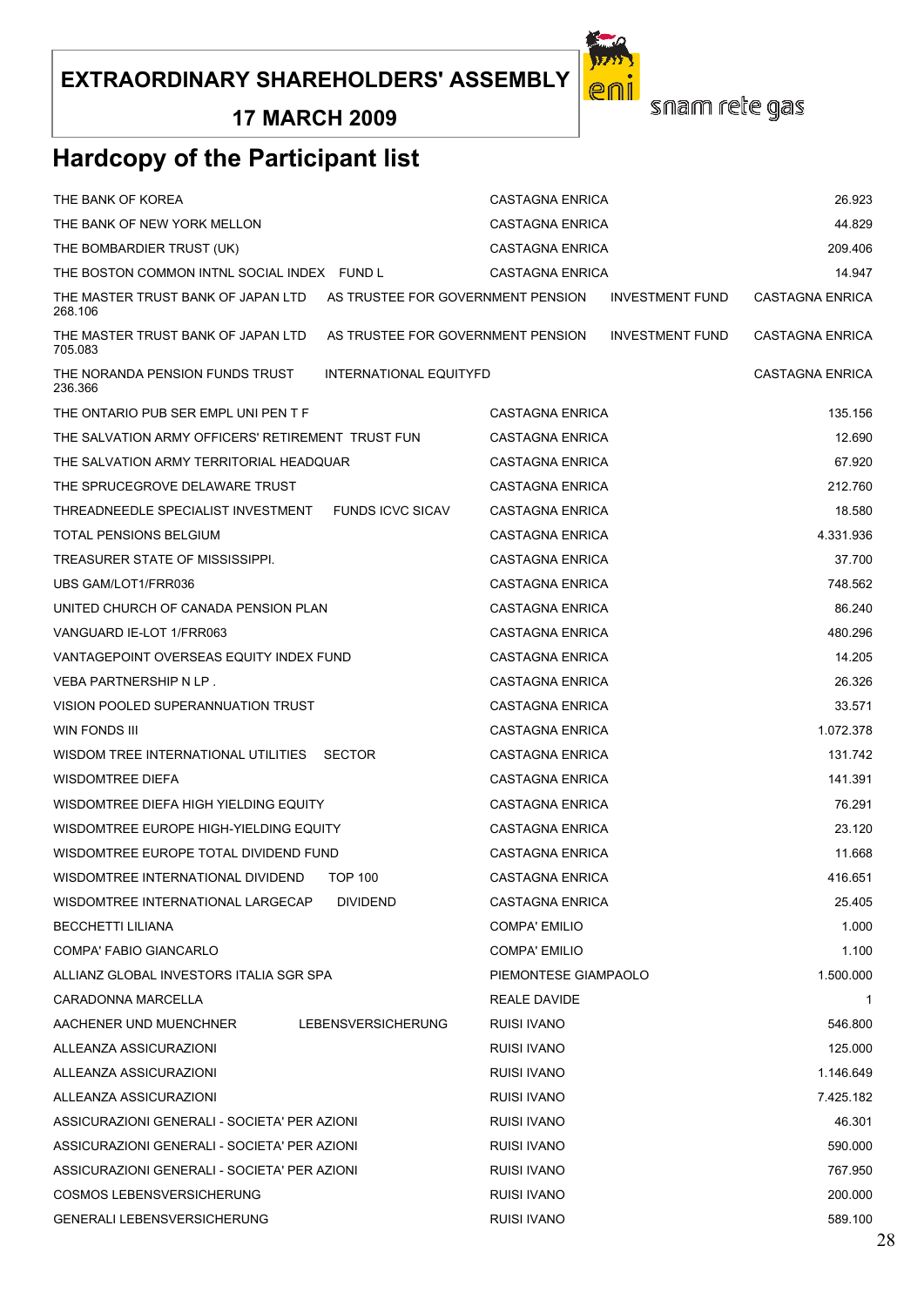GENERALI VERSICHERUNG AG **RUISI IVANO** RUISI IVANO 282.300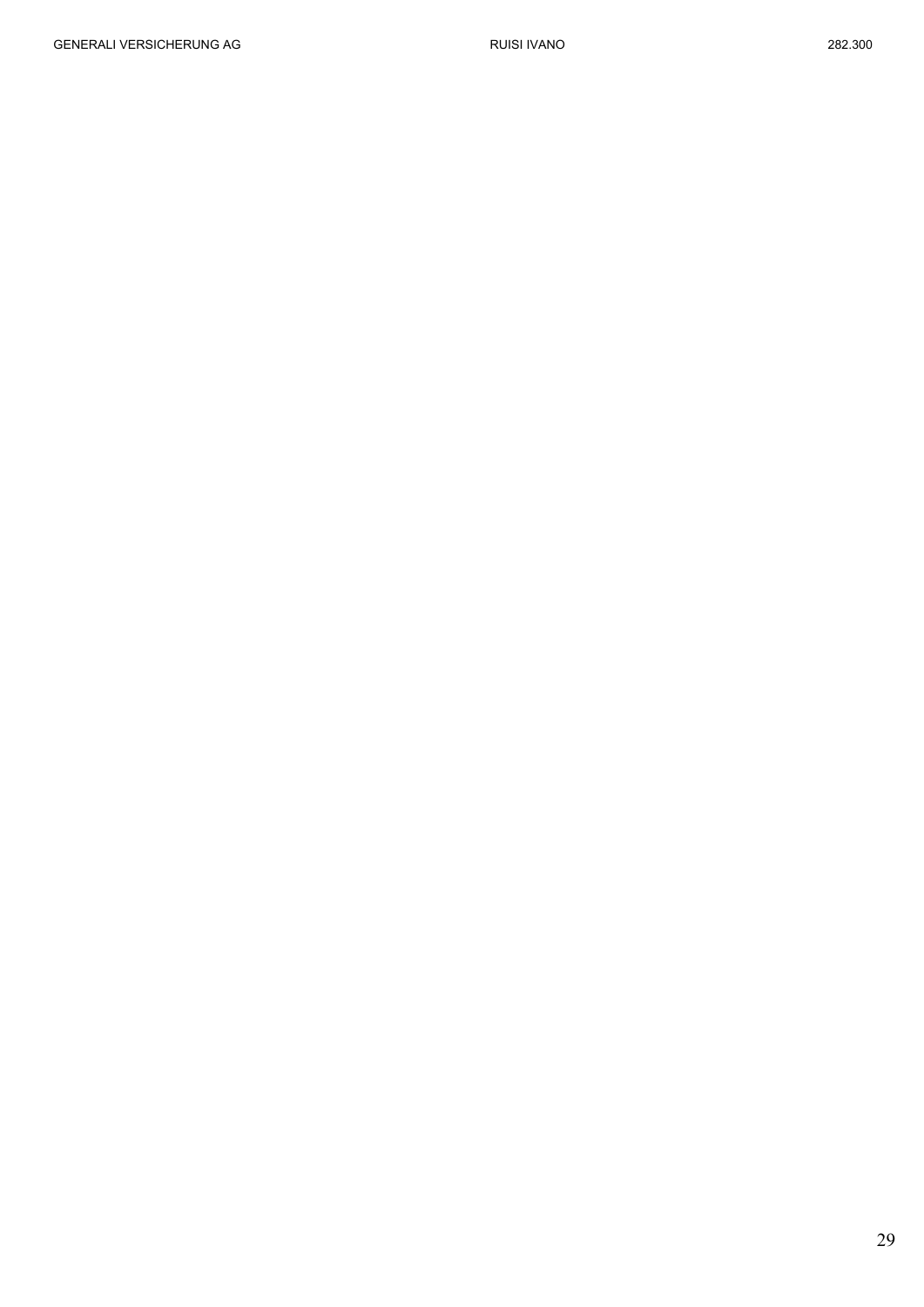**17 MARCH 2009**

**Hardcopy of the Participant list**



snam rete gas

### GENERTELLIFE 20.361 GENERTELLIFE RUISI IVANO 36.527 INTESA VITA RUISI IVANO 905.101 ENI SPA TONNARELLI STEFANIA 978.843.070 CALIFORNIA PUBLIC EMPLOYEES RETIREMENT SYSTEM VINCENT TANGE 1.771.463 CANADA PENSION PLAN INVESTMENT BOARD VINCENT TANGE 639.482 KNIGHT VINKE INSTITUTIONAL PARTNERS I, L.P. VINCENT TANGE 257.668 KNIGHT VINKE INSTITUTIONAL PARTNERS II, L.P. VINCENT TANGE 83.513 KNIGHT VINKE INSTITUTIONAL PARTNERS II, L.P. VINCENT TANGE 380.752 KNIGHT VINKE INSTITUTIONAL PARTNERS II, L.P. VINCENT TANGE 453.380 KNIGHT VINKE INSTITUTIONAL PARTNERS II, L.P. VINCENT TANGE 455.701 KNIGHT VINKE INSTITUTIONAL PARTNERS III, L.P. VINCENT TANGE 962.920 KV Special Situations Partners (International) L.P. Same State of the State of MCCENT TANGE 574.134 KV Special Situations Partners LP 66.726 ONTARIO TEACHERS PENSION PLAN VINCENT TANGE 641.984 QUEENSLAND INVESTMENT CORPORATION VINCENT TANGE 653.475

**TOTAL PARTECIPANT** n<sup>°</sup> 433 Shareholders, for a total number of shares of 1.164.583.876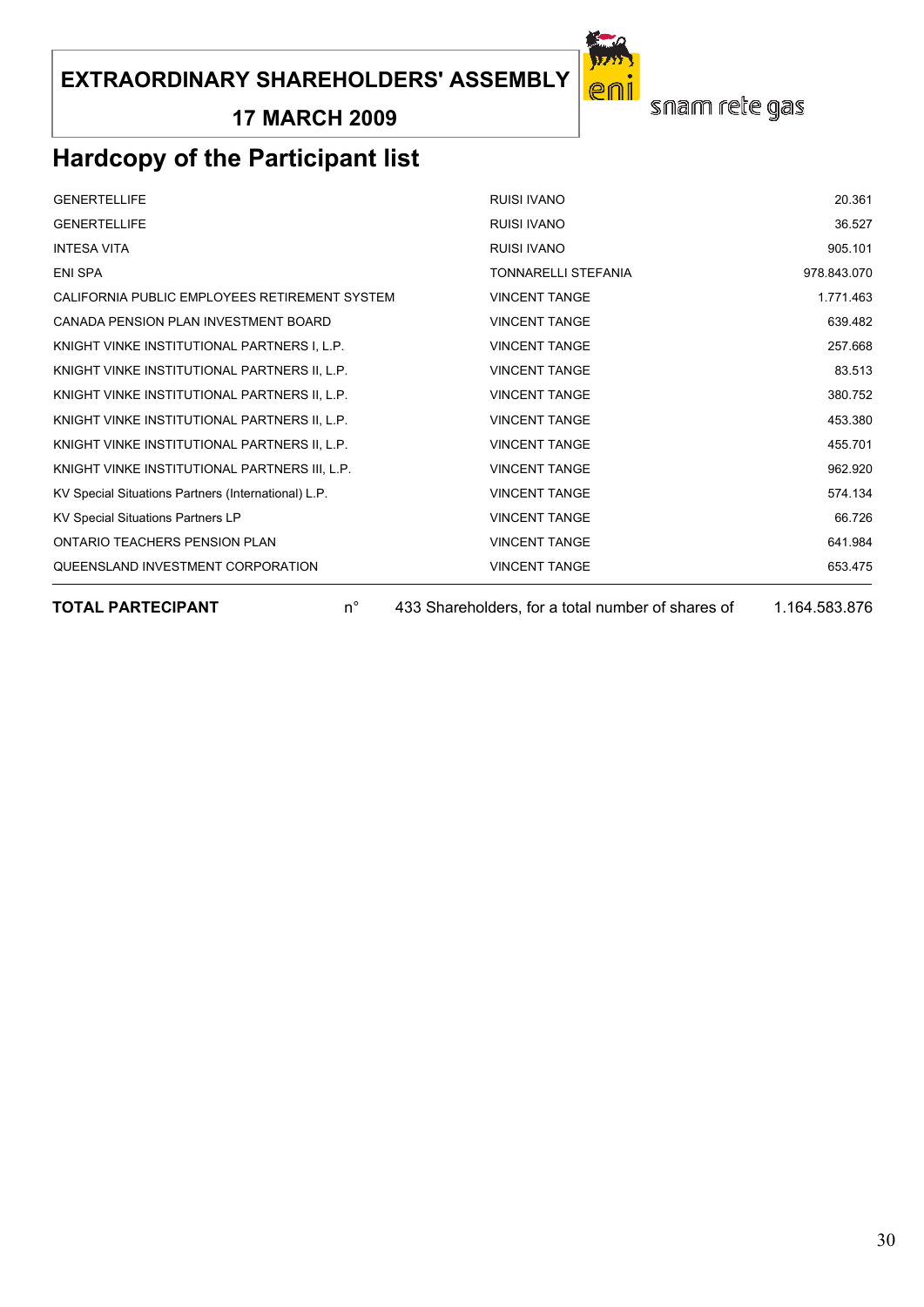

**17 MARCH 2009**

# **Hardcopy of the list of Exited Shareholders**

| Televote     | <b>Name</b>      |                                                 | <b>TOTAL N. OF SHARES</b> |
|--------------|------------------|-------------------------------------------------|---------------------------|
| 4505         | CARADONNA GIANFR |                                                 |                           |
| 4757         | ROSCIO EUGENIO   |                                                 | 4.000                     |
| <b>TOTAL</b> | $n^{\circ}$      | 2 Shareholders, for a total number of shares of | 4,001                     |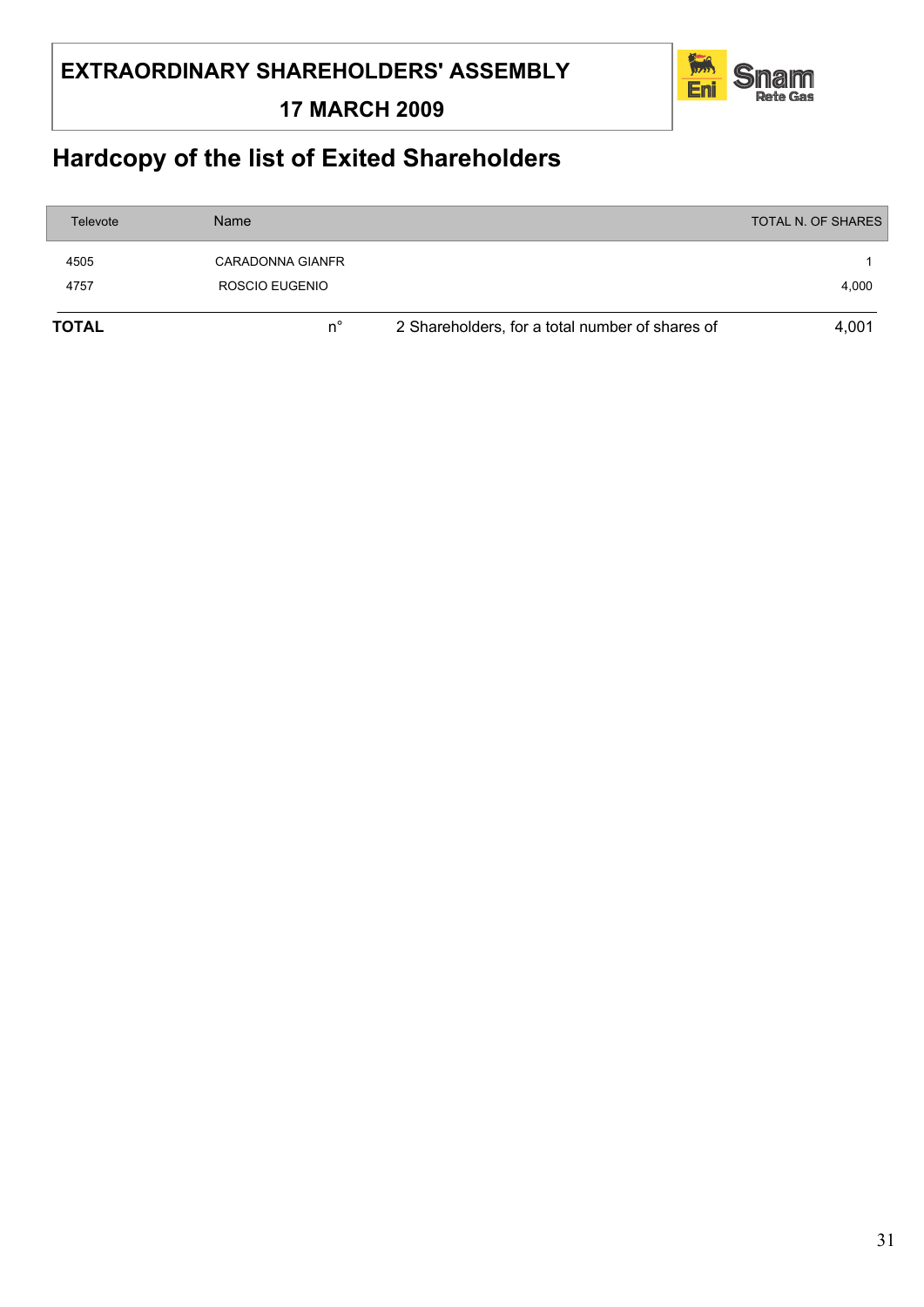# **17 MARCH 2009 17 MARCH 2009**

**Result of the vote on point 1 of the extraordinary agenda**

| <b>Shareholders Present</b> |             |     |                         |                     |                             |          |                                         |
|-----------------------------|-------------|-----|-------------------------|---------------------|-----------------------------|----------|-----------------------------------------|
| In person                   | $n^{\circ}$ |     | 5                       | for $n^{\circ}$     | 36,900 shares               |          | 0.00 % of the share capital             |
| <b>By Proxy</b>             | $n^{\circ}$ |     |                         | 425 for $n^{\circ}$ | 1,164,448,242 shares        |          | 59.52 % of the share capital            |
| <b>TOTAL PRESENT</b>        | $n^{\circ}$ |     |                         | 430 for $n^{\circ}$ | 1,164,485,142 shares        |          | 59.52 % of the share capital            |
|                             |             |     |                         |                     |                             |          |                                         |
| <b>Quorum for approval</b>  |             |     |                         |                     |                             |          |                                         |
|                             |             |     |                         | $n^{\circ}$         | 873,363,856 Votes in favour |          |                                         |
|                             |             |     |                         |                     |                             |          | (Equal to 3/4 +1 of the shares present) |
|                             |             |     |                         |                     |                             |          |                                         |
| <b>Vote Result</b>          |             |     |                         |                     |                             |          |                                         |
| <b>IN FAVOUR</b>            | $n^{\circ}$ | 423 | shareholders for n°     |                     | 1,163,386,068 shares        |          | 59.46 % of the share capital            |
| <b>NOT IN FAVOUR</b>        | $n^{\circ}$ |     | 1 shareholders for n°   |                     | 450,574 shares              |          | 0.02 % of the share capital             |
| <b>ABSTAINING</b>           | $n^{\circ}$ | 6   | shareholders for n°     |                     | 648,500 shares              |          | 0.03 % of the share capital             |
| <b>TOTAL VOTING</b>         | $n^{\circ}$ |     | 430 shareholders for n° |                     | 1,164,485,142 shares        |          | 59.52 % of the share capital            |
| <b>TOTAL NOT VOTING</b>     | $n^{\circ}$ | 0   | shareholders for n°     |                     |                             | 0 shares | 0.00 % of the share capital             |
| <b>TOTAL PRESENT</b>        | $n^{\circ}$ |     | 430 shareholders for n° |                     | 1,164,485,142 shares        |          | 59.52 % of the share capital            |
| The proposal is approved    |             |     |                         |                     |                             |          |                                         |
|                             |             |     |                         |                     |                             |          |                                         |
|                             |             |     |                         |                     |                             |          |                                         |

| <b>Present in the room</b>          |    |
|-------------------------------------|----|
| Shareholders in person              | 5  |
| Proxies                             | 10 |
| <b>Total televoters distributed</b> | 14 |
| <b>Total physical persons</b>       | 12 |
|                                     |    |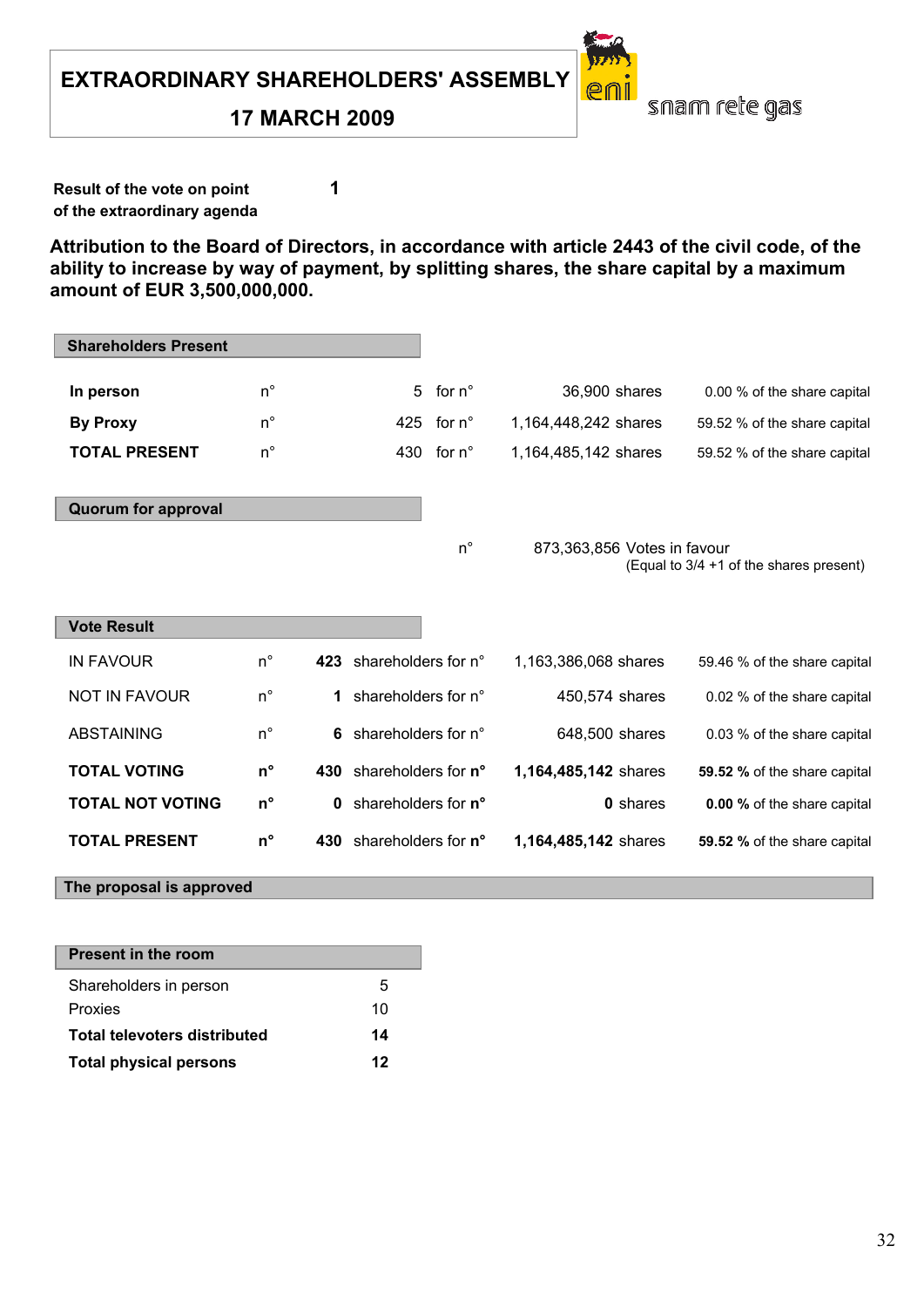**17 MARCH 2009**

**Result of the vote on point 1 of the extraordinary agenda**

**Attribution to the Board of Directors, in accordance with article 2443 of the civil code, of the ability to increase by way of payment, by splitting shares, the share capital by a maximum amount of EUR 3,500,000,000.**

snam rete gas

| List of those not in favour                 |                          |              |         |
|---------------------------------------------|--------------------------|--------------|---------|
| <b>VOTE</b><br>OF SHARES WITH VOTING RIGHTS | <b>SHAREHOLDER NAMES</b> | <b>PROXY</b> | N.      |
|                                             |                          | <b>TOTAL</b> |         |
| 398 MONTPENSIER FINANCE                     | <b>CASTAGNA ENRICA</b>   | 450.574      | 450.574 |

| <b>TOTAL</b>     | $n^{\circ}$ | 1 shareholders for n° | 450,574 shares              |
|------------------|-------------|-----------------------|-----------------------------|
| of which         |             |                       | 0.02 % of the share capital |
| <b>IN PERSON</b> | $n^{\circ}$ | 0 shareholders for n° | 0 shares                    |
|                  |             |                       | 0.00 % of the share capital |
| <b>BY PROXY</b>  | $n^{\circ}$ | 1 shareholders for n° | 450,574 shares              |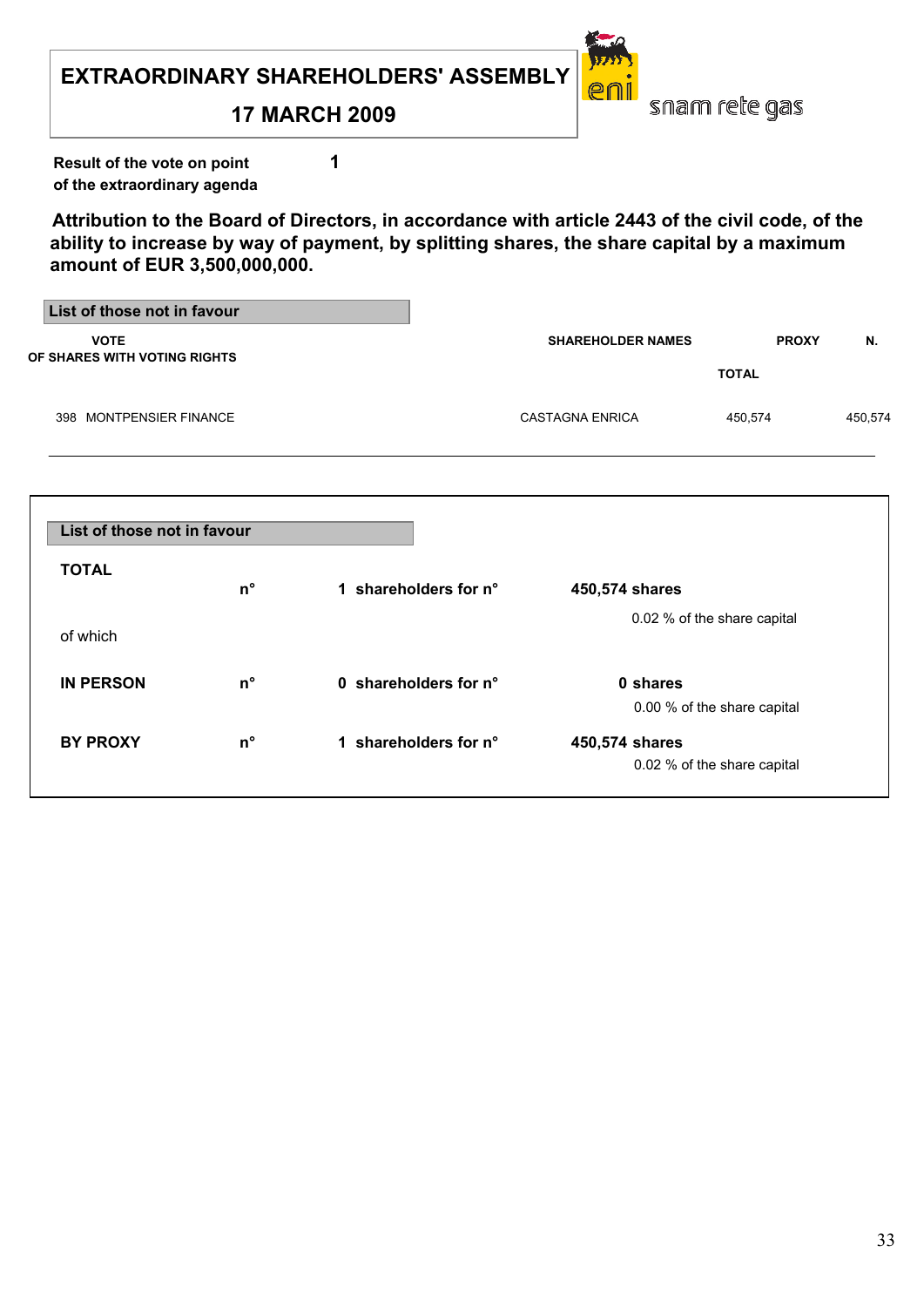**17 MARCH 2009**

**Result of the vote on point 1 of the extraordinary agenda**

**List of those abstaining**

**Attribution to the Board of Directors, in accordance with article 2443 of the civil code, of the ability to increase by way of payment, by splitting shares, the share capital by a maximum amount of EUR 3,500,000,000.**

|             | List of those abstaining                             |                      |                                                 |         |
|-------------|------------------------------------------------------|----------------------|-------------------------------------------------|---------|
| <b>VOTE</b> | <b>SHAREHOLDER NAMES</b>                             | <b>PROXY</b>         | N. OF SHARES WITH VOTING RIGHTS<br><b>TOTAL</b> |         |
|             | 359 ALASKA ELECTRICAL PENSION PLAN                   | <b>BIAGI ROBERTA</b> | 2.321                                           | 2,321   |
| 400         | BROWN BROTHERS HARRIMAN AND CO                       | <b>BIAGI ROBERTA</b> | 8.451                                           | 8.451   |
| 399.        | BROWN BROTHERS HARRIMAN AND CO                       | <b>BIAGI ROBERTA</b> | 219.842                                         | 219,842 |
| 181         | E TRADE INTERNATIONAL INDEX FUND                     | <b>BIAGI ROBERTA</b> | 6.766                                           | 6.766   |
| 274         | IAM NATIONAL PENSION FUND                            | <b>BIAGI ROBERTA</b> | 305.020                                         | 305.020 |
|             | 217 STICHTING PENSIOENFONDS VAN DEABN AMRO BANK N.V. | <b>BIAGI ROBERTA</b> | 106,100                                         | 106,100 |

| <b>Summary of those abstaining</b> |             |                       |                                               |
|------------------------------------|-------------|-----------------------|-----------------------------------------------|
| <b>TOTAL</b>                       | $n^{\circ}$ | 6 shareholders for n° | 648,500 shares                                |
| Of which                           |             |                       | 0.03 % of the share capital                   |
| <b>IN PERSON</b>                   | $n^{\circ}$ | 0 shareholders for n° | 0 shares<br>0.00 % of the share capital       |
| <b>BY PROXY</b>                    | n°          | 6 shareholders for n° | 648,500 shares<br>0.03 % of the share capital |
|                                    |             |                       |                                               |

snam rete gas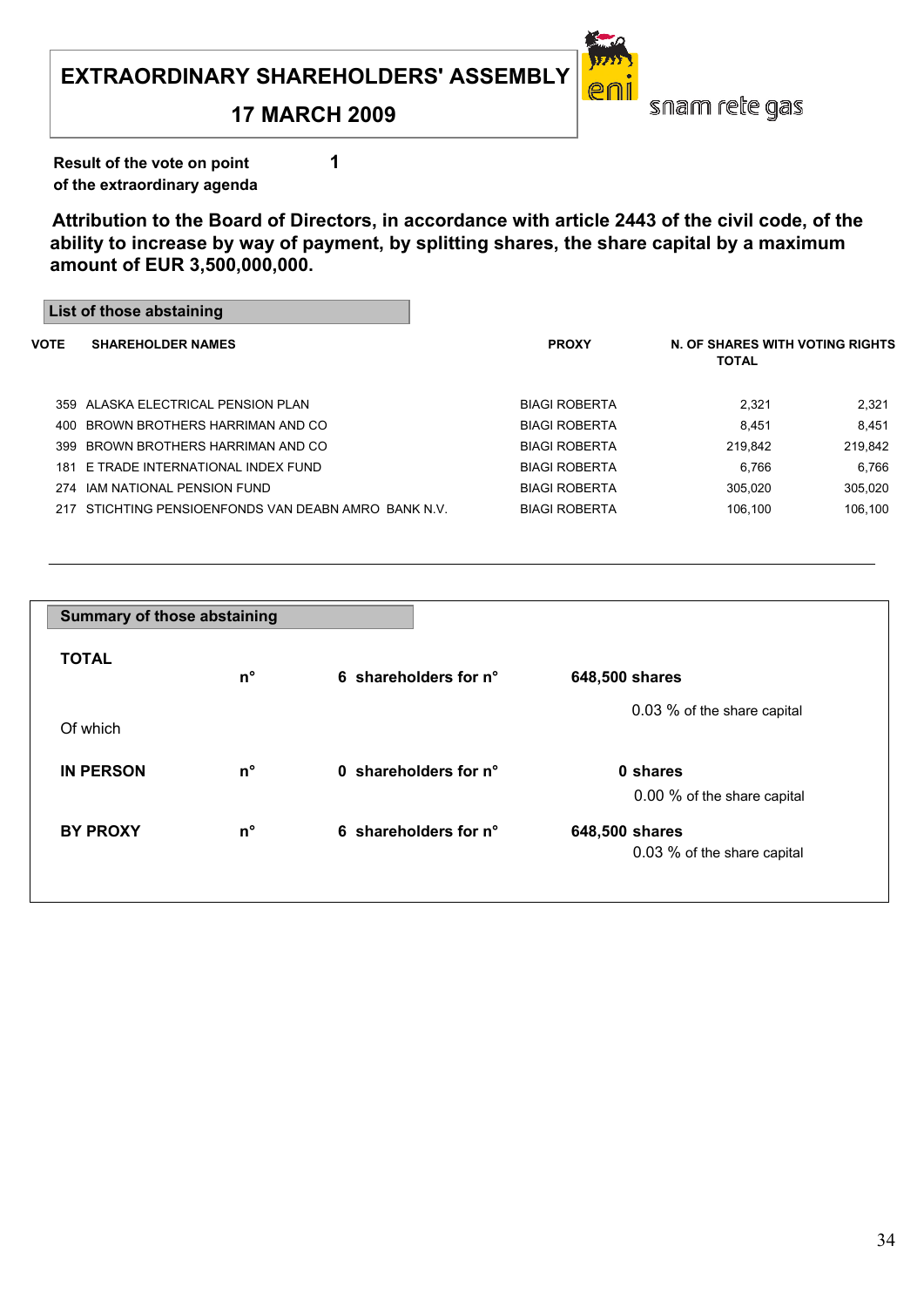**17 MARCH 2009**



**Result of the vote on point 1 of the extraordinary agenda**

**Attribution to the Board of Directors, in accordance with article 2443 of the civil code, of the ability to increase by way of payment, by splitting shares, the share capital by a maximum amount of EUR 3,500,000,000.**

**List Not Voting**

| <b>Summary Not Voting</b> |             |                       |                                         |
|---------------------------|-------------|-----------------------|-----------------------------------------|
| <b>VOTAL NOT</b>          | $n^{\circ}$ | 0 shareholders for n° | 0 shares                                |
| of which                  |             |                       | 0,00 % of the share capital             |
| <b>IN PERSON</b>          | $n^{\circ}$ | 0 shareholders for n° | 0 shares<br>0,00 % of the share capital |
| <b>BY PROXY</b>           | $n^{\circ}$ | 0 shareholders for n° | 0 shares<br>0,00 % of the share capital |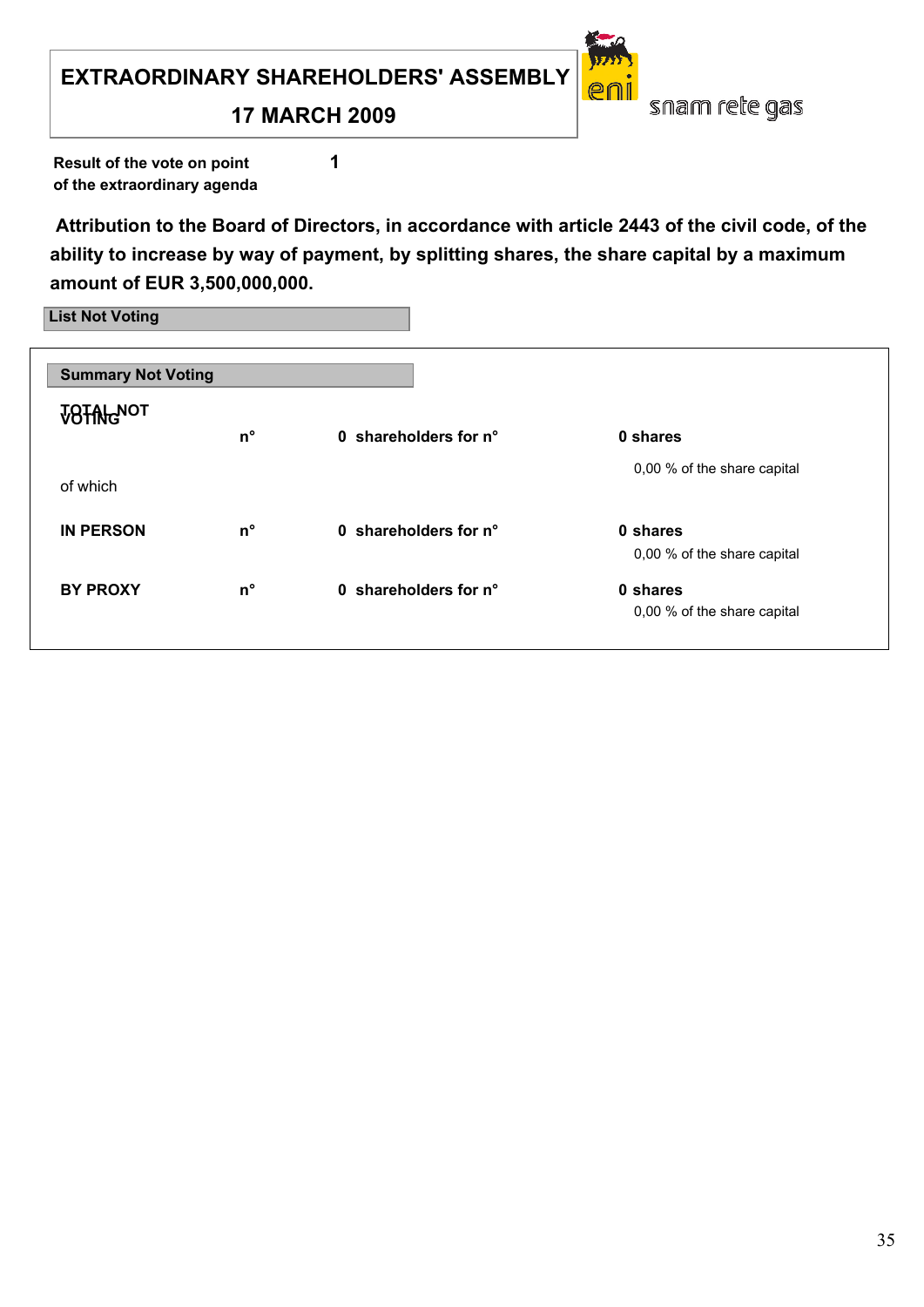**17 MARCH 2009**

snam rete gas

**Result of the vote on point 1 of the extraordinary agenda**

**Attribution to the Board of Directors, in accordance with article 2443 of the civil code, of the ability to increase by way of payment, by splitting shares, the share capital by a maximum amount of EUR 3,500,000,000.**

**List in favour HARES TOTAL VOTE SHAREHOLDER NAMES PROXY N. OF S WITH VOTING RIGHTS** BONOLDI ALDO <sup>700</sup> <sup>700</sup> 36 BORLENGHI FRANCO 3.500 3.500 COMPA' EMILIO 2.200 2.200 FRANCESCATO FRANCO 30.000 30.000 157 GOLA GIORGIO 600 SOCIEDADE EN 1989 EN 1989 EN 1989 EN 1989 EN 1989 EN 1989 EN 1989 EN 1989 EN 1989 EN 1989 83 ALLIANZ GLOBAL INVESTORS ITALIA SGR SPA PIEMONTESE GIAMPAOLO 1.500.000 1.500.000 AACHENER UND MUENCHNER LEBENSVERSICHERUNG RUISI IVANO 546.800 546.800 ALLEANZA ASSICURAZIONI RUISI IVANO 125.000 125.000 ALLEANZA ASSICURAZIONI RUISI IVANO 1.146.649 1.146.649 ALLEANZA ASSICURAZIONI RUISI IVANO 7.425.182 7.425.182 ASSICURAZIONI GENERALI - SOCIETA' PER AZIONI RUISI IVANO 46.301 46.301 ASSICURAZIONI GENERALI - SOCIETA' PER AZIONI RUISI IVANO 590.000 590.000 ASSICURAZIONI GENERALI - SOCIETA' PER AZIONI RUISI IVANO 767.950 767.950 COSMOS LEBENSVERSICHERUNG RUISI IVANO 200.000 200.000 GENERALI LEBENSVERSICHERUNG RUISI IVANO 589.100 589.100 GENERALI VERSICHERUNG AG RUISI IVANO 282.300 282.300 GENERTELLIFE RUISI IVANO 20.361 20.361 GENERTELLIFE RUISI IVANO 36.527 36.527 INTESA VITA RUISI IVANO 905.101 905.101 BECCHETTI LILIANA COMPA' EMILIO 1.000 1.000 COMPA' FABIO GIANCARLO COMPA' EMILIO 1.100 1.100 42 CALIFORNIA PUBLIC EMPLOYEES RETIREMENT SYSTEM VINCENT TANGE 1.771.463 1.771.463 1.771.463 CANADA PENSION PLAN INVESTMENT BOARD VINCENT TANGE 639.482 639.482 46 KNIGHT VINKE INSTITUTIONAL PARTNERS I, L.P. 251 VINCENT TANGE 257.668 257.668 257.668 KNIGHT VINKE INSTITUTIONAL PARTNERS II, L.P. VINCENT TANGE 83.513 83.513 KNIGHT VINKE INSTITUTIONAL PARTNERS II, L.P. VINCENT TANGE 380.752 380.752 KNIGHT VINKE INSTITUTIONAL PARTNERS II, L.P. VINCENT TANGE 453.380 453.380 KNIGHT VINKE INSTITUTIONAL PARTNERS II, L.P. VINCENT TANGE 455.701 455.701 KNIGHT VINKE INSTITUTIONAL PARTNERS III, L.P. VINCENT TANGE 962.920 962.920 KV Special Situations Partners (International) L.P. VINCENT TANGE 574.134 574.134 444 KV Special Situations Partners LP **120 COVID-120 COVID-20 COVID-20 COVID-20 COVID-20 COVID-20 COVID-20 COVID-** ONTARIO TEACHERS PENSION PLAN VINCENT TANGE 641.984 641.984 QUEENSLAND INVESTMENT CORPORATION VINCENT TANGE 653.475 653.475 51 CARADONNA MARCELLA DE CONTROLLE DE CONTROLLE DAVIDE NEALE DAVIDE 2012 1 232 ADVANTAGE FUNDS INC - GLOBAL ALPHA FUND CASTAGNA ENRICA 1.076 1.076 1.076 212 AIR CANADA PENSION MASTER TRUST FUND CASTAGNA ENRICA 154.900 154.900 154.900

AIR CANADA PENSION MASTER TRUST FUND CASTAGNA ENRICA 423.430 423.430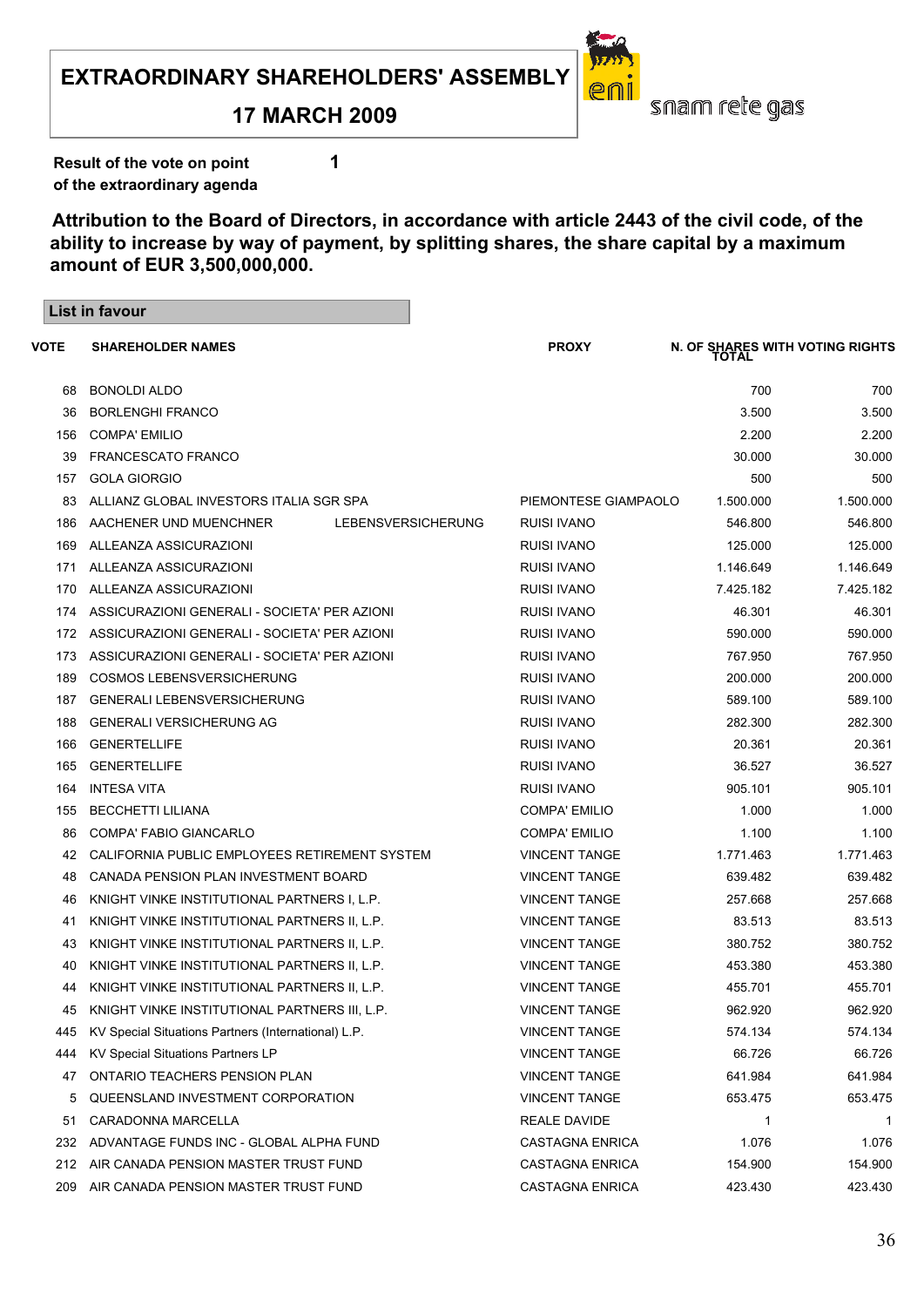snam rete gas

**17 MARCH 2009**

| Result of the vote on point | 1 |
|-----------------------------|---|
| of the extraordinary agenda |   |

|                | 11 ALASKA PERMANENT FUND CORP.                                                                | CASTAGNA ENRICA        | 26.969                 | 26.969    |
|----------------|-----------------------------------------------------------------------------------------------|------------------------|------------------------|-----------|
| 32             | ALASKA PERMANENT FUND CORP.                                                                   | <b>CASTAGNA ENRICA</b> | 30.601                 | 30.601    |
| 28             | ARVINMERITOR INC. RETIREMENT PLAN                                                             | <b>CASTAGNA ENRICA</b> | 49.400                 | 49.400    |
| 446            | AUS-RARE SERIES VALUE - RIRSVL                                                                | <b>CASTAGNA ENRICA</b> | 750                    | 750       |
| 124<br>2.400   | AVIVA INVESTORS MANAGED FUNDS<br>ICVC MORLEY DIVERSIFIED STRATEGY FUND                        |                        | <b>CASTAGNA ENRICA</b> | 2.400     |
| 134            | <b>BARCLAYS GI/LOT/I FRR061</b>                                                               | <b>CASTAGNA ENRICA</b> | 715.079                | 715.079   |
| 135            | BARCLAYS GI/LOT25/FRR049                                                                      | <b>CASTAGNA ENRICA</b> | 222.306                | 222.306   |
| 115            | <b>BARCLAYS GLOBAL INVESTORS</b><br>PENSIONS MANAGEMENT LTDCASTAGNA ENRICA                    |                        | 76.066                 | 76.066    |
| 114            | <b>BARCLAYS GLOBAL INVESTORS</b><br>PENSIONS MANAGEMENT LTDCASTAGNA ENRICA                    |                        | 1.249.249              | 1.249.249 |
| 117            | BARCLAYS LIFE ASSURANCE COMPANY LTD                                                           | CASTAGNA ENRICA        | 120.986                | 120.986   |
| 409<br>343.200 | BBH TRUST COMPANY SUCCESSOR TRUSTEE OF THE GMO ERISA POOL TR.                                 |                        | <b>CASTAGNA ENRICA</b> | 343.200   |
| 250            | <b>BELL ATLANTIC MASTER TRUST</b>                                                             | <b>CASTAGNA ENRICA</b> | 12.926                 | 12.926    |
| 237<br>10.842  | BELLSOUTH CORP REP EMPLOYEES HEALTH CARE TRUST-RETIREES                                       |                        | <b>CASTAGNA ENRICA</b> | 10.842    |
| 130<br>60.050  | BGI AUSTRALIA LTD AS RESPONS IBLE ENTITYFOR BARCLAYS EUR OPEEX-UK EQUITY INDEXCASTAGNA ENRICA |                        |                        | 60.050    |
| 102            | <b>BGI INDEX SELECTION FUND</b>                                                               | <b>CASTAGNA ENRICA</b> | 36.134                 | 36.134    |
|                | 222 BJC GROUP PENSION TRUST.                                                                  | CASTAGNA ENRICA        | 3.000                  | 3.000     |
| 219            | <b>BJC HEALTH SYSTEM.</b>                                                                     | <b>CASTAGNA ENRICA</b> | 7.444                  | 7.444     |
| 35             | <b>BMO HARRIS INTERNATIONAL EQUITY</b><br><b>PORTFOLIO</b>                                    | <b>CASTAGNA ENRICA</b> | 141.000                | 141.000   |
| 252            | <b>BMO INTERNATIONAL VALUE CLASS</b>                                                          | CASTAGNA ENRICA        | 1.500                  | 1.500     |
| 437            | <b>BOMBARDIER TRUST US MASTER</b>                                                             | <b>CASTAGNA ENRICA</b> | 43.235                 | 43.235    |
| 436            | BOMBARDIER TRUST(CANADA)GLOBAL EQUIT                                                          | <b>CASTAGNA ENRICA</b> | 223.674                | 223.674   |
| 429            | BRITISH COLUMBIA INV.MAN.CORPORATION                                                          | CASTAGNA ENRICA        | 125.009                | 125.009   |
| 426            | BRITISH COLUMBIA INV.MAN.CORPORATION                                                          | CASTAGNA ENRICA        | 131.726                | 131.726   |
| 428            | BRITISH COLUMBIA INV.MAN.CORPORATION                                                          | <b>CASTAGNA ENRICA</b> | 219.094                | 219.094   |
| 435            | BRITISH COLUMBIA INV.MAN.CORPORATION                                                          | CASTAGNA ENRICA        | 309.500                | 309.500   |
| 427            | BRITISH COLUMBIA INV MAN CORPORATION                                                          | <b>CASTAGNA ENRICA</b> | 763.853                | 763.853   |
| 223            | CARGILL INC. & ASSOCIATED COMPANIES MASTER PEN                                                | <b>CASTAGNA ENRICA</b> | 2.400                  | 2.400     |
| 218            | CATHOLIC HEALTH EAST                                                                          | CASTAGNA ENRICA        | 1.898                  | 1.898     |
|                | 226 CF INTERNATIONAL STOCK INDEX FUND                                                         | <b>CASTAGNA ENRICA</b> | 57.589                 | 57.589    |
| 29             | CF MACQUARIE GLOBAL INFRASTRUCTURE SECURITIES FUND                                            | <b>CASTAGNA ENRICA</b> | 370.116                | 370.116   |
| 249            | CIBC EUROPEAN INDEX FUND.                                                                     | CASTAGNA ENRICA        | 7.775                  | 7.775     |
| 248            | CIBC INTERNATIONAL INDEX FUND.                                                                | CASTAGNA ENRICA        | 15.814                 | 15.814    |
| 15             | CITY OF NEW YORK GROUP TRUST                                                                  | <b>CASTAGNA ENRICA</b> | 201.676                | 201.676   |
| 30             | CITY OF NEW YORK GROUP TRUST                                                                  | <b>CASTAGNA ENRICA</b> | 239.723                | 239.723   |
| 31             | CITY OF NEW YORK GROUP TRUST                                                                  | <b>CASTAGNA ENRICA</b> | 587.794                | 587.794   |
| 411            | COMERICA BK FOR SDA INTERNATIONAL EQUITY INDEX FUND                                           | CASTAGNA ENRICA        | 13.883                 | 13.883    |
| 214<br>16.180  | COUNTY EMPLOYEES ANNUITY AND BENEFIT FUND OF COOK COUNTY                                      |                        | <b>CASTAGNA ENRICA</b> | 16.180    |
| 244            | <b>CRITERION GLOBAL CLEAN ENERGY FUND</b>                                                     | <b>CASTAGNA ENRICA</b> | 16.600                 | 16.600    |
| 405            | DANSKE BANK A/S CLI.NET INVESTOR                                                              | CASTAGNA ENRICA        | 674.566                | 674.566   |
|                |                                                                                               |                        |                        | 37        |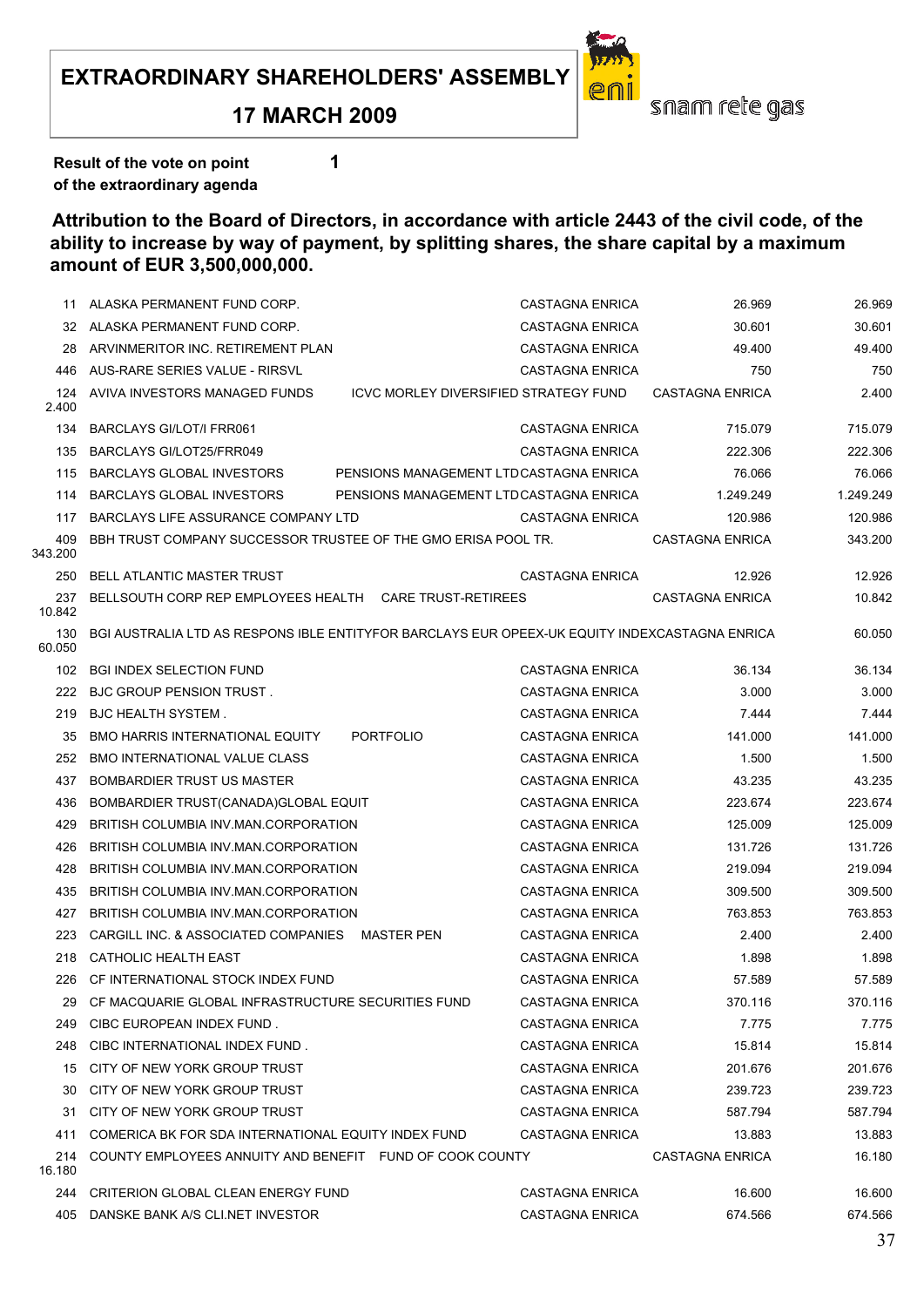| 167 DBV FONDS IV                    |                   | <b>CASTAGNA ENRICA</b> | 422.800 | 422.800 |
|-------------------------------------|-------------------|------------------------|---------|---------|
| 235 DREYFUS INDEX FUNDS INC DREYFUS | INTERNATIONAL STC | CASTAGNA ENRICA        | 38.806  | 38.806  |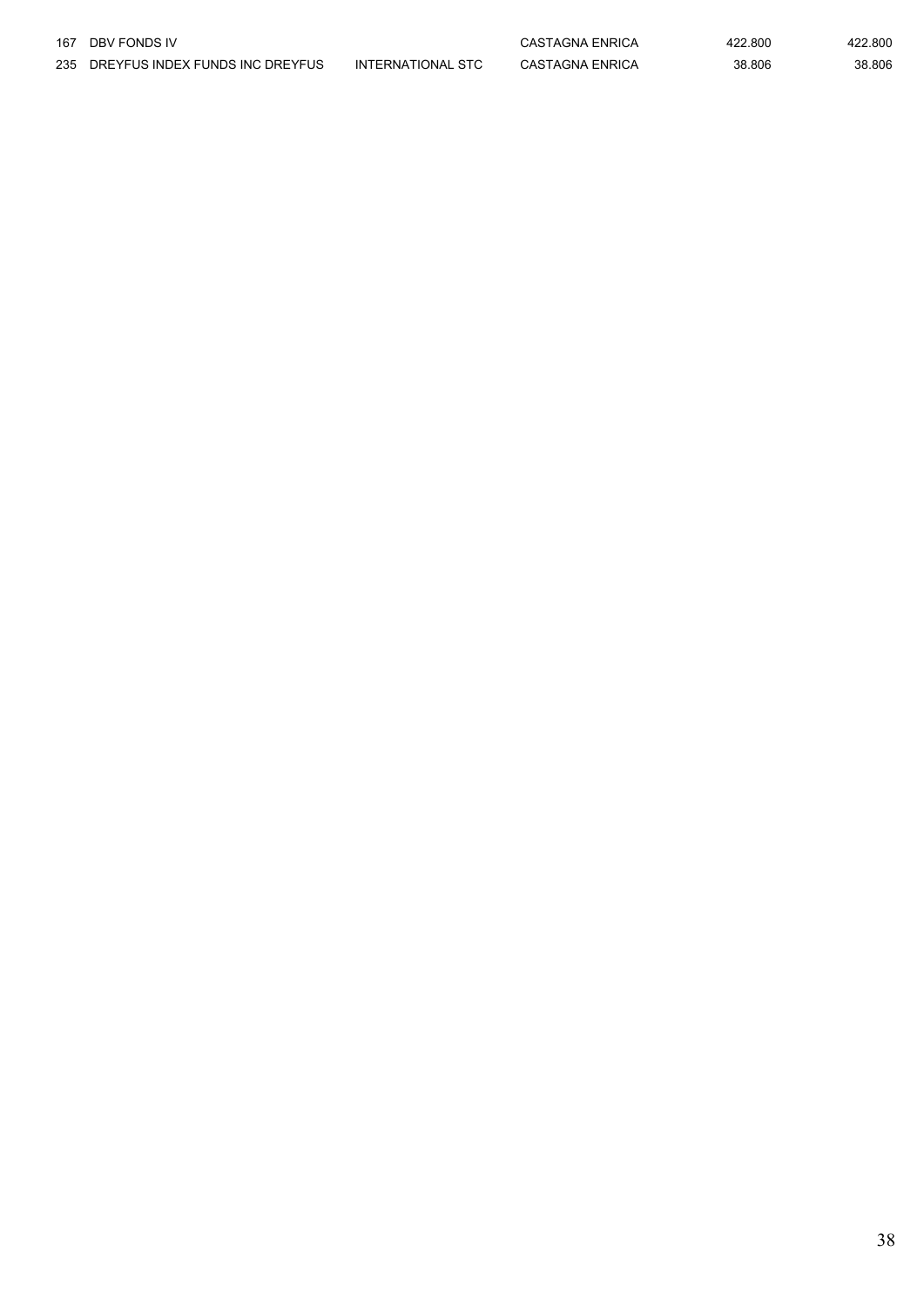**17 MARCH 2009**



**Result of the vote on point 1 of the extraordinary agenda**

|         | 236 DT INTERNATIONAL STOCK INDEX FUND            |                             | <b>CASTAGNA ENRICA</b> | 29.113                 | 29.113    |
|---------|--------------------------------------------------|-----------------------------|------------------------|------------------------|-----------|
| 163     | EMPLOYEES RETIREMENT SYSTEM OF TEXAS.            |                             | CASTAGNA ENRICA        | 512.055                | 512.055   |
|         | 442 EPWORTH INVESTMENT FUND                      |                             | CASTAGNA ENRICA        | 10.049                 | 10.049    |
| 125.620 | 103 EQ ADVISORS TRUST-MARKETPLUS                 | INTERNATIONAL COR PORTFOLIO |                        | <b>CASTAGNA ENRICA</b> | 125.620   |
|         | 148 EQUIPSUPER                                   |                             | <b>CASTAGNA ENRICA</b> | 19.402                 | 19.402    |
|         | 152 ERAFP ACTIONS EUROS4 BTF PICTET              |                             | <b>CASTAGNA ENRICA</b> | 220.900                | 220.900   |
|         | 419 EUROPE MID-CAP                               |                             | <b>CASTAGNA ENRICA</b> | 25.379                 | 25.379    |
|         | 143 EUROSOCIETALE                                |                             | <b>CASTAGNA ENRICA</b> | 260.000                | 260,000   |
|         | 496 FACTUM AG                                    |                             | CASTAGNA ENRICA        | 4.400                  | 4.400     |
|         | 416 FCP BNP ACTION EUROPE                        |                             | <b>CASTAGNA ENRICA</b> | 3.500                  | 3.500     |
|         | 418 FCP EASY ETF DJ EU                           |                             | <b>CASTAGNA ENRICA</b> | 4.500                  | 4.500     |
|         | 138 FCP ERAFP ACTIONS EUROS1 EDEAM               |                             | CASTAGNA ENRICA        | 82.000                 | 82.000    |
|         | 146 FCP SARASIN EURO EXPANSION DURABLE           |                             | CASTAGNA ENRICA        | 85.000                 | 85.000    |
|         | 417 FCP STRONTIUM                                |                             | <b>CASTAGNA ENRICA</b> | 49.504                 | 49.504    |
|         | 177 FCP VILLIERS DIVERSIFIE SGAM                 |                             | CASTAGNA ENRICA        | 394.144                | 394.144   |
| 499     | FDT ETHOS                                        |                             | CASTAGNA ENRICA        | 5.000                  | 5.000     |
| 498     | FDT ETHOS                                        |                             | <b>CASTAGNA ENRICA</b> | 11.700                 | 11.700    |
|         | 497 FDT ETHOS                                    |                             | <b>CASTAGNA ENRICA</b> | 12.400                 | 12.400    |
|         | 439 FONDATION J.A. BOMBARDIER                    |                             | <b>CASTAGNA ENRICA</b> | 25.610                 | 25.610    |
|         | 141 FORTIS B EQUITY UTILIT EUROPE                |                             | <b>CASTAGNA ENRICA</b> | 154.246                | 154.246   |
|         | 161 FORTIS L FUND EQUITY UTILITIES               |                             | <b>CASTAGNA ENRICA</b> | 47.466                 | 47.466    |
| 139     | FORTIS L. EQ. UTILIT. EUROPE                     |                             | <b>CASTAGNA ENRICA</b> | 155.028                | 155.028   |
| 140     | G.A.FD B EQ. BROAD EURO P                        |                             | <b>CASTAGNA ENRICA</b> | 92.641                 | 92.641    |
|         | 118 GARTMORE NVIT GLOBAL UTILITIES               |                             | CASTAGNA ENRICA        | 13.875                 | 13.875    |
| 434     | GENERAL MOTORS CANADA DOMESTIC TRUST             |                             | CASTAGNA ENRICA        | 5.586                  | 5.586     |
| 447     | <b>GMO FOREIGN FUND</b>                          |                             | CASTAGNA ENRICA        | 431.600                | 431.600   |
| 408     | <b>GMO INTERNATIONAL INTRINSIC VALUE FUND</b>    |                             | <b>CASTAGNA ENRICA</b> | 1.539.591              | 1.539.591 |
|         | 410 GMO TAX-MANAGED INTERNATIONAL EQUITIES F     |                             | CASTAGNA ENRICA        | 52.713                 | 52.713    |
| 19      | GOLDMAN SACHS GMS INTERNATIONAL EQUITY PORTFOLIO |                             | CASTAGNA ENRICA        | 99.340                 | 99.340    |
| 127     | H.E.S.T. AUSTRALIA LIMITED                       |                             | <b>CASTAGNA ENRICA</b> | 6.407                  | 6.407     |
|         | 142 HAMELIN DIVERSIFIE II                        |                             | <b>CASTAGNA ENRICA</b> | 40.000                 | 40.000    |
|         | 119 HEALTH SUPER FUND                            |                             | <b>CASTAGNA ENRICA</b> | 865.808                | 865.808   |
| 220     | HEALTHCARE EMPLOYEES' PENSION PLAN - MANIT       |                             | CASTAGNA ENRICA        | 54.799                 | 54.799    |
| 440     | <b>HSBC EUROPEAN INDEX FUND</b>                  |                             | <b>CASTAGNA ENRICA</b> | 35.450                 | 35.450    |
| 443     | HSBC INVESOTRS (UK) LIMITED CLIENT ACC           |                             | <b>CASTAGNA ENRICA</b> | 133.937                | 133.937   |
| 144     | <b>IDEAM</b>                                     |                             | <b>CASTAGNA ENRICA</b> | 18.600                 | 18.600    |
| 211     | IMPERIAL INTERNATIONAL EQUITY POOL               |                             | <b>CASTAGNA ENRICA</b> | 23.044                 | 23.044    |
| 98      | ING BEWAAR MAATSCHAPPIJ 1 BV                     |                             | <b>CASTAGNA ENRICA</b> | 28.818                 | 28.818    |
| 97      | ING BEWAAR MAATSCHAPPIJ 1 BV                     |                             | <b>CASTAGNA ENRICA</b> | 94.746                 | 94.746    |
| 13      | ING BEWAAR MAATSCHAPPIJ 1 BV                     |                             | <b>CASTAGNA ENRICA</b> | 113.730                | 113.730   |
| 100     | ING BEWAAR MAATSCHAPPIJ 1 BV                     |                             | <b>CASTAGNA ENRICA</b> | 113.730                | 113.730   |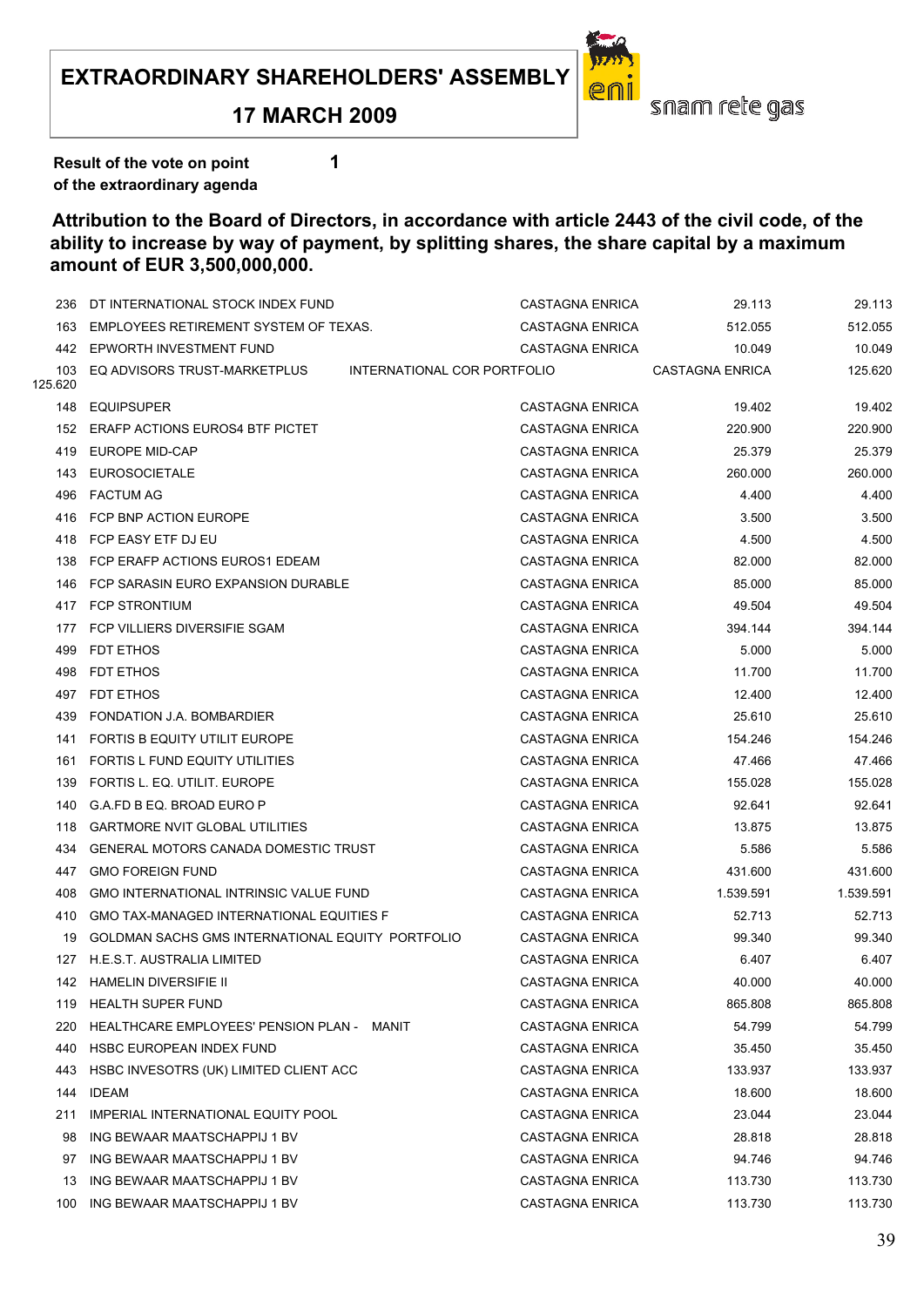**17 MARCH 2009**



**Result of the vote on point 1 of the extraordinary agenda**

| 145           | ING RENDEMENT EUROPE                                                                            | <b>CASTAGNA ENRICA</b> | 360.000                | 360.000   |
|---------------|-------------------------------------------------------------------------------------------------|------------------------|------------------------|-----------|
| 8             | INTERNATIONAL BANK FOR RECONSTRUCTION AND DEVELOPMENT CASTAGNA ENRICA                           |                        | 16.000                 | 16.000    |
| 192           | INTERPOLIS & VAN SPAENDONCK AANDELEN EUROPA POOL                                                | CASTAGNA ENRICA        | 10.224                 | 10.224    |
| 16            | <b>IOWA PUBLIC EMPLOYEES RETIREMENT SYSTEM</b>                                                  | <b>CASTAGNA ENRICA</b> | 1.350.403              | 1.350.403 |
| 253           | JACKSON PERSPECTIVE EUROPEAN 30 FUND                                                            | CASTAGNA ENRICA        | 11.608                 | 11.608    |
| 224           | JACKSON PERSPECTIVE INDEX 5 FUND                                                                | CASTAGNA ENRICA        | 955                    | 955       |
| 112           | <b>JEFFREY COMPANY</b>                                                                          | <b>CASTAGNA ENRICA</b> | 32.500                 | 32.500    |
| 221<br>10.884 | <b>JNL/MELLON CAPITAL MANAGEMENT</b><br>INTERNATIONAL INDEX FUND                                |                        | <b>CASTAGNA ENRICA</b> | 10.884    |
| 9             | KAS DEPOSITARY TRUST COMPANY                                                                    | <b>CASTAGNA ENRICA</b> | 126.710                | 126.710   |
| 422           | LA C C D COM D REGIME DE CADRES                                                                 | CASTAGNA ENRICA        | 123.310                | 123.310   |
| 123<br>6.535  | LEGAL GENERAL WORLDWIDE TRUST THE ROYAL BANK OF SCOTLAND TRUSTEE DEPOSITARY SERVCASTAGNA ENRICA |                        |                        | 6.535     |
| 231           | LOUISIANA STATE EMPLOYEES' RETIREMENT SYSTEM                                                    | <b>CASTAGNA ENRICA</b> | 1.600                  | 1.600     |
| 225           | LUCENT TECHNOLOGIES INC. MASTER PENSION TRUST                                                   | <b>CASTAGNA ENRICA</b> | 7.289                  | 7.289     |
| 230           | LVIP SSGA INTERNATIONAL INDEX FUND                                                              | CASTAGNA ENRICA        | 9.178                  | 9.178     |
| 240           | MARS GMBH.                                                                                      | <b>CASTAGNA ENRICA</b> | 228.861                | 228.861   |
| 153<br>85.873 | MASTER TRUST BANK OF JAPAN FOR GOVERNMENT PENSION INVESTMENTFUND                                |                        | <b>CASTAGNA ENRICA</b> | 85.873    |
| 234           | MBC INVESTMENTS-MEA SYSTEMATIC GLOBAL EQ                                                        | CASTAGNA ENRICA        | 2.100                  | 2.100     |
| 229           | MELLON BANK EMPLOYEE BENEFIT COLLECTIVE INVESTMEN                                               | <b>CASTAGNA ENRICA</b> | 63.650                 | 63.650    |
| 6             | <b>MELLON BANK N.A.</b>                                                                         | CASTAGNA ENRICA        | 8.867                  | 8.867     |
| 210           | MELLON BANK NA EMP BENEF COL INV PLN - EB SYS INT                                               | CASTAGNA ENRICA        | 9.400                  | 9.400     |
| 251           | MELLON BANK NA EMPLOYEE BENE FIT<br><b>COLLECTIVE INVES</b>                                     | <b>CASTAGNA ENRICA</b> | 17.628                 | 17.628    |
| 228           | <b>COLLECTIVE INVES</b><br>MELLON BANK NA EMPLOYEE BENE FIT                                     | CASTAGNA ENRICA        | 59.711                 | 59.711    |
| 238           | MELLON EURO ETHICAL INDEX TRAC.                                                                 | <b>CASTAGNA ENRICA</b> | 2.896                  | 2.896     |
| 184           | <b>MTAA SUPERANNUATION FUND</b>                                                                 | CASTAGNA ENRICA        | 40.607                 | 40.607    |
| 239           | MUNICIPAL FIRE AND POLICE RETIREMENT SYSTEM OF                                                  | CASTAGNA ENRICA        | 3.747                  | 3.747     |
| 193           | NATIONAL PENSIONS RESERVE FUNDCOMMISSION                                                        | CASTAGNA ENRICA        | 789.368                | 789.368   |
| 431           | NBIMC EUROPEAN EQUITY INDEX FD                                                                  | CASTAGNA ENRICA        | 79.267                 | 79.267    |
| 121           | NORWICH UNION LIFE AUSTRALIA LIMITED                                                            | <b>CASTAGNA ENRICA</b> | 3.000                  | 3.000     |
| 120           | NORWICH UNION LIFE AUSTRALIA LIMITED                                                            | <b>CASTAGNA ENRICA</b> | 5.100                  | 5.100     |
| 441           | NUCLEAR LIABILITIES FUND LIMITED                                                                | CASTAGNA ENRICA        | 21.518                 | 21.518    |
| 406           | ODDO ET CIE ENTERPRISE D'INVETISS.                                                              | CASTAGNA ENRICA        | 788.526                | 788.526   |
| 243           | ONTARIO POWER GENERATION INC.                                                                   | <b>CASTAGNA ENRICA</b> | 55.286                 | 55.286    |
| 227           | ONTARIO POWER GENERATION INC.                                                                   | CASTAGNA ENRICA        | 60.172                 | 60.172    |
|               | 412 PARVEST                                                                                     | <b>CASTAGNA ENRICA</b> | 11.000                 | 11.000    |
|               | 413 PARVEST                                                                                     | CASTAGNA ENRICA        | 12.500                 | 12.500    |
| 415           | <b>PARVEST</b>                                                                                  | CASTAGNA ENRICA        | 70.608                 | 70.608    |
| 414           | <b>PARWORLD</b>                                                                                 | CASTAGNA ENRICA        | 21.000                 | 21.000    |
| 111           | PENN SERIES DEVELOPED INTERNATIONAL<br><b>INDEX FUND</b>                                        | CASTAGNA ENRICA        | 786                    | 786       |
|               | 133 PICTET AM ISR FRR044                                                                        | CASTAGNA ENRICA        | 19.600                 | 19.600    |
|               | 12 PRECISION CASTPARTS CORP RETIREMENT<br><b>PLAN</b>                                           | <b>CASTAGNA ENRICA</b> | 46.200                 | 46.200    |
|               |                                                                                                 |                        |                        |           |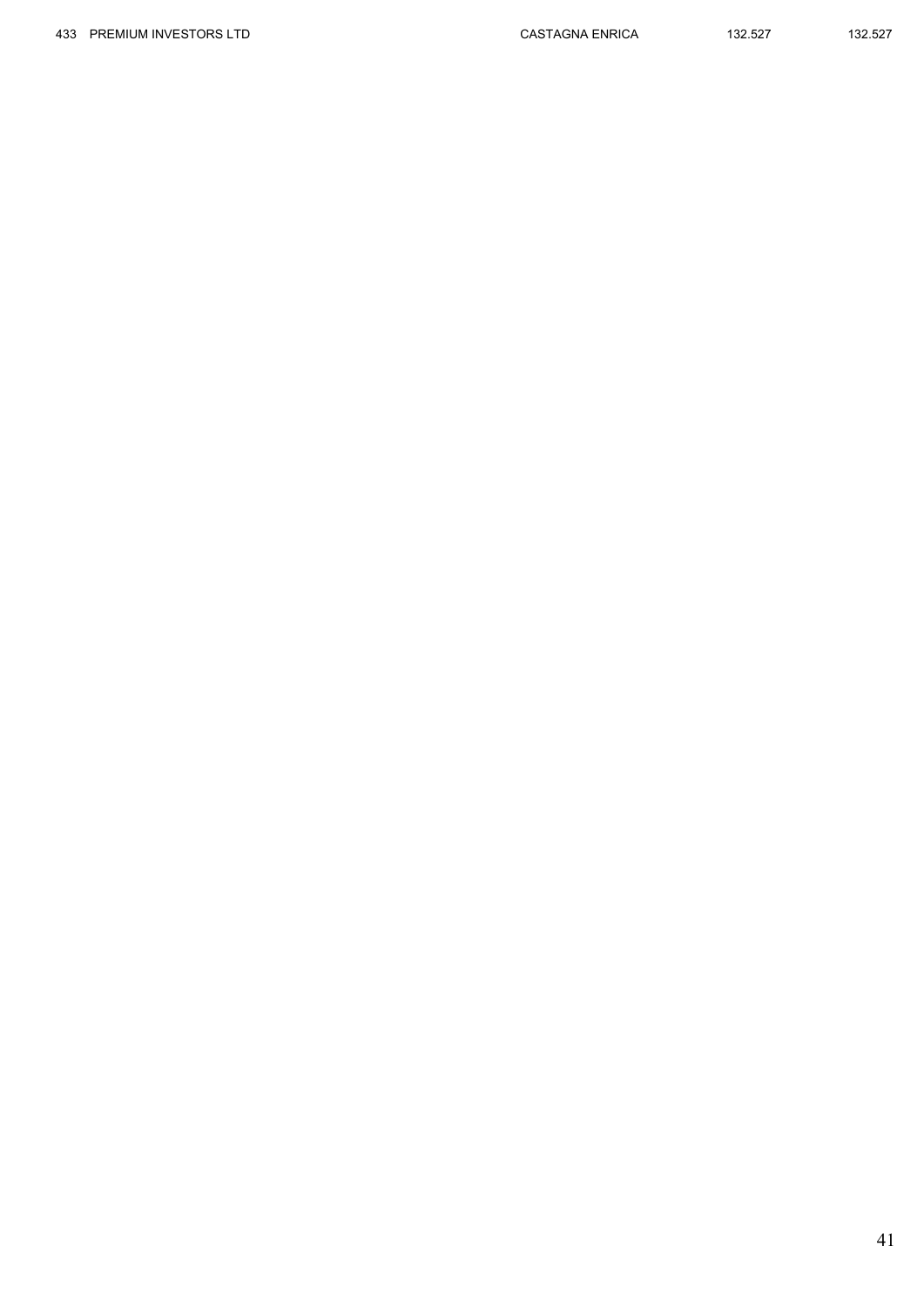**17 MARCH 2009**



snam rete gas

**Result of the vote on point 1 of the extraordinary agenda**

| 17<br>1.089    | PRINCIPAL VARIABLE CONTRACTS FUND<br>INC ASSET ALLOCATIONACCOUNT                              |                        | <b>CASTAGNA ENRICA</b> | 1.089     |
|----------------|-----------------------------------------------------------------------------------------------|------------------------|------------------------|-----------|
| 195            | PSEG NUCLEAR LLC MASTER DECOMMISSIONING TRUS                                                  | <b>CASTAGNA ENRICA</b> | 39.399                 | 39.399    |
| 196            | PUBLIC EMPLOYEE RETIREMENT SYSTEM OF IDAHO                                                    | CASTAGNA ENRICA        | 43.829                 | 43.829    |
|                | 242 PUBLIC EMPLOYEES RETIREMENT SYSTEM<br>OF MISSISSIPI                                       | <b>CASTAGNA ENRICA</b> | 14.452                 | 14.452    |
| 194            | PUBLIC EMPLOYEES RETIREMENT SYSTEM OF NEVADA                                                  | <b>CASTAGNA ENRICA</b> | 192.906                | 192.906   |
| 425            | PYRFORD INTERNATIONAL EQUITY FUND                                                             | <b>CASTAGNA ENRICA</b> | 188.600                | 188.600   |
| 182            | QUEENSLAND INVESTMENT CORPORATION                                                             | <b>CASTAGNA ENRICA</b> | 22.390                 | 22.390    |
| 432            | RARE INFRASTRUCTURE VALUE FUND                                                                | CASTAGNA ENRICA        | 491.429                | 491.429   |
| 197            | RENAISSANCE GLOBAL INFRASTRUCTURE FUND                                                        | <b>CASTAGNA ENRICA</b> | 385.272                | 385.272   |
| 198            | ROBERT WOOD JOHNSON FOUNDATION                                                                | <b>CASTAGNA ENRICA</b> | 2.117                  | 2.117     |
| 125            | ROCKEFELLER CO. INC                                                                           | <b>CASTAGNA ENRICA</b> | 64.991                 | 64.991    |
| 241            | ROGERSCASEY TARGET SOLUTIONS LLC.                                                             | <b>CASTAGNA ENRICA</b> | 9.877                  | 9.877     |
| 203            | SAN DIEGO GAS&ELEC CO NUCLEAR FACILITIES QUAL DEC                                             | CASTAGNA ENRICA        | 4.023                  | 4.023     |
| 160            | SAS TRUSTEE CORPORATION                                                                       | <b>CASTAGNA ENRICA</b> | 1.940                  | 1.940     |
| 126            | SAS TRUSTEE CORPORATION                                                                       | <b>CASTAGNA ENRICA</b> | 27.478                 | 27.478    |
| 128            | <b>SAS TRUSTEE CORPORATION</b>                                                                | <b>CASTAGNA ENRICA</b> | 100.172                | 100.172   |
| 208            | SCHOOL EMPLOYEES RETIREMENT SYSTEM OF OHIO                                                    | <b>CASTAGNA ENRICA</b> | 7.130                  | 7.130     |
| 407<br>115.907 | SEI INSTITUTIONAL MANAGED TRUST GLOBAL MANAGED VOLATILITY - ANALYTIC INVESTORSCASTAGNA ENRICA |                        |                        | 115.907   |
|                | 202 SEMPRA ENERGY PENSION MASTER TRUST                                                        | CASTAGNA ENRICA        | 24.128                 | 24.128    |
| 106            | SPRUCEGROVE GROUP TRUST                                                                       | CASTAGNA ENRICA        | 396.010                | 396.010   |
| 424            | SPRUCEGROVE INTL POOLED FUND                                                                  | <b>CASTAGNA ENRICA</b> | 4.174.910              | 4.174.910 |
| 18             | SPRUCEGROVE NON-US EQUITY LLC                                                                 | CASTAGNA ENRICA        | 78.920                 | 78.920    |
| 423            | SPRUCEGROVE SPECIAL GLOBAL POOLED F.                                                          | <b>CASTAGNA ENRICA</b> | 143.231                | 143.231   |
| 421            | SPRUCEGROVE SPECIAL GLOBAL POOLED F.                                                          | <b>CASTAGNA ENRICA</b> | 525.939                | 525.939   |
| 137            | SSGA LOT24/FRR048                                                                             | CASTAGNA ENRICA        | 493.598                | 493.598   |
| 105            | STATE OF INDIANA PUBLIC EMPLOYEES'<br><b>RETIREMENT FUND</b>                                  | CASTAGNA ENRICA        | 30.169                 | 30.169    |
| 10             | STATE TEACHERS RETIREMENT SYSTEM OF OHIO                                                      | CASTAGNA ENRICA        | 230.790                | 230.790   |
| 213            | STG. TOT BEW. CORDARES SUBFDS AANDELEN EUROPA ACTI                                            | <b>CASTAGNA ENRICA</b> | 315.000                | 315.000   |
| 215            | STG. TOT BEW. CORDARES SUBFDS AANDELEN EUROPA ACTI                                            | <b>CASTAGNA ENRICA</b> | 1.260.146              | 1.260.146 |
|                | 216 STG. TOT BEW. CORDARES SUBFDS.AAND. EUROPA ENHANCE                                        | CASTAGNA ENRICA        | 24.976                 | 24.976    |
| 246            | STICHTING PENSIOENFONDS VOOR<br><b>DIERENARTSEN</b>                                           | <b>CASTAGNA ENRICA</b> | 3.638                  | 3.638     |
| 116            | STICHTING SHELL PENSIOENFONDS                                                                 | <b>CASTAGNA ENRICA</b> | 30.000                 | 30.000    |
| 147<br>10      | STICHTING TOT BEWARING CORDARES SUBFONDSAANDELEN EUROPA PASSIEF BEHEER                        |                        | <b>CASTAGNA ENRICA</b> | 10        |
| 27<br>4.535    | STRATEGIC FUNDS INC<br>SYSTEMATIC INTERNATIONAL EQUITY FUND                                   |                        | <b>CASTAGNA ENRICA</b> | 4.535     |
| 205            | TD EMERALD GLOBAL EQUITY POOLEFUND TRUST                                                      | CASTAGNA ENRICA        | 8.564                  | 8.564     |
| 204            | TD EMERALD INTERNATIONAL EQUITY INDEX FUND                                                    | CASTAGNA ENRICA        | 69.375                 | 69.375    |
| 207            | TD EUROPEAN INDEX FUND.                                                                       | CASTAGNA ENRICA        | 5.933                  | 5.933     |
| 206            | TD INTERNATIONAL INDEX FUND.                                                                  | CASTAGNA ENRICA        | 13.567                 | 13.567    |
| 233            | TEACHERS' RETIREMENT SYSTEM OF LOUISIANA                                                      | <b>CASTAGNA ENRICA</b> | 500                    | 500       |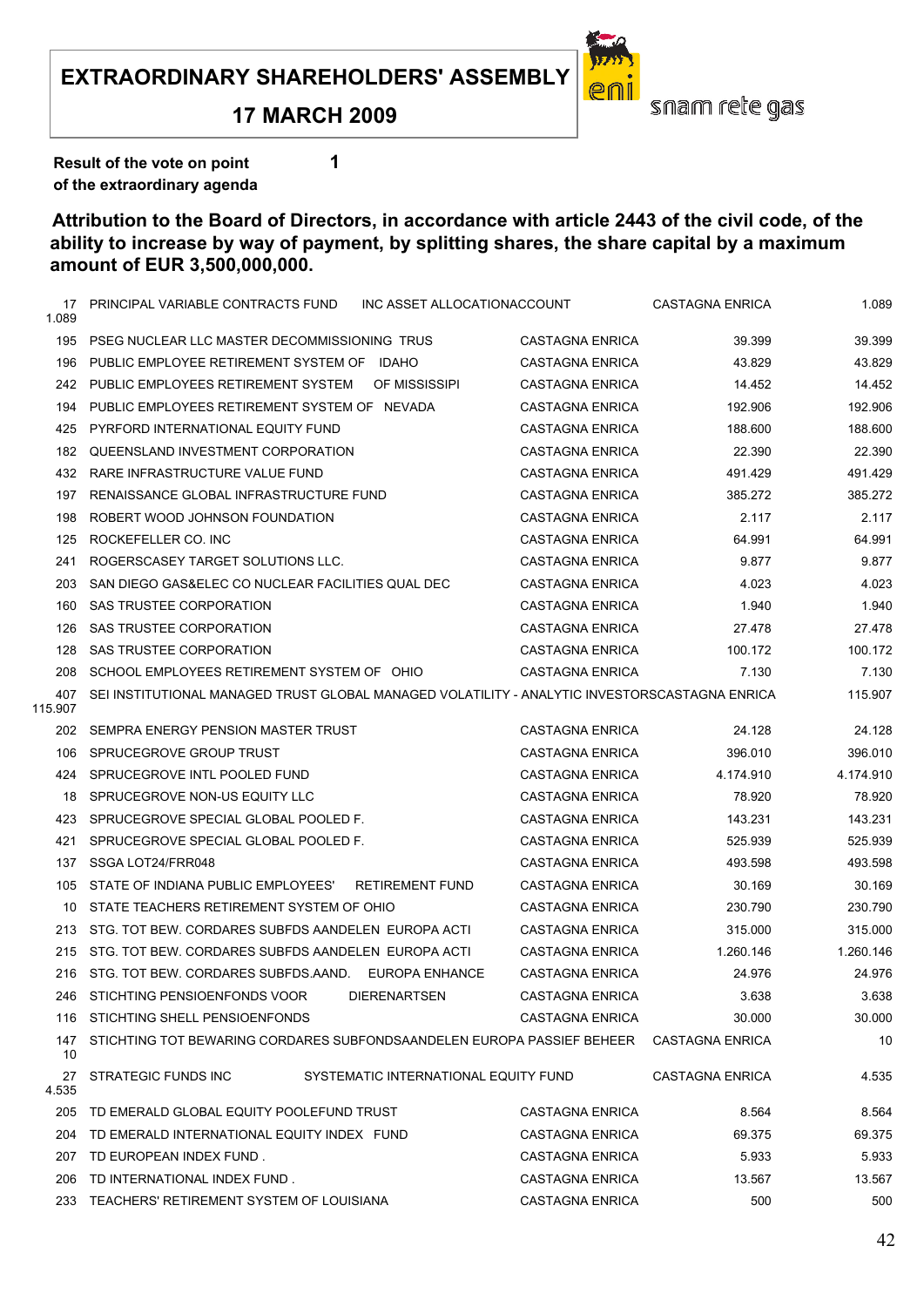| 200 TELSTRA SUPERANNUATION SCHEME | <b>CASTAGNA ENRICA</b> | 356.573 | 356.573 |
|-----------------------------------|------------------------|---------|---------|
| 34 THE BANK OF KOREA              | CASTAGNA ENRICA        | 11.528  | 11.528  |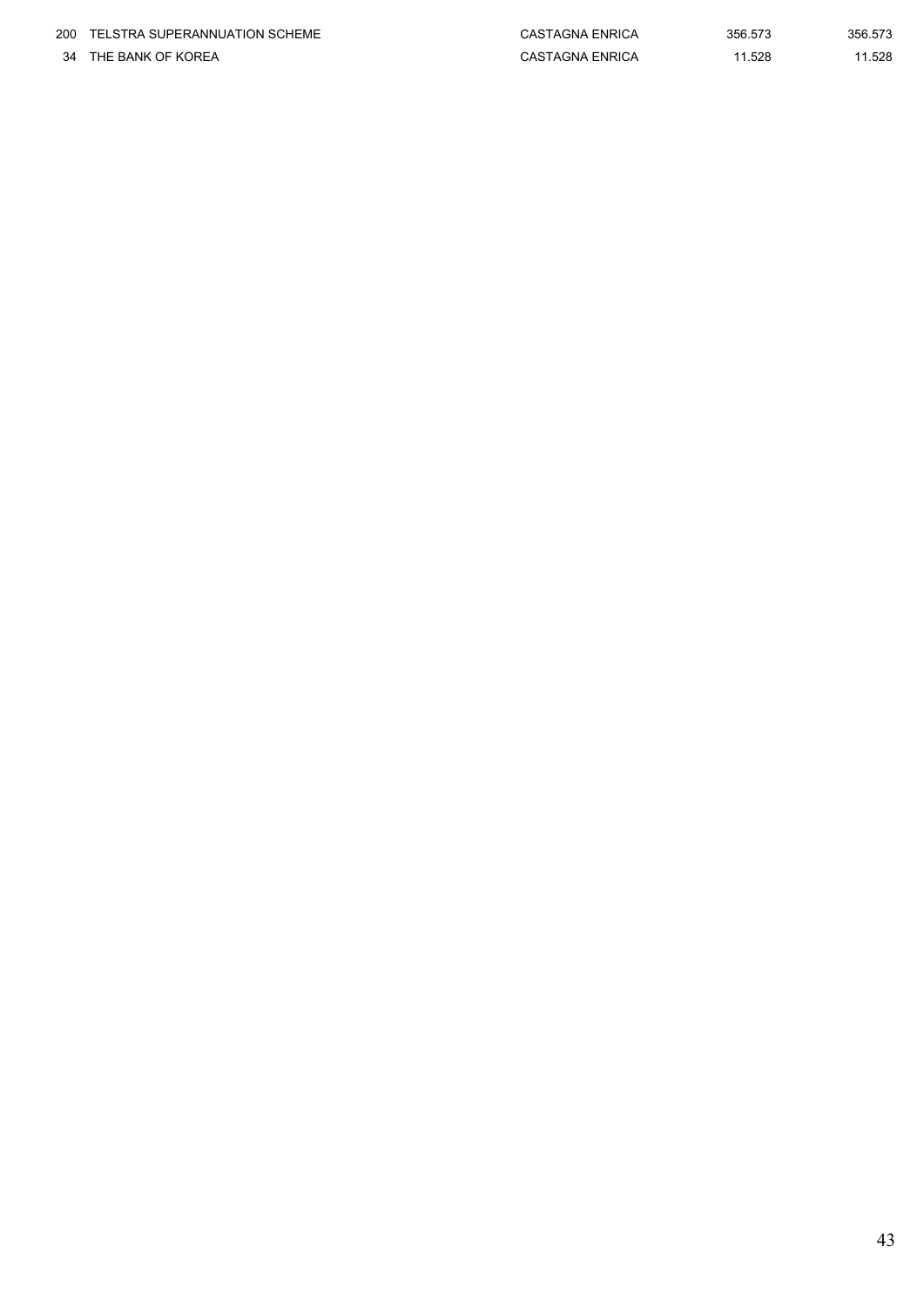**17 MARCH 2009**



**Result of the vote on point 1 of the extraordinary agenda**

| 33             | THE BANK OF KOREA                                                                  | CASTAGNA ENRICA        | 26.923                         | 26.923      |
|----------------|------------------------------------------------------------------------------------|------------------------|--------------------------------|-------------|
| 96             | THE BANK OF NEW YORK MELLON                                                        | <b>CASTAGNA ENRICA</b> | 44.829                         | 44.829      |
| 438            | THE BOMBARDIER TRUST (UK)                                                          | CASTAGNA ENRICA        | 209.406                        | 209.406     |
| 247            | THE BOSTON COMMON INTNL SOCIAL INDEX FUND L                                        | <b>CASTAGNA ENRICA</b> | 14.947                         | 14.947      |
| 110<br>268.106 | THE MASTER TRUST BANK OF JAPAN LTD<br>AS TRUSTEE FOR GOVERNMENT PENSION<br>268.106 |                        | INVESTMENT FUNDCASTAGNA ENRICA |             |
| 113<br>705.083 | THE MASTER TRUST BANK OF JAPAN LTD<br>AS TRUSTEE FOR GOVERNMENT PENSION<br>705.083 |                        | INVESTMENT FUNDCASTAGNA ENRICA |             |
| 257<br>236.366 | THE NORANDA PENSION FUNDS TRUST<br><b>INTERNATIONAL EQUITYFD</b>                   |                        | <b>CASTAGNA ENRICA</b>         | 236.366     |
| 430            | THE ONTARIO PUB SER EMPL UNI PEN T F                                               | <b>CASTAGNA ENRICA</b> | 135.156                        | 135.156     |
| 201            | THE SALVATION ARMY OFFICERS' RETIREMENT TRUST FUN                                  | CASTAGNA ENRICA        | 12.690                         | 12.690      |
| 199            | THE SALVATION ARMY TERRITORIAL HEADQUAR                                            | CASTAGNA ENRICA        | 67.920                         | 67.920      |
| 109            | THE SPRUCEGROVE DELAWARE TRUST                                                     | CASTAGNA ENRICA        | 212.760                        | 212.760     |
| 122            | <b>FUNDS ICVC SICAV</b><br>THREADNEEDLE SPECIALIST INVESTMENT                      | CASTAGNA ENRICA        | 18.580                         | 18.580      |
| 99             | TOTAL PENSIONS BELGIUM                                                             | CASTAGNA ENRICA        | 4.331.936                      | 4.331.936   |
| 191            | TREASURER STATE OF MISSISSIPPI.                                                    | <b>CASTAGNA ENRICA</b> | 37.700                         | 37.700      |
| 136            | UBS GAM/LOT1/FRR036                                                                | CASTAGNA ENRICA        | 748.562                        | 748.562     |
| 420            | UNITED CHURCH OF CANADA PENSION PLAN                                               | CASTAGNA ENRICA        | 86.240                         | 86.240      |
| 132            | VANGUARD IE-LOT 1/FRR063                                                           | <b>CASTAGNA ENRICA</b> | 480.296                        | 480.296     |
| 108            | VANTAGEPOINT OVERSEAS EQUITY INDEX FUND                                            | CASTAGNA ENRICA        | 14.205                         | 14.205      |
| 245            | VEBA PARTNERSHIP N LP.                                                             | CASTAGNA ENRICA        | 26.326                         | 26.326      |
| 183            | VISION POOLED SUPERANNUATION TRUST                                                 | CASTAGNA ENRICA        | 33.571                         | 33.571      |
| 168            | WIN FONDS III                                                                      | CASTAGNA ENRICA        | 1.072.378                      | 1.072.378   |
| 26             | WISDOM TREE INTERNATIONAL UTILITIES<br>SECTOR                                      | <b>CASTAGNA ENRICA</b> | 131.742                        | 131.742     |
| 20             | <b>WISDOMTREE DIEFA</b>                                                            | CASTAGNA ENRICA        | 141.391                        | 141.391     |
| 21             | WISDOMTREE DIEFA HIGH YIELDING EQUITY                                              | <b>CASTAGNA ENRICA</b> | 76.291                         | 76.291      |
| 23             | WISDOMTREE EUROPE HIGH-YIELDING EQUITY                                             | CASTAGNA ENRICA        | 23.120                         | 23.120      |
| 22             | WISDOMTREE EUROPE TOTAL DIVIDEND FUND                                              | CASTAGNA ENRICA        | 11.668                         | 11.668      |
| 25             | WISDOMTREE INTERNATIONAL DIVIDEND<br><b>TOP 100</b>                                | CASTAGNA ENRICA        | 416.651                        | 416.651     |
| 24             | WISDOMTREE INTERNATIONAL LARGECAP<br><b>DIVIDEND</b>                               | CASTAGNA ENRICA        | 25.405                         | 25.405      |
|                | 37 ENISPA                                                                          | TONNARELLI STEFANIA    | 978.843.070                    | 978.843.070 |
|                | 476 A I DUPONT TESTAMENTARY TRUST                                                  | <b>BIAGI ROBERTA</b>   | 37.723                         | 37.723      |
|                | 472 ABU DHABI RETIREMENT PENSIONS FUND                                             | <b>BIAGI ROBERTA</b>   | 10.904                         | 10.904      |
| 471            | ABU DHABI RETIREMENT PENSIONS FUND                                                 | <b>BIAGI ROBERTA</b>   | 25.589                         | 25.589      |
| 283            | AIG RETIREMENT CO I-GLOBAL SOCIAL AWARENESS FUND                                   | <b>BIAGI ROBERTA</b>   | 83.173                         | 83.173      |
| 94             | ALPHA ADVANTAGE EUROPE FUND B                                                      | <b>BIAGI ROBERTA</b>   | 3.935                          | 3.935       |
| 178<br>38.962  | ALPHA ADVANTAGE EUROPE FUND LTD BARCLAYS GLOBAL INVESTORS NA                       |                        | <b>BIAGI ROBERTA</b>           | 38.962      |
| 288            | <b>AMONIS NV</b>                                                                   | <b>BIAGI ROBERTA</b>   | 94.141                         | 94.141      |
| 179            | AMP CAPITAL GLOBAL LISTED INFRASTRUCTURE SECURITIES FUND                           | <b>BIAGI ROBERTA</b>   | 72.811                         | 72.811      |
| 387            | ANDRA AP-FONDEN (AP2)                                                              | <b>BIAGI ROBERTA</b>   | 385.567                        | 385.567     |
| 260            | ARKWRIGHT, LLC                                                                     | <b>BIAGI ROBERTA</b>   | 2.894                          | 2.894       |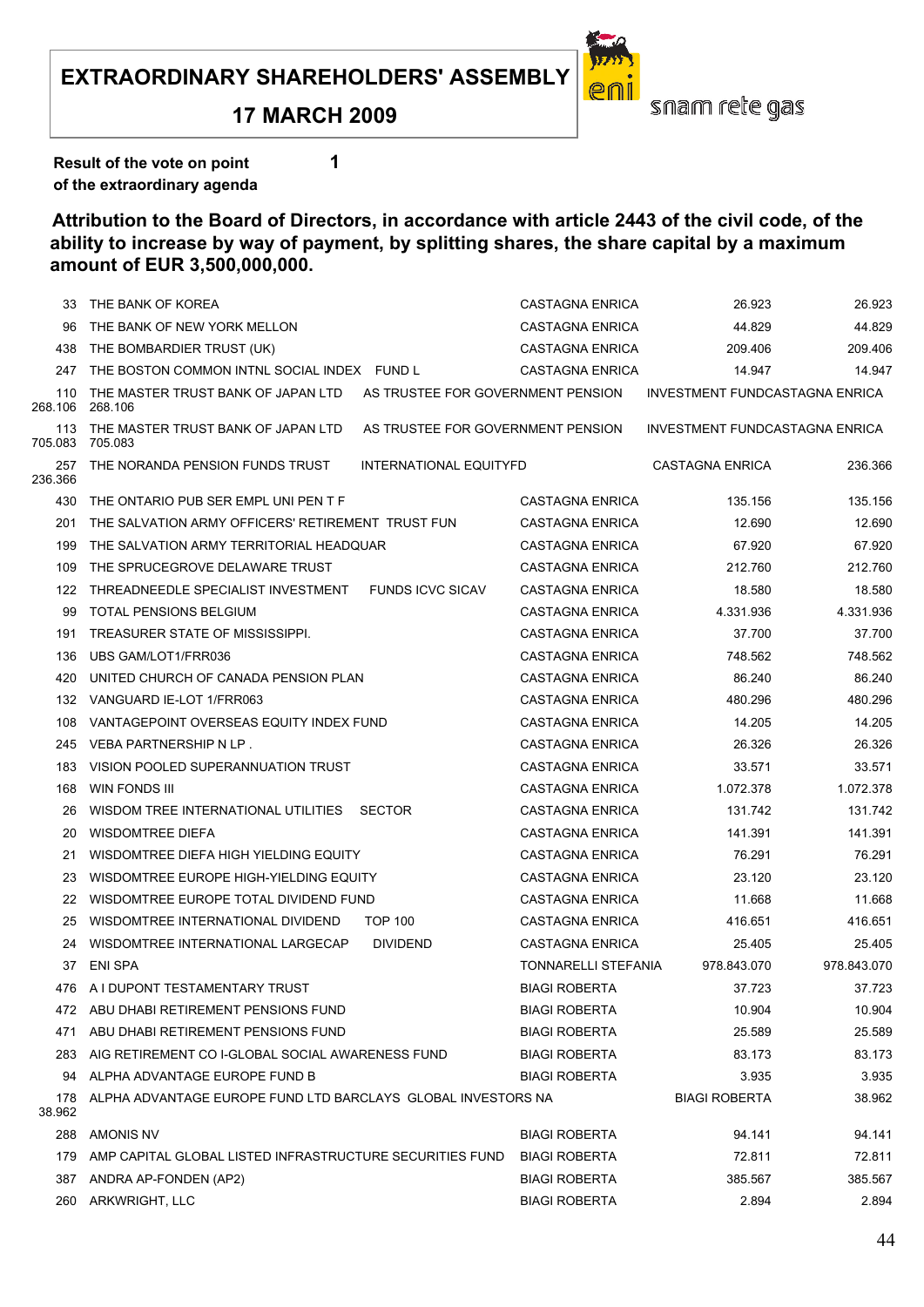| 314 ASIAN DEVELOPMENT BANK | BIAGI ROBERTA | 30.397 | 30.397 |
|----------------------------|---------------|--------|--------|
| 313 BAERUM KOMMUNE         | BIAGI ROBERTA | 5.820  | 5.820  |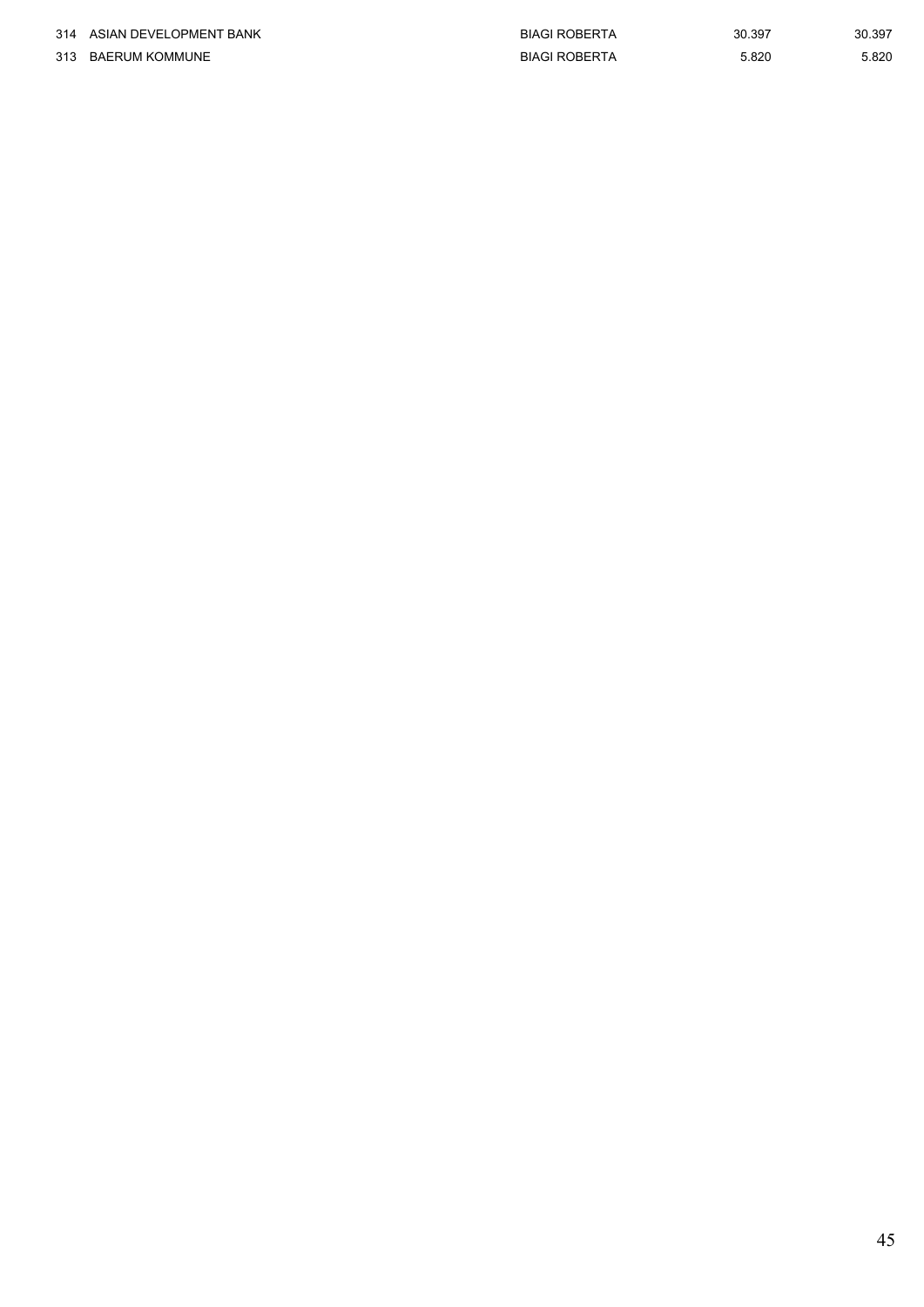**17 MARCH 2009**



**Result of the vote on point 1 of the extraordinary agenda**

| 345            | BARCLAYS GLOBAL INVESTORS N.A. TRUSST                                                    | <b>BIAGI ROBERTA</b> | 1.147.563            | 1.147.563 |
|----------------|------------------------------------------------------------------------------------------|----------------------|----------------------|-----------|
| 338<br>13.952  | BARCLAYS GLOBAL INVESTORS, NA INVESTEMENT FUNDS FOR EMPLOYEEB                            |                      | <b>BIAGI ROBERTA</b> | 13.952    |
| 340<br>20.896  | BARCLAYS GLOBAL INVESTORS, NA INVESTEMENT FUNDS FOR EMPLOYEEB                            |                      | <b>BIAGI ROBERTA</b> | 20.896    |
| 339<br>39.079  | BARCLAYS GLOBAL INVESTORS, NA INVESTEMENT FUNDS FOR EMPLOYEEB                            |                      | <b>BIAGI ROBERTA</b> | 39.079    |
| 337<br>74.743  | BARCLAYS GLOBAL INVESTORS, NA INVESTEMENT FUNDS FOR EMPLOYEEB                            |                      | <b>BIAGI ROBERTA</b> | 74.743    |
| 341<br>75.638  | BARCLAYS GLOBAL INVESTORS, NA INVESTEMENT FUNDS FOR EMPLOYEEB                            |                      | <b>BIAGI ROBERTA</b> | 75.638    |
| 336<br>98.987  | BARCLAYS GLOBAL INVESTORS, NA INVESTEMENT FUNDS FOR EMPLOYEEB                            |                      | <b>BIAGI ROBERTA</b> | 98.987    |
| 334<br>112.408 | BARCLAYS GLOBAL INVESTORS, NA INVESTEMENT FUNDS FOR EMPLOYEEB                            |                      | <b>BIAGI ROBERTA</b> | 112.408   |
| 344<br>496.363 | BARCLAYS GLOBAL INVESTORS, NA INVESTEMENT FUNDS FOR EMPLOYEEB                            |                      | <b>BIAGI ROBERTA</b> | 496.363   |
| 332            | <b>BGICL DAILY EAFE EQUITY INDEX FUND</b>                                                | <b>BIAGI ROBERTA</b> | 112.607              | 112.607   |
| 348            | BOY SCOUTS OF AMERICA MASTER PENSION TRUST                                               | <b>BIAGI ROBERTA</b> | 81.998               | 81.998    |
| 350            | <b>BP PENSION FUND</b>                                                                   | <b>BIAGI ROBERTA</b> | 19.700               | 19.700    |
| 352            | <b>BRITISH AIRWAYS PENSIONS TRUSTEES LIMITED</b>                                         | <b>BIAGI ROBERTA</b> | 22.600               | 22.600    |
| 351            | <b>BRITISH AIRWAYS PENSIONS TRUSTEES LIMITED</b>                                         | <b>BIAGI ROBERTA</b> | 283.700              | 283.700   |
| 353            | <b>BRITISH AIRWAYS PENSIONS TRUSTEES LIMITED</b>                                         | <b>BIAGI ROBERTA</b> | 1.347.950            | 1.347.950 |
| 370            | <b>BRUNEI INVESTMENT AGENCY</b>                                                          | <b>BIAGI ROBERTA</b> | 558.053              | 558.053   |
| 335            | Barclays Global Investors, NA Investement Funds for EmployeeBenefit Trusts BIAGI ROBERTA |                      | 101.217              | 101.217   |
| 342            | Barclays Global Investors, NA Investement Funds for EmployeeBenefit Trusts BIAGI ROBERTA |                      | 105.642              | 105.642   |
| 333            | Barclays Global Investors, NA Investement Funds for EmployeeBenefit Trusts BIAGI ROBERTA |                      | 1.410.368            | 1.410.368 |
| 281            | CAISSE DE DEPOT ET PLACEMENT DU QUEBEC                                                   | <b>BIAGI ROBERTA</b> | 9.128                | 9.128     |
| 280            | CAISSE DE DEPOT ET PLACEMENT DU QUEBEC                                                   | <b>BIAGI ROBERTA</b> | 168.046              | 168.046   |
| 282            | CAISSE DE DEPOT ET PLACEMENT DU QUEBEC                                                   | <b>BIAGI ROBERTA</b> | 567.309              | 567.309   |
| 452            | CAISSE DE PREVOYANCE C.E.H                                                               | <b>BIAGI ROBERTA</b> | 66.500               | 66.500    |
| 309            | CALIFORNIA PUBLIC EMPLOYEES RETIREMENT SYSTEM                                            | <b>BIAGI ROBERTA</b> | 52.700               | 52.700    |
| 311            | CALIFORNIA PUBLIC EMPLOYEES RETIREMENT SYSTEM                                            | <b>BIAGI ROBERTA</b> | 67.901               | 67.901    |
| 308            | CALIFORNIA PUBLIC EMPLOYEES RETIREMENT SYSTEM                                            | <b>BIAGI ROBERTA</b> | 179.637              | 179.637   |
| 511            | CALIFORNIA PUBLIC EMPLOYEES RETIREMENT SYSTEM                                            | <b>BIAGI ROBERTA</b> | 2.049.592            | 2.049.592 |
| 377            | CALIFORNIA STATE TEACHERS RETIREMENT SYSTEM                                              | <b>BIAGI ROBERTA</b> | 221.143              | 221.143   |
| 312            | CALIFORNIA STATE TEACHERS RETIREMENT SYSTEM                                              | <b>BIAGI ROBERTA</b> | 391.357              | 391.357   |
| 376            | CALIFORNIA STATE TEACHERS RETIREMENT SYSTEM                                              | <b>BIAGI ROBERTA</b> | 1.100.545            | 1.100.545 |
| 349            | CELANESE AMERICAS RETIREMENT PENSION PLAN                                                | <b>BIAGI ROBERTA</b> | 257.340              | 257.340   |
| 463            | CITY OF AUSTIN EMPLOYEES RETIR SYSTE                                                     | <b>BIAGI ROBERTA</b> | 140.580              | 140.580   |
| 505            | COHEN & STEERS GLOBAL INCOME BUILDER, INC.                                               | <b>BIAGI ROBERTA</b> | 250.000              | 250,000   |
| 503            | COHEN & STEERS UTILITY FUND, INC                                                         | <b>BIAGI ROBERTA</b> | 87.000               | 87.000    |
| 89             | <b>COLONIAL FIRST STATE INVESTEMENT LIMITED</b>                                          | <b>BIAGI ROBERTA</b> | 41.200               | 41.200    |
| 87             | COMMERCIAL UNION LIFE ASSURANCE COMPANY LIMITED                                          | <b>BIAGI ROBERTA</b> | 4.080                | 4.080     |
| 343            | CONNECTICUT GENERAL LIFE INSURANCE COMPANY                                               | <b>BIAGI ROBERTA</b> | 6.595                | 6.595     |
|                |                                                                                          |                      |                      |           |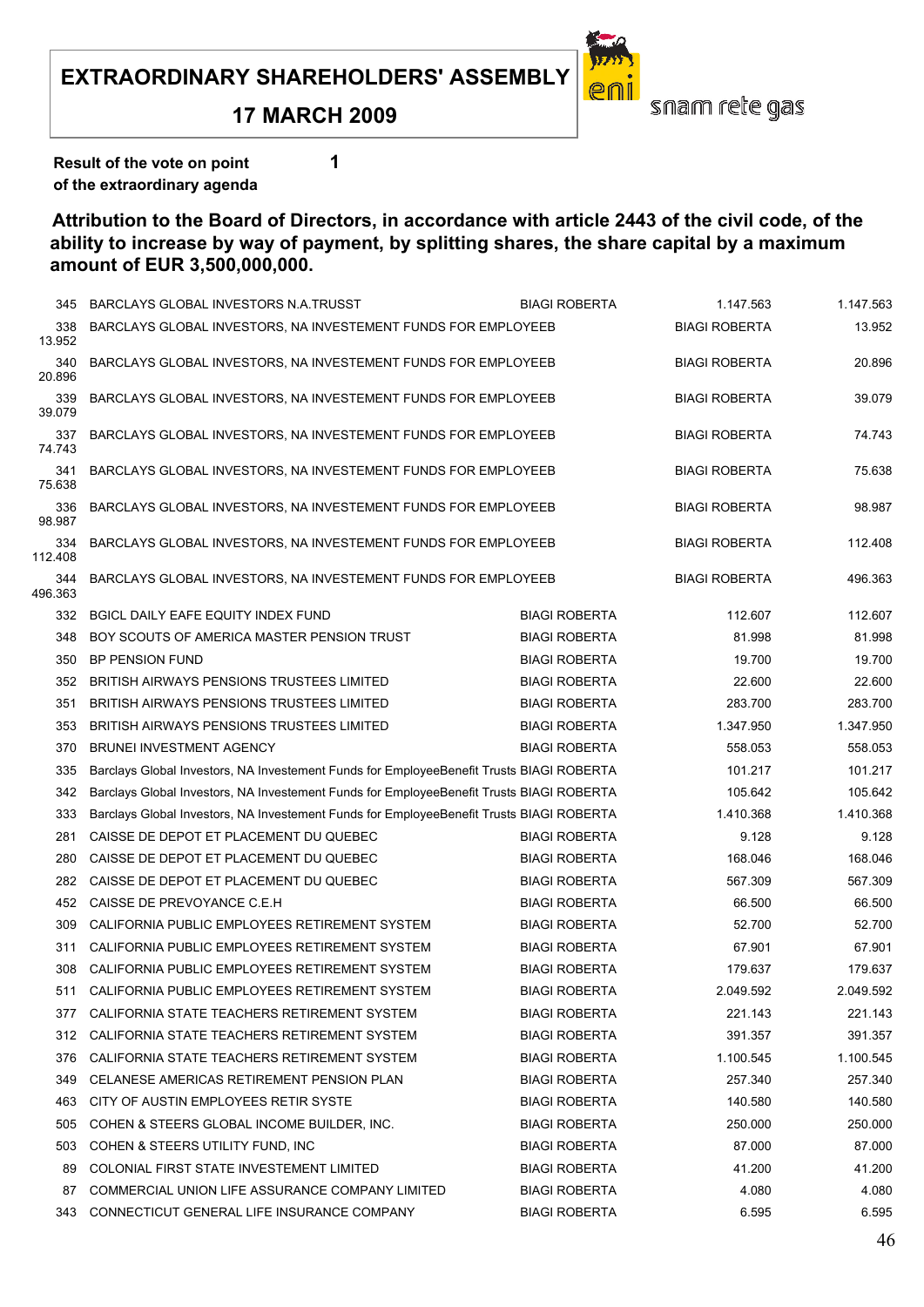| 297 | CONSOLIDATED EDISON RETIREMENT PLAN                      | <b>BIAGI ROBERTA</b> | 32.605 | 32.605 |
|-----|----------------------------------------------------------|----------------------|--------|--------|
|     | 513 CUMBRIA LOCAL GOVERNMENT PENSION SCHEME              | BIAGI ROBERTA        | 41 327 | 41 327 |
|     | 316 FAFE INDEX PLUS SECURITIES LENDING COMMON TRUST FUND | BIAGI ROBERTA        | 30.959 | 30.959 |
|     | 277 ENERGY INSURANCE MUTUAL LIMITED                      | BIAGI ROBERTA        | 10.266 | 10.266 |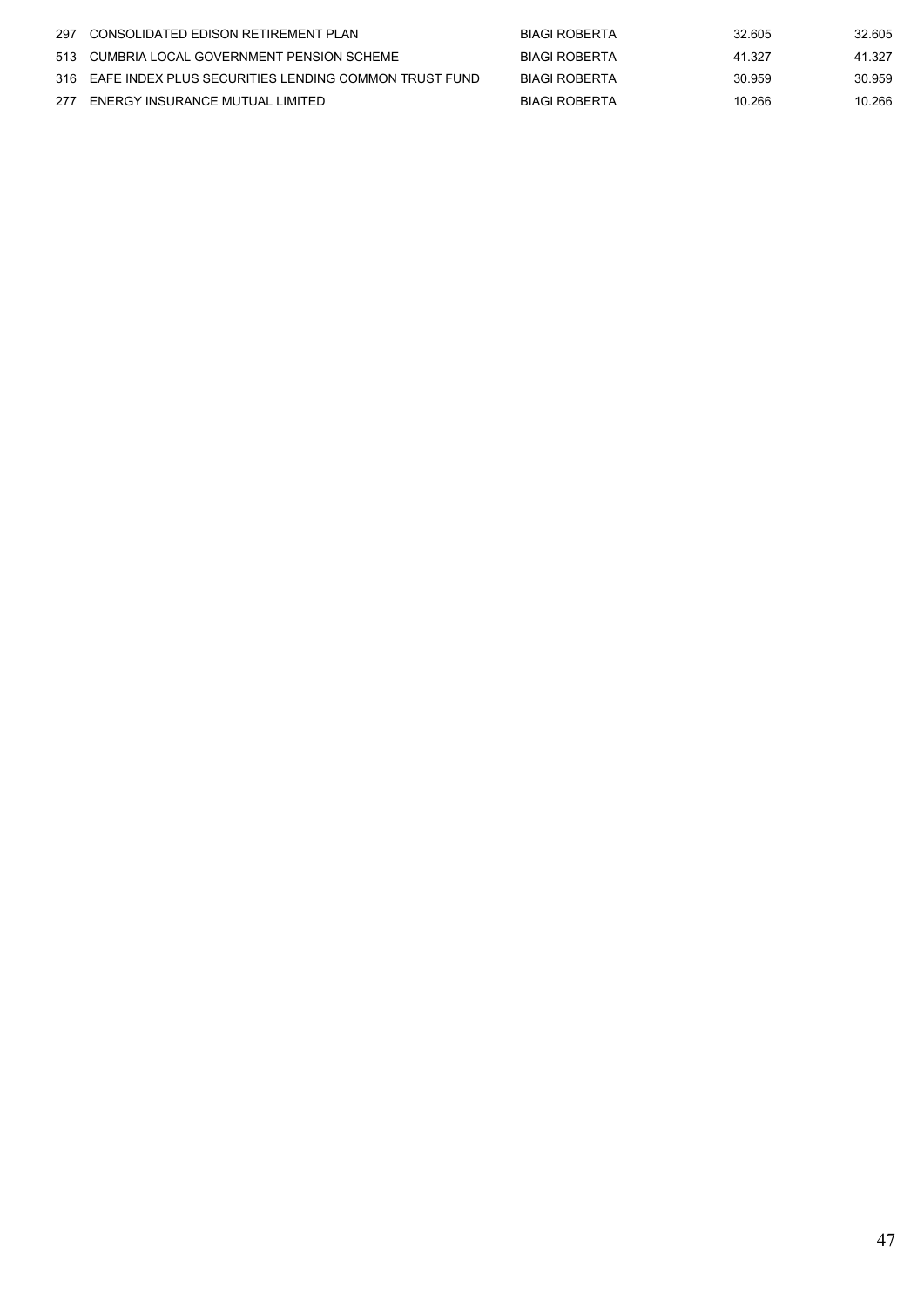**17 MARCH 2009**



**Result of the vote on point 1 of the extraordinary agenda**

| 391           | EUROPE INDEX PLUS COMMON TRUST FUND                               | <b>BIAGI ROBERTA</b> | 286.862              | 286.862   |
|---------------|-------------------------------------------------------------------|----------------------|----------------------|-----------|
| 302<br>11.216 | FIRST AMERICAN INVESTMENT FUNDS, INC.-GLOBAL INFRASTRUCTURE FU    |                      | <b>BIAGI ROBERTA</b> | 11.216    |
| 301           | FIRST AMERICAN INVESTMENT FUNDS, INC.-INTERNATIONAL FUND          | <b>BIAGI ROBERTA</b> | 9.521                | 9.521     |
| 455           | FORD MOTOR COMPANY DEFINED BENEFIT                                | <b>BIAGI ROBERTA</b> | 128.825              | 128.825   |
| 453           | FORD OF CANADA MASTER TRUST FUND                                  | <b>BIAGI ROBERTA</b> | 12.844               | 12.844    |
| 474           | FORD UAW HOLDING LLC                                              | <b>BIAGI ROBERTA</b> | 7.248                | 7.248     |
| 481           | FUTURE FUND FOR BOARD OF GUARDIANS                                | <b>BIAGI ROBERTA</b> | 64.316               | 64.316    |
| 482           | FUTURE FUND FOR BOARD OF GUARDIANS                                | <b>BIAGI ROBERTA</b> | 66.165               | 66.165    |
| 285           | <b>GENERAL MOTORS WELFARE BENEFIT TRUST</b>                       | <b>BIAGI ROBERTA</b> | 3.885                | 3.885     |
| 479           | <b>GMO FUNDS PLC</b>                                              | <b>BIAGI ROBERTA</b> | 5.812                | 5.812     |
| 289           | GMO TAX-MANAGED GLOBAL BALANCED PORTFOLIO                         | <b>BIAGI ROBERTA</b> | 8.984                | 8.984     |
| 501           | <b>GMO TAX-MANAGED INTERNATIONAL EQUITIES F</b>                   | <b>BIAGI ROBERTA</b> | 19.778               | 19.778    |
| 272           | GOVERNMENT OF THE REPUBLIC OF SINGAPORE                           | <b>BIAGI ROBERTA</b> | 5.163                | 5.163     |
| 462           | HONEYWELL INT INC MASTER RETIR TRUST                              | <b>BIAGI ROBERTA</b> | 31.874               | 31.874    |
| 478           | HONG KONG BANK EUROPEAN FUND                                      | <b>BIAGI ROBERTA</b> | 93.471               | 93.471    |
| 509           | <b>HONG KONG HOUSING AUTHORITY</b>                                | <b>BIAGI ROBERTA</b> | 23.767               | 23.767    |
| 469           | HONG KONG SPECIAL ADMIN EXCHANGE FD                               | <b>BIAGI ROBERTA</b> | 113.026              | 113.026   |
| 454           | HOSPITALS ONTARIO PENSION PLAN FUND                               | <b>BIAGI ROBERTA</b> | 493.490              | 493.490   |
| 180           | HOUGLASS INDEXED INTERNATIONAL SHARE SECTOR TRUST                 | <b>BIAGI ROBERTA</b> | 13.760               | 13.760    |
| 489           | Highbridge International LLC                                      | <b>BIAGI ROBERTA</b> | 626.226              | 626.226   |
| 490           | Highbridge International LLC                                      | <b>BIAGI ROBERTA</b> | 626.226              | 626.226   |
| 467           | <b>IBM PENSION PLAN</b>                                           | <b>BIAGI ROBERTA</b> | 85.212               | 85.212    |
| 356           | <b>IBM SAVINGS PLAN</b>                                           | <b>BIAGI ROBERTA</b> | 146.363              | 146.363   |
| 457           | ILLINOIS TEACHERS RETIREMENT SYSTEM                               | <b>BIAGI ROBERTA</b> | 5.033                | 5.033     |
| 458           | <b>ILLINOIS TEACHERS RETIREMENT SYSTEM</b>                        | <b>BIAGI ROBERTA</b> | 6.953                | 6.953     |
| 460           | INDIANA STATE TEACHERS RETIREMENT FD                              | <b>BIAGI ROBERTA</b> | 6.484                | 6.484     |
| 459           | INDIANA STATE TEACHERS RETIREMENT FD                              | <b>BIAGI ROBERTA</b> | 11.019               | 11.019    |
| 287           | ING DIRECT STREETWISE BALANCED FUND                               | <b>BIAGI ROBERTA</b> | 2.214                | 2.214     |
| 286           | ING DIRECT STREETWISE BALANCED INCOME FUND                        | <b>BIAGI ROBERTA</b> | 360                  | 360       |
| 347           | INTERNATIONAL EQUITY INDEX PLUS FUND B                            | <b>BIAGI ROBERTA</b> | 22.183               | 22.183    |
| 39.589        | 355 INTERNATIONAL PAPER COMPANY COMMINGLED INVESTMENT GROUP TRUST |                      | <b>BIAGI ROBERTA</b> | 39.589    |
| 304           | INTERNATIONAL STOCK MARKET PORTFOLIO                              | <b>BIAGI ROBERTA</b> | 1.616                | 1.616     |
| 324           | ISHARES MSCI ACWI INDEX FUND                                      | <b>BIAGI ROBERTA</b> | 37.819               | 37.819    |
| 327           | ISHARES MSCI EAFE GROWTH INDEX FUND                               | <b>BIAGI ROBERTA</b> | 112.896              | 112.896   |
| 328           | ISHARES MSCI EAFE INDEX FUND                                      | <b>BIAGI ROBERTA</b> | 4.627.866            | 4.627.866 |
| 329           | ISHARES MSCI EAFE VALUE INDEX FUND                                | <b>BIAGI ROBERTA</b> | 138.180              | 138.180   |
| 331           | ISHARES MSCI EMU INDEX FUND                                       | <b>BIAGI ROBERTA</b> | 209.746              | 209.746   |
| 325           | ISHARES MSCI KOKUSAI INDEX FUND                                   | <b>BIAGI ROBERTA</b> | 8.568                | 8.568     |
| 326           | ISHARES S&P EUROPE 350 INDEX FUND                                 | <b>BIAGI ROBERTA</b> | 197.400              | 197.400   |
| 330           | ISHARES S&P GLOBAL UTILITIES SECTOR INDEX FUND                    | <b>BIAGI ROBERTA</b> | 160.992              | 160.992   |
| 265           | JOHN HANCOCK FUNDS II INTERNATIONAL EQUITY INDEX FUND             | <b>BIAGI ROBERTA</b> | 29.485               | 29.485    |
|               |                                                                   |                      |                      | 48        |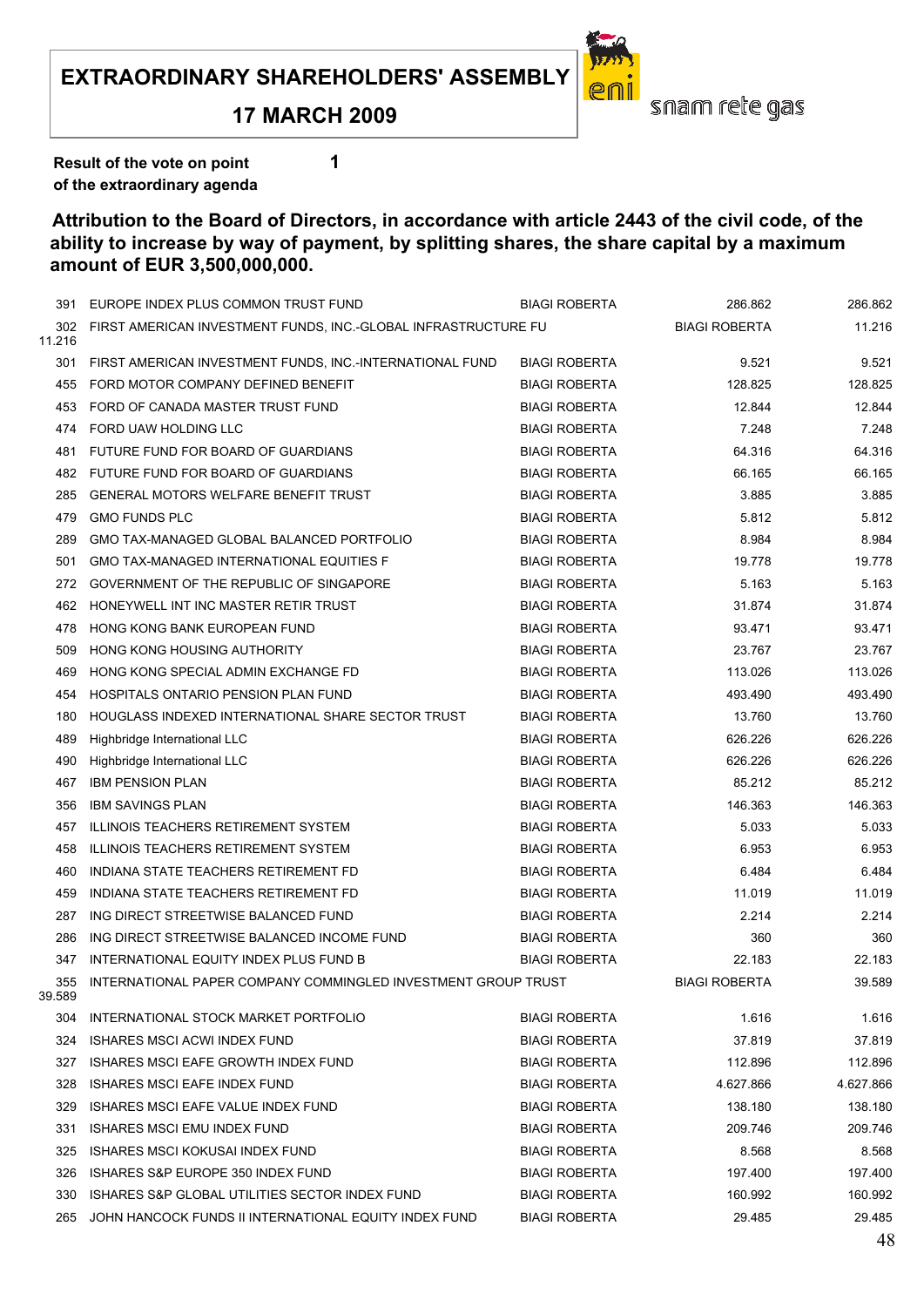**17 MARCH 2009**



**Result of the vote on point 1 of the extraordinary agenda**

|               | 264 JOHN HANCOCK FUNDS III INTERNATIONAL CORE FUND                                                | <b>BIAGI ROBERTA</b> | 303.162    | 303.162    |
|---------------|---------------------------------------------------------------------------------------------------|----------------------|------------|------------|
| 261           | JOHN HANCOCK TRUST INTERNATIONAL CORE TRUST                                                       | <b>BIAGI ROBERTA</b> | 209.963    | 209.963    |
| 263           | JOHN HANCOCK TRUST INTERNATIONAL EQUITY INDEX TRUST A                                             | <b>BIAGI ROBERTA</b> | 52.172     | 52.172     |
| 262           | JOHN HANCOCK TRUST INTERNATIONAL EQUITY INDEX TRUST B                                             | <b>BIAGI ROBERTA</b> | 30.199     | 30.199     |
| 292           | JOHNSON & JOHNSON PENSION & SAVINGS PLANS MASTER TRUST                                            | <b>BIAGI ROBERTA</b> | 30.900     | 30.900     |
| 475           | LANDROVER PENSION SCHEME                                                                          | <b>BIAGI ROBERTA</b> | 10.173     | 10.173     |
| 90            | LEGAL & GENERAL ASSURANCE (PENSIONS MANAGEMENT) LTD                                               | <b>BIAGI ROBERTA</b> | 56.398     | 56.398     |
| 451           | LOMBARD ODIER DARIER HFM SA INSTITUTIONNEL-3D                                                     | <b>BIAGI ROBERTA</b> | 119.000    | 119.000    |
| 461           | LOS ANGELES CITY EMPLOYEES RETIREM.                                                               | <b>BIAGI ROBERTA</b> | 25.299     | 25.299     |
| 366           | <b>MANAGED PENSION FUNDS LIMITED</b>                                                              | <b>BIAGI ROBERTA</b> | 440.078    | 440.078    |
| 365           | MANAGED PENSION FUNDS LIMITED                                                                     | <b>BIAGI ROBERTA</b> | 828.875    | 828.875    |
| 371           | <b>MARCH LIMITED</b>                                                                              | <b>BIAGI ROBERTA</b> | 7.123      | 7.123      |
| 369           | MERSEYSIDE PENSION FUND                                                                           | <b>BIAGI ROBERTA</b> | 111.132    | 111.132    |
| 307           | MINISTRY OF STRATEGY AND FINANCE                                                                  | <b>BIAGI ROBERTA</b> | 21.472     | 21.472     |
| 449           | <b>MIZUHO TRUST BKG-LUX</b>                                                                       | <b>BIAGI ROBERTA</b> | 4.420      | 4.420      |
| 322           | MONETARY AUTHORITY OF SINGAPORE                                                                   | <b>BIAGI ROBERTA</b> | 23.571     | 23.571     |
| 300           | MORGAN STANLEY UTILITIES FUND                                                                     | <b>BIAGI ROBERTA</b> | 338.724    | 338.724    |
| 346           | MULTI CURRENCY ALPHA TILTS SOCIAL SCREEN FUND B                                                   | <b>BIAGI ROBERTA</b> | 9.138      | 9.138      |
| 487           | Macquarie Global Infrastructure Total Return Fund Inc                                             | <b>BIAGI ROBERTA</b> | 1.873.924  | 1.873.924  |
| 278           | NATIONAL PENSION SERVICE                                                                          | <b>BIAGI ROBERTA</b> | 1.568      | 1.568      |
| 315           | NEXGEN INFRASTRUCTURE LIMITED PARTNERSHIP                                                         | <b>BIAGI ROBERTA</b> | 223.848    | 223.848    |
| 477           | NIPSCO MASTER TRUST                                                                               | <b>BIAGI ROBERTA</b> | 24.560     | 24.560     |
| 276           | NORTH SLOPE BOROUGH                                                                               | <b>BIAGI ROBERTA</b> | 26.780     | 26.780     |
| 88            | NORWICH UNION INVESTMENT FUND ICVC                                                                | <b>BIAGI ROBERTA</b> | 21.500     | 21.500     |
| 395           | ODDO ASSET MANAGEMENT                                                                             | <b>BIAGI ROBERTA</b> | 142.644    | 142.644    |
| 396           | ODDO ASSET MANAGEMENT                                                                             | <b>BIAGI ROBERTA</b> | 430.024    | 430.024    |
| 488           | OFI INSTITUTIONAL INTERNATIONAL INDEX FU                                                          | <b>BIAGI ROBERTA</b> | 2.500      | 2.500      |
| 305           | OMERS ADMINISTRATION CORPORATION                                                                  | <b>BIAGI ROBERTA</b> | 956.550    | 956.550    |
| 357           | PENSION FUND ASSOCIATION FOR LOCAL GOVERNMENT OFFICIALS                                           | BIAGI ROBERTA        | 35.610     | 35.610     |
| 273           | PENSION FUND OF SUMITOMO MITSUI BANKING CORPORATION                                               | <b>BIAGI ROBERTA</b> | 5.283      | 5.283      |
| 466           | PEPSICO MASTER RETIREMENT TRUST                                                                   | <b>BIAGI ROBERTA</b> | 18.300     | 18.300     |
|               | PF (LUX) EUR. SUSTAINABLE EQ PO L PICTET & CIE (EUROPE) S.A.                                      | <b>BIAGI ROBERTA</b> | 13.200     | 13.200     |
| ROBERTA 7.000 | 92 PGGM(STICHTING PENSIOENFONDS VOOR DE GEZONDHELD GEESTELIJKE EN MAATSCHAPPELIJKE BELANGEN ZEIST | 7.000                |            | BIAGI      |
|               | 484 PGSF GLOBAL HIGH YIELD UTILITIES EQ PICTET & CIE (EUROPE) S.A.                                | <b>BIAGI ROBERTA</b> | 776.232    | 776.232    |
| 485           | PGSF GLOBAL INCOME STOCK PICTET & CIE (EUROPE) S.                                                 | <b>BIAGI ROBERTA</b> | 2.656.000  | 2.656.000  |
| 483           | PGSF GLOBAL UTILITIES EQUITY FUND PICTET & CIE (EUROPE) S.A.                                      | <b>BIAGI ROBERTA</b> | 77.488.258 | 77.488.258 |
| 403           | PIONEER ASSET MANAGEMENT SA                                                                       | <b>BIAGI ROBERTA</b> | 457.936    | 457.936    |
| 402           | PIONEER ASSET MANAGEMENT SA                                                                       | <b>BIAGI ROBERTA</b> | 2.497.379  | 2.497.379  |
| 404           | PIONEER ASSET MANAGEMENT SA                                                                       | <b>BIAGI ROBERTA</b> | 4.275.160  | 4.275.160  |
| 91            | PNC/PFPC TRUST                                                                                    | <b>BIAGI ROBERTA</b> | 927.300    | 927.300    |
|               | 473 PUBL EMPL RET ASSOCIAT OF NEW MEXICO                                                          | <b>BIAGI ROBERTA</b> | 11.470     | 11.470     |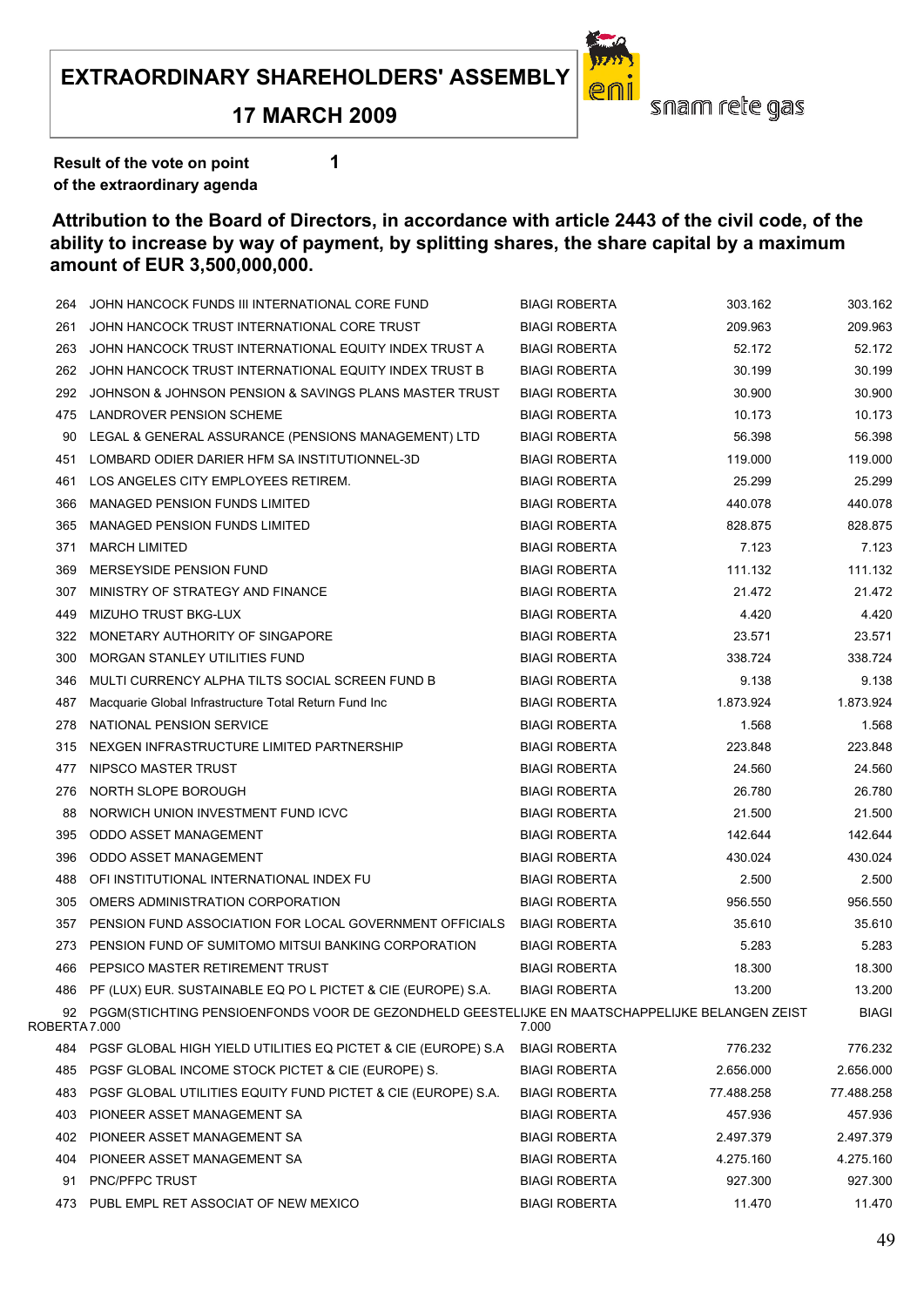**17 MARCH 2009**



**Result of the vote on point 1** 

**of the extraordinary agenda**

| 367              | PUBLIC SCHOOL RETIREMENT SYSTEM OF MISSOURI                                                                    | <b>BIAGI ROBERTA</b> | 197.850              | 197.850   |
|------------------|----------------------------------------------------------------------------------------------------------------|----------------------|----------------------|-----------|
| 275              | PYRFORD INTERNATIONAL TRUST                                                                                    | <b>BIAGI ROBERTA</b> | 110.000              | 110.000   |
| 468              | SAN FRANCISCO CITY & COUN RET SYSTEM                                                                           | <b>BIAGI ROBERTA</b> | 13.269               | 13.269    |
| 295              | SEASONS SERIES TRUST INTERNATIONAL EQUITY PORTFOLIO                                                            | <b>BIAGI ROBERTA</b> | 10.489               | 10.489    |
| 296              | SEASONS SERIES TRUST INTERNATIONAL EQUITY PORTFOLIO                                                            | <b>BIAGI ROBERTA</b> | 193.438              | 193.438   |
| 321              | <b>SELECT INDEX SERIES</b>                                                                                     | <b>BIAGI ROBERTA</b> | 41.007               | 41.007    |
| 397              | SGAM                                                                                                           | <b>BIAGI ROBERTA</b> | 33.243               | 33.243    |
| 93<br>40.000     | SNS RESPONSIBLE INDEX FUND EQUITY EUROPE (INVESTMENT FUND)                                                     |                      | <b>BIAGI ROBERTA</b> | 40.000    |
| 290              | SPDR FTSE/MACQUARIE GLOBAL INFRASTRUCTURE 100 ETF                                                              | <b>BIAGI ROBERTA</b> | 65.766               | 65.766    |
| 291              | SPDR S+P INTERNATIONAL UTILITIES SECTOR ETF                                                                    | <b>BIAGI ROBERTA</b> | 7.082                | 7.082     |
| 380              | SSGA EMU INDEX EQUITY FUND                                                                                     | <b>BIAGI ROBERTA</b> | 565.400              | 565.400   |
| 385              | SSGA EUROPE INDEX EQUITY FUND                                                                                  | <b>BIAGI ROBERTA</b> | 45.689               | 45.689    |
| 358              | SSGA GLOBAL INDEX PLUS TRUST                                                                                   | <b>BIAGI ROBERTA</b> | 496.000              | 496.000   |
| 368              | SSGA INTERNATIONAL EQUITIES INDEX TRUST                                                                        | <b>BIAGI ROBERTA</b> | 41.679               | 41.679    |
| 379              | SSGA ITALY INDEX EQUITY FUND                                                                                   | <b>BIAGI ROBERTA</b> | 489.290              | 489.290   |
| 372              | <b>SSGA ITALY INDEX FUND</b>                                                                                   | <b>BIAGI ROBERTA</b> | 66.056               | 66.056    |
| 373              | <b>SSGA MSCI EAFE INDEX FUND</b>                                                                               | <b>BIAGI ROBERTA</b> | 42.992               | 42.992    |
| 381              | SSGA UTILITIES INDEX EQUITY FUND                                                                               | <b>BIAGI ROBERTA</b> | 12.512               | 12.512    |
| 378              | <b>SSGA WORLD INDEX EQUITY FUND</b>                                                                            | <b>BIAGI ROBERTA</b> | 61.023               | 61.023    |
| 375              | STATE OF CONNECTICUT RETIREMENT PLANS & TRUST FUNDS                                                            | <b>BIAGI ROBERTA</b> | 51.920               | 51.920    |
| 374              | STATE OF CONNECTICUT RETIREMENT PLANS & TRUST FUNDS                                                            | <b>BIAGI ROBERTA</b> | 156.729              | 156.729   |
| 364              | <b>STATE OF MINNESOTA</b>                                                                                      | <b>BIAGI ROBERTA</b> | 10.889               | 10.889    |
| 319<br>2.031     | STATE STREET BANK AND TRUST COMPANY INVESTMENT FUNDS FOR TAXEXEMPT RETIREMENT PLANSBIAGI ROBERTA               |                      |                      | 2.031     |
| 394<br>34.640    | STATE STREET BANK AND TRUST COMPANY INVESTMENT FUNDS FOR TAXEXEMPT RETIREMENT PLANSBIAGI ROBERTA               |                      |                      | 34.640    |
| 224.066          | 318 STATE STREET BANK AND TRUST COMPANY INVESTMENT FUNDS FOR TAXEXEMPT RETIREMENT PLANSBIAGI ROBERTA           |                      |                      | 224.066   |
| 389<br>701.100   | STATE STREET BANK AND TRUST COMPANY INVESTMENT FUNDS FOR TAXEXEMPT RETIREMENT PLANSBIAGI ROBERTA               |                      |                      | 701.100   |
| 390<br>1.066.762 | STATE STREET BANK AND TRUST COMPANY INVESTMENT FUNDS FOR TAXEXEMPT RETIREMENT PLANSBIAGI ROBERTA               |                      |                      | 1.066.762 |
| 1.161.052        | 388 STATE STREET BANK AND TRUST COMPANY INVESTMENT FUNDS FOR TAXEXEMPT RETIREMENT PLANSBIAGI ROBERTA 1.161.052 |                      |                      |           |
|                  | 384 STATE STREET EUROPE ENHANCED                                                                               | <b>BIAGI ROBERTA</b> | 322.998              | 322.998   |
|                  | 317 STATE STREET GLOBAL ADVISORS INC                                                                           | <b>BIAGI ROBERTA</b> | 3.807                | 3.807     |
| 386              | STATE STREET SRI WORLD INDEX                                                                                   | <b>BIAGI ROBERTA</b> | 5.882                | 5.882     |
| 456              | STICHTING INSTITUUT GAK                                                                                        | <b>BIAGI ROBERTA</b> | 5.218                | 5.218     |
| 382              | STREETTRACKS MSCI EUROPE ETF                                                                                   | <b>BIAGI ROBERTA</b> | 63.660               | 63.660    |
| 383              | STREETTRACKS SM MSCI EUROPE UTILITIES SM ETF                                                                   | <b>BIAGI ROBERTA</b> | 75.502               | 75.502    |
| 500              | SUBVENIMUS INSTITUTIONAL FUND                                                                                  | <b>BIAGI ROBERTA</b> | 5.583                | 5.583     |
| 279              | SUMMIT PINNACLE SERIES - EAFE INTERNATIONAL INDEX PORTFOLIO BIAGI ROBERTA                                      |                      | 6.818                | 6.818     |
| 294<br>399.359   | SUNAMERICA EQUITY FUNDS SUNAMERICA INTERNATIONAL EQUITY FUND                                                   |                      | <b>BIAGI ROBERTA</b> | 399.359   |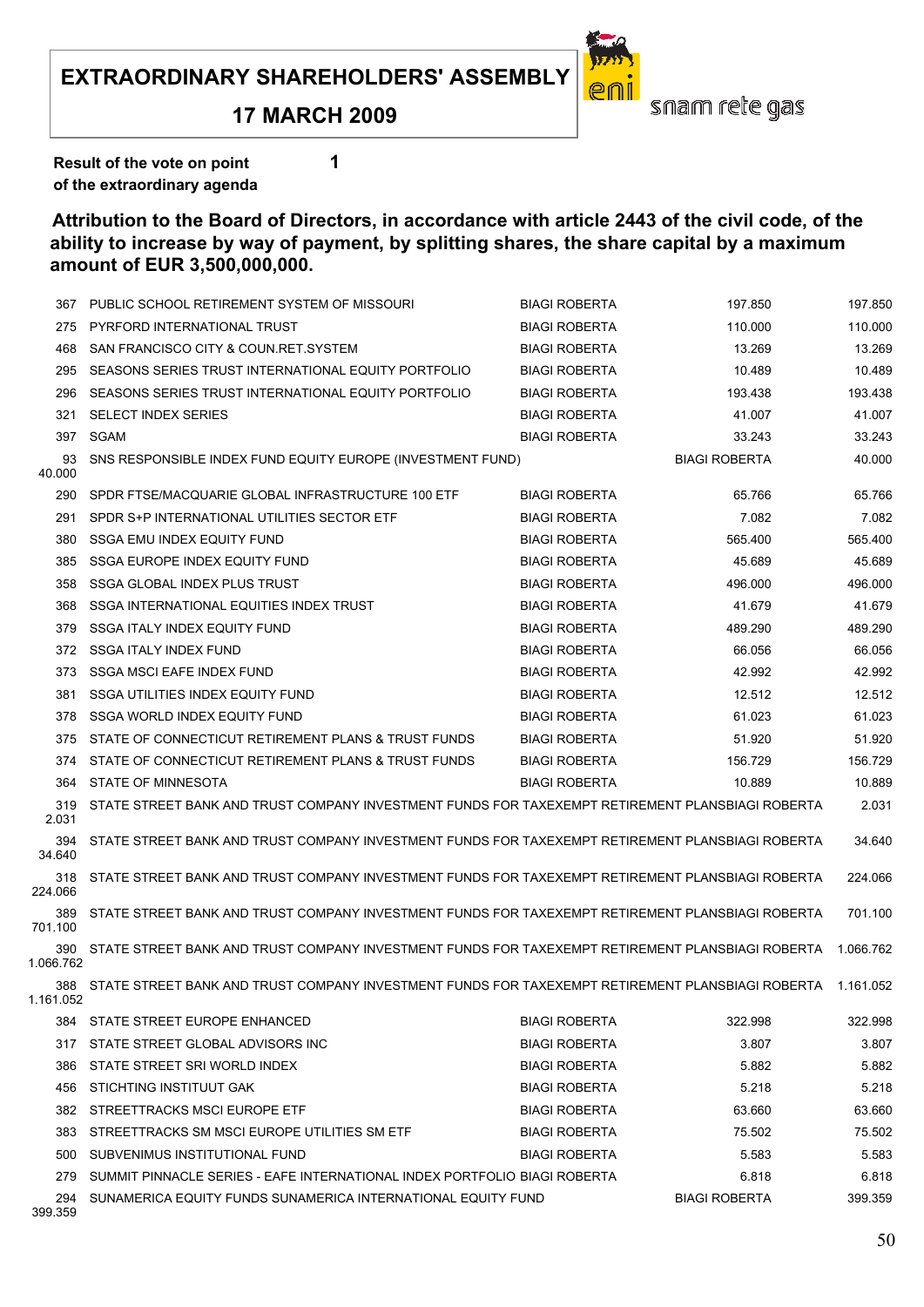|              | 323 State Farm Variable Product Trust International Equity IndexFund  | <b>BIAGI ROBERTA</b> | 18.381        | 18.381  |
|--------------|-----------------------------------------------------------------------|----------------------|---------------|---------|
| 464          | TEXAS MUTUAL INSURANCE COMPANY                                        | <b>BIAGI ROBERTA</b> | 357.340       | 357.340 |
| 259          | THE JOHNS HOPKINS UNIVERSITY                                          | <b>BIAGI ROBERTA</b> | 39.810        | 39.810  |
| 266<br>3.485 | THE MASTER TRUST BANK OF JAPAN LTD (RE NESTLE JAPAN HOLDI NG LIMITED) |                      | BIAGI ROBERTA | 3.485   |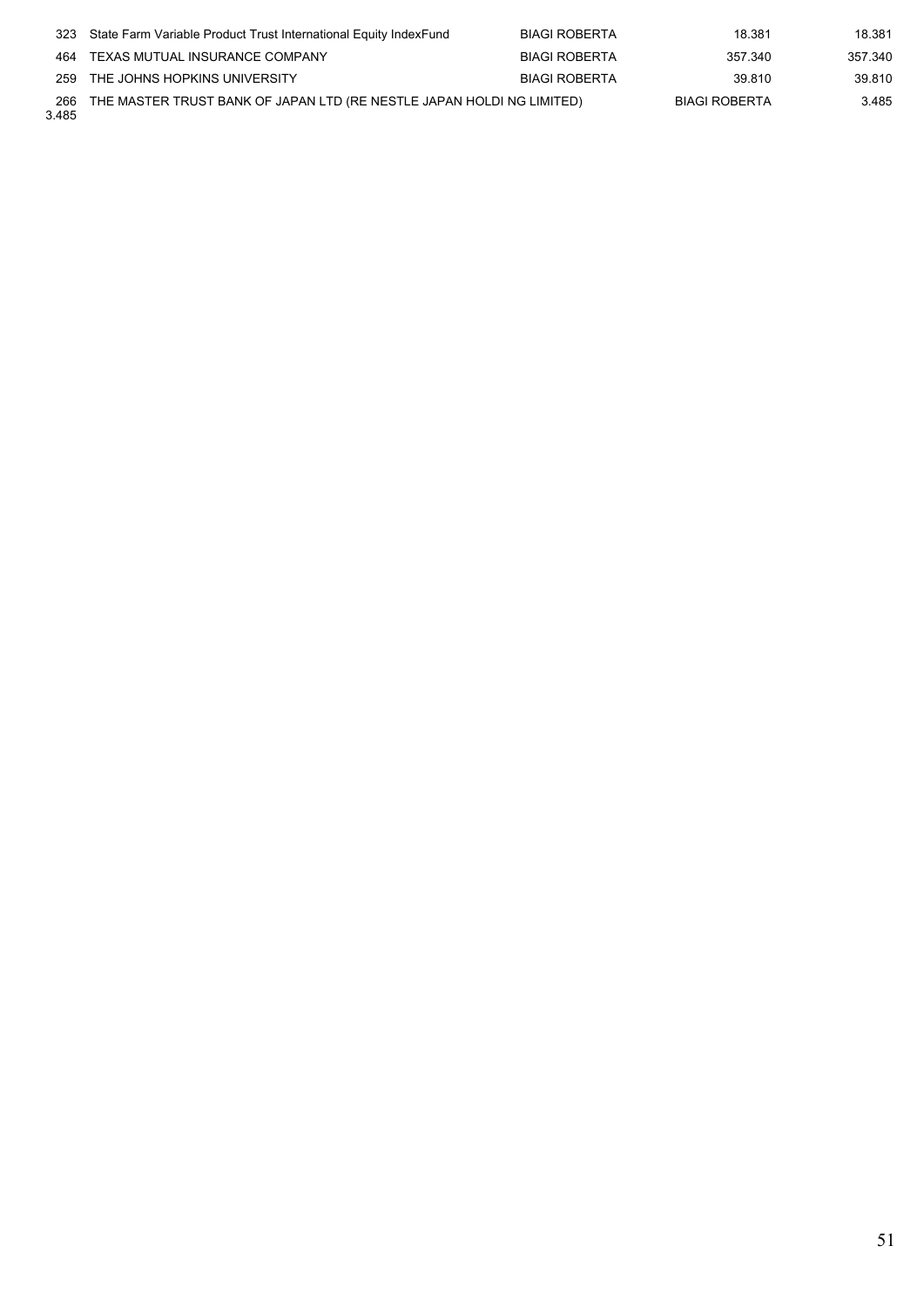**17 MARCH 2009**



**Result of the vote on point 1 of the extraordinary agenda**

| 271<br>9.569  | THE MASTER TRUST BANK OF JAPAN LTD RE: HITACHI FOREIGN EQUITY INDEX MOTHER FUND BIAGI ROBERTA |                      | 9.569                |         |
|---------------|-----------------------------------------------------------------------------------------------|----------------------|----------------------|---------|
| 363<br>38.101 | THE PUBLIC EDUCATION EMPLOYEE RETIREMENT SYSTEM OF MISSOURI                                   |                      | <b>BIAGI ROBERTA</b> | 38.101  |
| 360           | THE REGENTS OF THE UNIVERSITY OF CALIFORNIA                                                   | <b>BIAGI ROBERTA</b> | 81.707               | 81.707  |
| 480           | <b>TRINITY COLLEGE</b>                                                                        | <b>BIAGI ROBERTA</b> | 33.139               | 33.139  |
| 450           | UBS AG-OMNIBUS NON RESIDENT                                                                   | <b>BIAGI ROBERTA</b> | 133.940              | 133.940 |
| 470<br>3.960  | UNITED NATIONS RELIEF AND WORKS FOR PALESTINIAN REFUGEES IN THE NEAR EAST                     | <b>BIAGI ROBERTA</b> | 3.960                |         |
| 320<br>8.008  | UNIVERSAL SHIPOWNERS MARINE INSURANCE ASSOCIATION LTD EQUITYCLASS 3                           |                      | <b>BIAGI ROBERTA</b> | 8.008   |
| 284           | VALIC COMPANY I - ULTRA FUND                                                                  | <b>BIAGI ROBERTA</b> | 82.960               | 82.960  |
| 361           | VALIC COMPANY I-INTERNATIONAL EQUITIES FUND                                                   | <b>BIAGI ROBERTA</b> | 3.958                | 3.958   |
| 362           | VALIC COMPANY I-INTERNATIONAL GROWTH I FUND                                                   | <b>BIAGI ROBERTA</b> | 67.500               | 67.500  |
| 269           | VAN KAMPEN GLOBAL TACTICAL ASSET ALLOCATION FUND                                              | <b>BIAGI ROBERTA</b> | 626                  | 626     |
| 270<br>699    | VAN KAMPEN LIFE INVESTMENT TRUST GLOBAL TACTICAL ASSET ALLOCAT                                |                      | <b>BIAGI ROBERTA</b> | 699     |
| 293           | VAN KAMPEN UTILITY FUND                                                                       | <b>BIAGI ROBERTA</b> | 106.906              | 106.906 |
| 448           | WEST YORKSHIRE PENSION FUND                                                                   | <b>BIAGI ROBERTA</b> | 300.000              | 300.000 |
| 303           | WESTPAC INTERNATIONAL SHARE INDEX TRUST                                                       | <b>BIAGI ROBERTA</b> | 56.277               | 56.277  |
| 465           | WHEELS COMMON INVESTMENT FUND                                                                 | <b>BIAGI ROBERTA</b> | 25.972               | 25.972  |
| 393           | WORLD INDEX OLUS SECURITIES LENDING COMMON TRUST FUND                                         | <b>BIAGI ROBERTA</b> | 83.204               | 83.204  |

| <b>Summary in favour</b> |             |                         |                                                      |  |  |  |
|--------------------------|-------------|-------------------------|------------------------------------------------------|--|--|--|
| <b>MPLATOUR</b>          | $n^{\circ}$ | 423 shareholders for n° | 1,163,386,068 shares                                 |  |  |  |
| of which                 |             |                         | 59.46 % of the share capital                         |  |  |  |
| <b>IN PERSON</b>         | $n^{\circ}$ | 5 shareholders for n°   | 36,900 shares<br>0.00 % of the share capital         |  |  |  |
| <b>BY PROXY</b>          | $n^{\circ}$ | 418 shareholders for n° | 1,163,349,168 shares<br>59.46 % of the share capital |  |  |  |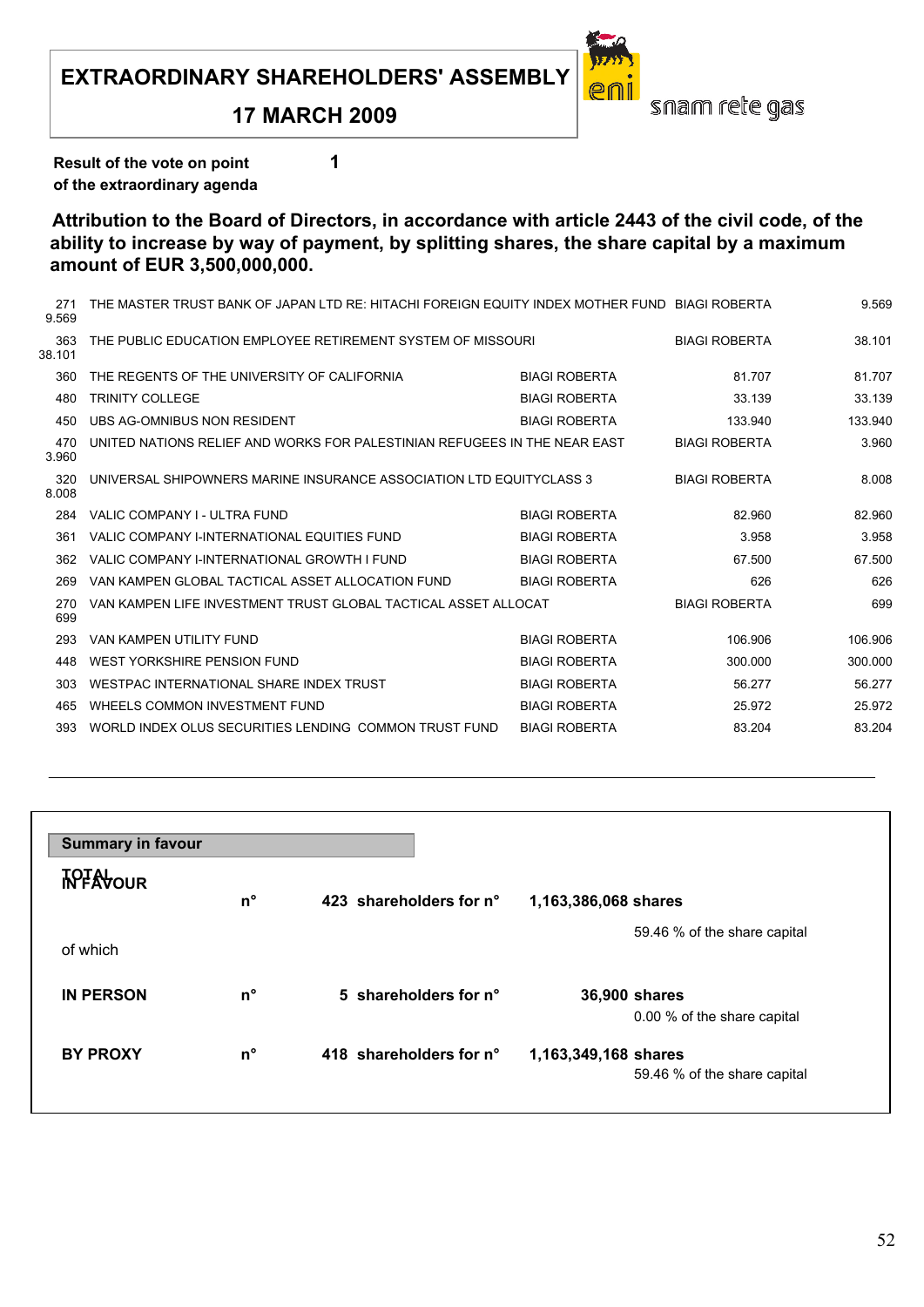#### **BY-LAWS SNAM RETE GAS S.P.A**

#### COMPANY NAME - CORPORATE PURPOSE - HEAD OFFICE - DURATION OF THE COMPANY - SHARE CAPITAL - OBLIGATIONS

#### ARTICLE 1

The company "Snam Rete Gas S.p.A." or abbreviated as "Snam RG S.p.A." is governed by these by-laws. The name may be written in any font in either upper or lower case letters.

#### ARTICLE 2

The Company's purpose is:

- 1) the construction and operation of any means for the compression, transport, dispatch and regasifying of hydrocarbons, industrial gases and other gaseous, liquid and solid products;
- 2) research and scientific and technical laboratory work in the field of physics and chemistry especially as regards the hydrocarbon sector and energy sources;
- 3) the acquisition of patents regarding energy sources and transportation thereof;
- 4) the study, design, building, acquisition, management and operation of complex transportation systems, transportation infrastructure, information technology and telecommunications;
- 5) the manufacture, purchase and sale of machines, equipment, materials and products related to the corporate purpose;
- 6) the construction, purchase and sale, exchange, development, management and renting of property considered necessary or useful in achieving the corporate purpose;
- 7) activities to protect, restore and safeguard the environment.

In pursuing the corporate purpose the Company may either directly or indirectly take shareholdings in other companies or businesses with similar, complementary, related or connected purposes and may carry out any industrial, commercial, property and financial operations, including the issue of guarantees linked to, used for or complementary to even indirectly achieving the corporate purpose, with the exception of the collection of public savings and activities governed by regulations on financial intermediation.

Activities restricted by law to specific professional categories are excluded.

The Company may operate both in Italy and abroad.

In its operations the Company will treat shippers equally, act openly and impartially in transporting and dispatching, and operate in compliance with legal and electricity and gas Regulatory Authority requirements and regulations.

In particular, the Company, in accordance with the principles of cost-effectiveness, profitability and maximisation of shareholders' investment, and without prejudice to the requirements of confidentiality of company data, carries out its corporate purpose with the intention of promoting competition, efficiency and the appropriate levels of quality in providing services. To this end, it:

- guarantees impartiality in the management of essential infrastructures for the development of a free energy market;
- prevents discrimination in the access to commercially sensitive information;
- prevents the exchange of resources between segments of the supply chains.

#### ARTICLE 3

The Company's head office is in San Donato Milanese, Milan, Piazza Santa Barbara 7. Additional offices, branches and agencies may be established or wound up in Italy and abroad.

#### ARTICLE 4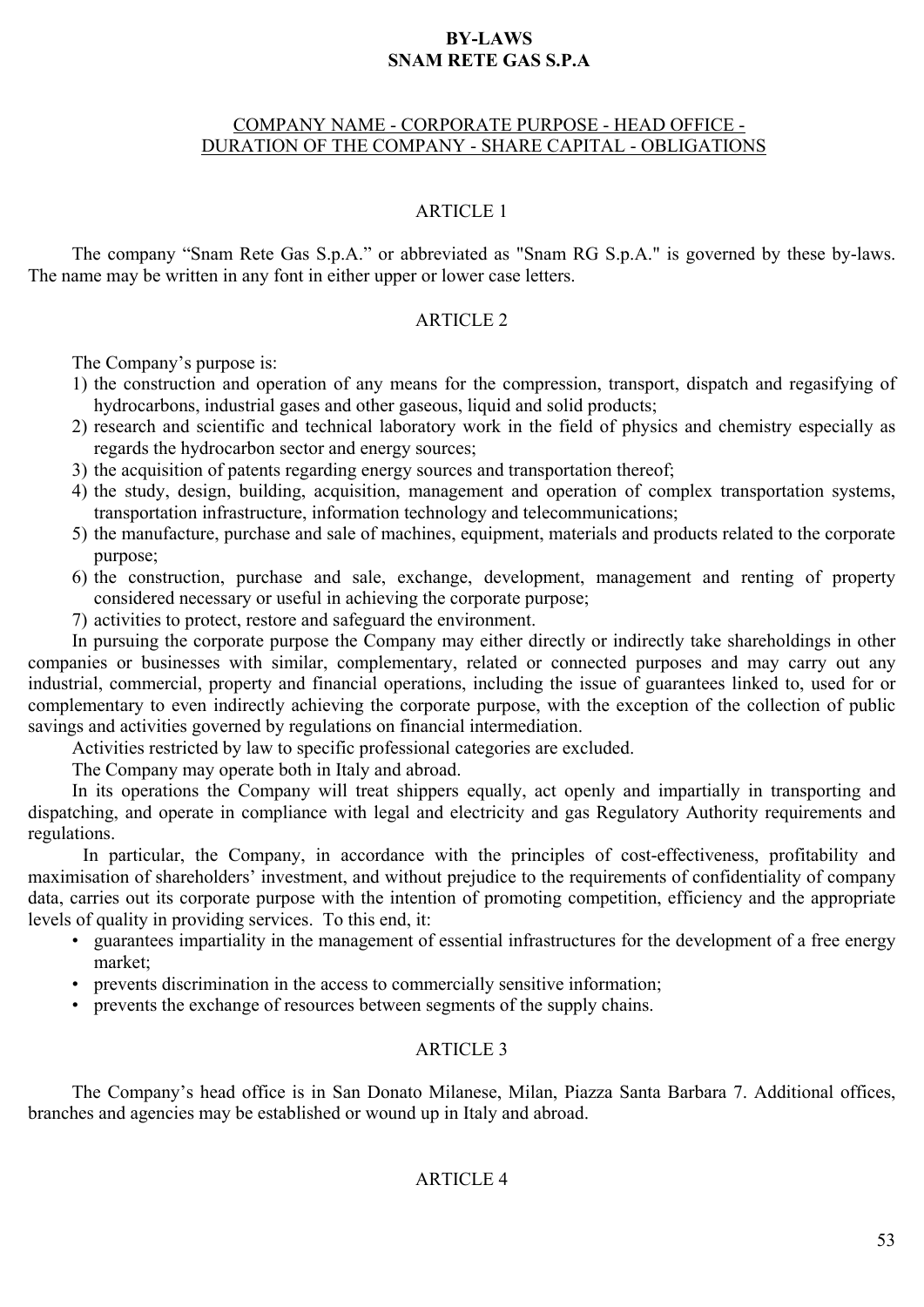The duration of the Company is until 31 December 2100 and may be extended.

#### ARTICLE 5

The company's share capital is 1,956,445,600.00 (one billion, nine hundred fifty-six million, four hundred and forty-five thousand, six hundred point zero zero) euro divided into 1,956,445,600 (one billion, nine hundred fifty-six million, four hundred and forty-five thousand, six hundred) shares, nominal value 1.00 (one point zero zero) euro each.

The Extraordinary Shareholders' Meeting of 17 March 2009 assigned the Board of Directors, pursuant to article 2443 of the Italian Civil Code, the right to increase the share capital in cash, in one or more times and in a divisible manner, on or before 31 December 2010 for a maximum amount, including any share premium, of 3,500,000,000.00 (three billion five hundred million point zero zero) euro, through the issue of ordinary shares with a nominal value of 1.00 (one point zero zero) euro each, bearing regular dividend rights. Said shares shall be offered, pursuant to article 2441, paragraph 1 of the Italian Civil Code, to the entitled parties, with the widest powers for the Board of Directors to establish, in compliance with the limits set forth above, the terms and conditions of the operation, including the power to set the subscription price for the shares, the amount of the share premium, the number of the shares to be issued and the related exchange ratio, as well as to carry out the fulfilments required by the current legislation in force on the matter.

Share capital increases in kind and through assignment of credits are allowed.

The Company may issue shares, including special categories, to allocate for free as per Article 2349 of the Civil Code.

#### ARTICLE 6

The shares are registered and may not be split. Each share carries the right to one vote. Where a share is jointly owned, the shareholders' rights are exercised by a single representative. The provisions regarding representation, legitimation and circulation of the shares envisaged for shares traded on regulated markets are confirmed.

The Board of Directors will set the terms and procedures for the increase in share capital, in the event of the Shareholder's Meeting not having done so.

Default interest on late payments shall be charged at the legal rate of interest and Article 2344 of the Civil Code applies.

Withdrawal is allowed only in those cases envisaged in compulsory provisions of law and in any case, shall not be permitted in the case of extension of the duration, as well introduction, modification or removal of constraints regarding the circulation of shares**.** 

#### ARTICLE 7

**Until the expiry of regulatory period on tariffs for natural gas transport and dispatch the regulatory period immediately following the period terminating on 30 September 2005, which term will be set by the competent Authority, the exercise of voting rights and of any other non – economic right connected to shares exceeding more than 15% of the share capital represented by shares with voting rights in the ordinary Shareholders' Meeting which were acquired, following the Company's listing on the Stock Exchange, by a Government or public authorities or by persons directly or indirectly controlled by them, or by persons who directly or indirectly, through companies controlled by them or connected to them or by bodies controlling them in the import and/or export of natural gas to Italy is subject to the written approval of the Company's Board of Directors.** 

 **Control under the terms of Article 2359, par. 1 and 2, of the Civil Code applies to non-corporate bodies as well.** 

**In calculating this percentage, account is taken of the voting rights belonging as a whole to single bodies and to the group to which they belong, considered as being the body (even if not incorporated as a company) which exercises control, subsidiaries and those subject to joint control, as well as related companies and their subsidiaries. In calculating the figure, account is also taken of the rights deriving from shares held by trustees and/or proxies and in general by nominees, as well as shares held by entities**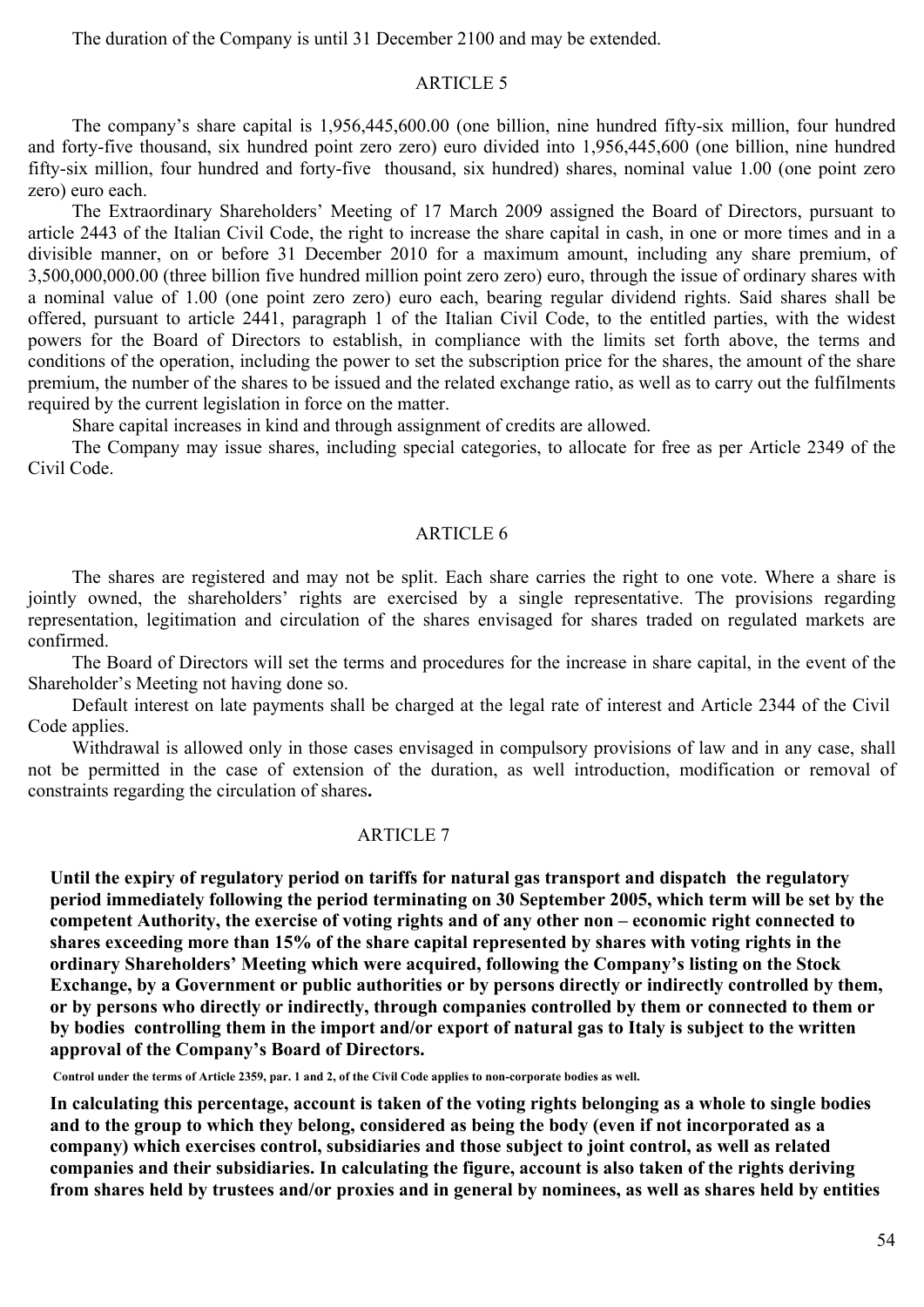**other than those indicated above which are bound by agreements with the bodies indicated above, in any event relative to the use of the right to vote regarding the Company.** 

**The purchase of shares exceeding the 15% threshold as defined above must be communicated in writing to the Company to obtain approval by the Board of Directors.** 

Approval will be communicated within sixty days of receipt by the Company of the communication described above in writing to the shareholder and is irrevocable. Approval may be withheld only in the interests of the Company.

**In the absence of approval or prior to the expiry of the sixty day period indicated above, or in the absence of the communication by the shareholder as indicated in the fourth paragraph of this article, voting rights, or those rights other than those deriving from voting stocks, for shares exceeding the 15% of the share capital may not be exercised.** 

**The provisions of this article will lapse in the event of issue of ministerial decrees in respect of the Company regarding the exercise of special powers envisaged under Article 2, paragraphs 1 and 1bis, of Law no. 474 of 30 July 1994.** 

#### ARTICLE 8

Shareholders shall unconditionally adhere to the by-laws. **The domicile of shareholders, other parties with voting rights, directors, auditors and the body tasked with auditing, as regards their relationship with the company, is the one indicated in the corporate books or in subsequent notifications sent to the company by said persons.** 

#### ARTICLE 9

The Company may issue bonds, including convertible bonds or warrant bonds and other certificates of indebtedness in the correct legal forms.

#### SHAREHOLDERS' MEETINGS

#### ARTICLE 10

Shareholders' meetings are either ordinary or extraordinary.

The ordinary shareholders' meeting is called to approve the financial statements at least once a year, within 120 days of the closing of the financial year.

Shareholders' meetings are held in Italy.

#### ARTICLE 11

The shareholders' meeting is convened by a notice containing information on the date, time, location and agenda to be published in the Official Gazette or in at least one of the following daily newspapers: "Il Sole 24 Ore", "Corriere della Sera", "La Repubblica" as required by law.

Shareholders who separately or jointly represent at least one fortieth of the share capital may request, within five days of the publication of the notice convening the Meeting, additions to the agenda, specifying in the request the additional items they propose. Additions to the agenda may not be made for matters on which the shareholders' meeting is required by law to resolve on proposals put forward by the directors or on the basis of a plan or report they have prepared. Notice of items added to the agenda upon the approval of the Board of Directors shall be given at least ten days before the date set for the meeting in a notice to be published as described above.

**The notice may also indicate the date, time and location of the second and third call.** 

#### ARTICLE 12

Participation in the Shareholders' Meeting is governed by provisions of law, by the by-laws and by the provisions contained in the notice convening the Meeting.

Persons who have been issued a notification pursuant to Civil Code Article 2370, paragraph 2 by an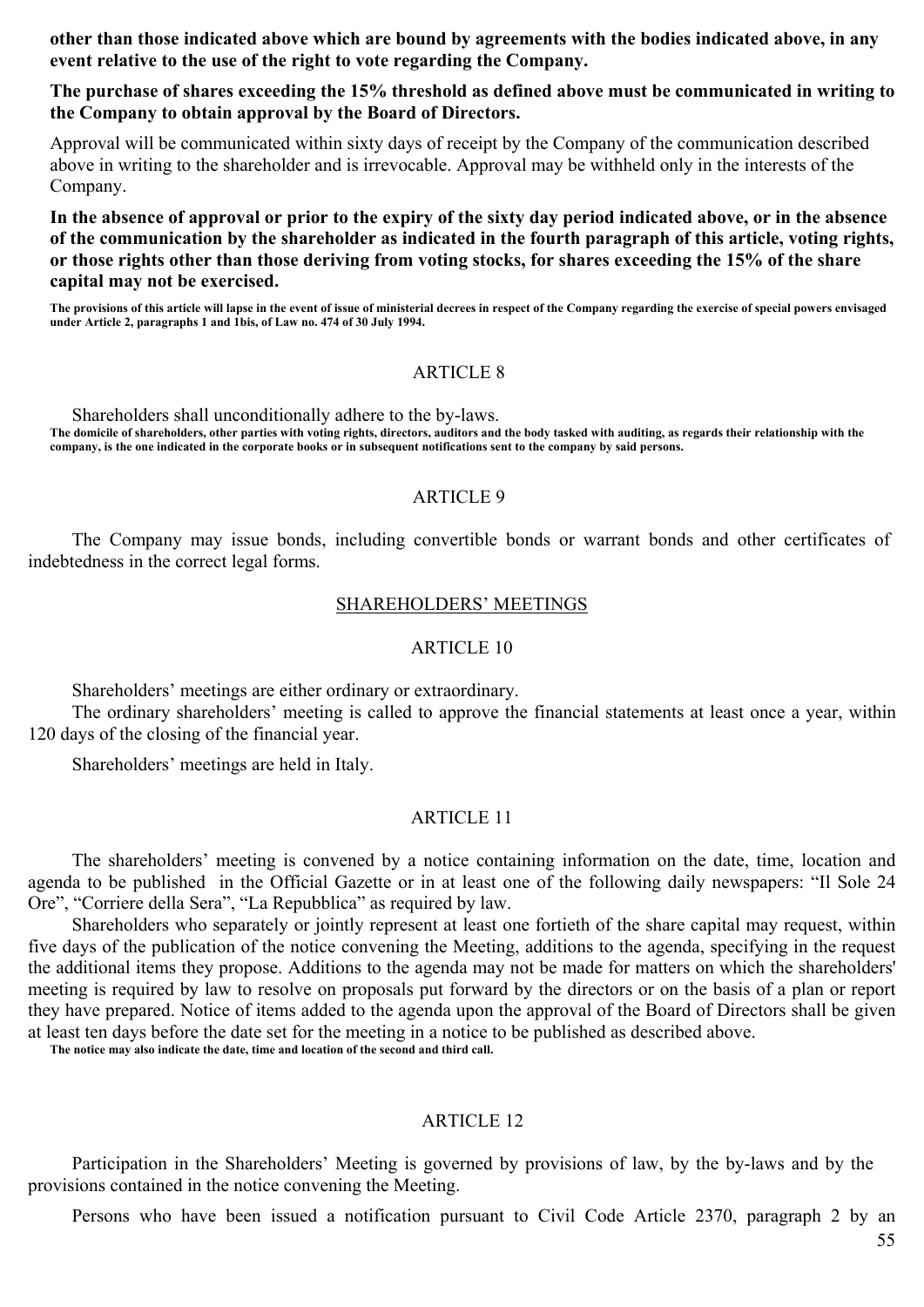authorised financial intermediary at least two working days prior to the date set for the first call are entitled to participate in Shareholders' Meetings.

Entitled persons may delegate in writing another person to represent them as a proxy, according to law.

The Company shall provide space to enable associations of shareholders who fulfil the relevant legal requirements under the terms and procedures agreed with their legal representatives from time to time to post notices and to collect proxies on behalf of shareholders who are employees of the Company or its subsidiaries.

It is the duty of the shareholders' meeting Chairman to ensure the validity of proxies and the right to participation in the Meeting.

The conduct of shareholders' meetings is governed by meeting regulations approved by the ordinary shareholders' meeting.

#### ARTICLE 13

The Shareholders' Meeting, legally convened and constituted, represents all the shareholders. Its decisions are binding on all the shareholders even if they did not participate in the Meetings, or abstained or voted against them.

#### ARTICLE 14

The shareholders' meeting is chaired by the Chairman of the Board of Directors or, in the event of his absence or impediment, by the Director appointed by the Board or, in the event of his absence or impediment, by the oldest Director, or in the event of his absence or impediment, by the person appointed by a majority of the shareholders present.

The shareholders' meeting appoints a Secretary, who need not be a shareholder.

The minutes of the shareholders' meeting are written by the Secretary and signed by the Secretary and the Chairman; the minutes of the extraordinary shareholders' meetings are written by a notary and signed by the Chairman.

The copies of the minutes certified as correct by their writer and the Chairman constitute the legal record.

#### ARTICLE 15

The validity of the formation of shareholders' meetings is established by law.

Ordinary shareholders' meetings authorise resolutions regarding sell-offs, assignments, rent, use and any other provisions, including those pertaining to joint ventures, which may limit the free disposability of the assets of the Company or its branches with strategic relevance related to gas transport and dispatch activities, without prejudice, pursuant to article 2364 no. 5 of the Civil Code, to the directors' responsibility for actions taken. Resolutions regarding these matters shall be adopted, even in second call, with the approval of shareholders representing at least three quarters of the share capital present at the meeting.

For other matters within its powers, the ordinary shareholders' meeting decides with the majorities set by law.

The extraordinary shareholders' meeting resolves, at the first, second and third call, with a majority of at least three quarters of the capital represented at the meeting.

The Board of Directors is responsible for passing resolution on the following issues:

- mergers in the cases envisaged in articles 2505 and 2505 bis of the Civil Code, also in the case of demergers in the cases referred to in these clauses;
- opening, modification and wind-up of branches;
- reduction of the share capital in the case of withdrawal of shareholders;
- amendments of by-laws to comply with legislative provisions;
- transfer of the company's registered office within the domestic territory*.*

#### BOARD OF DIRECTORS

#### ARTICLE 16

The Company's management is entrusted to a Board of Directors consisting of not less than five members and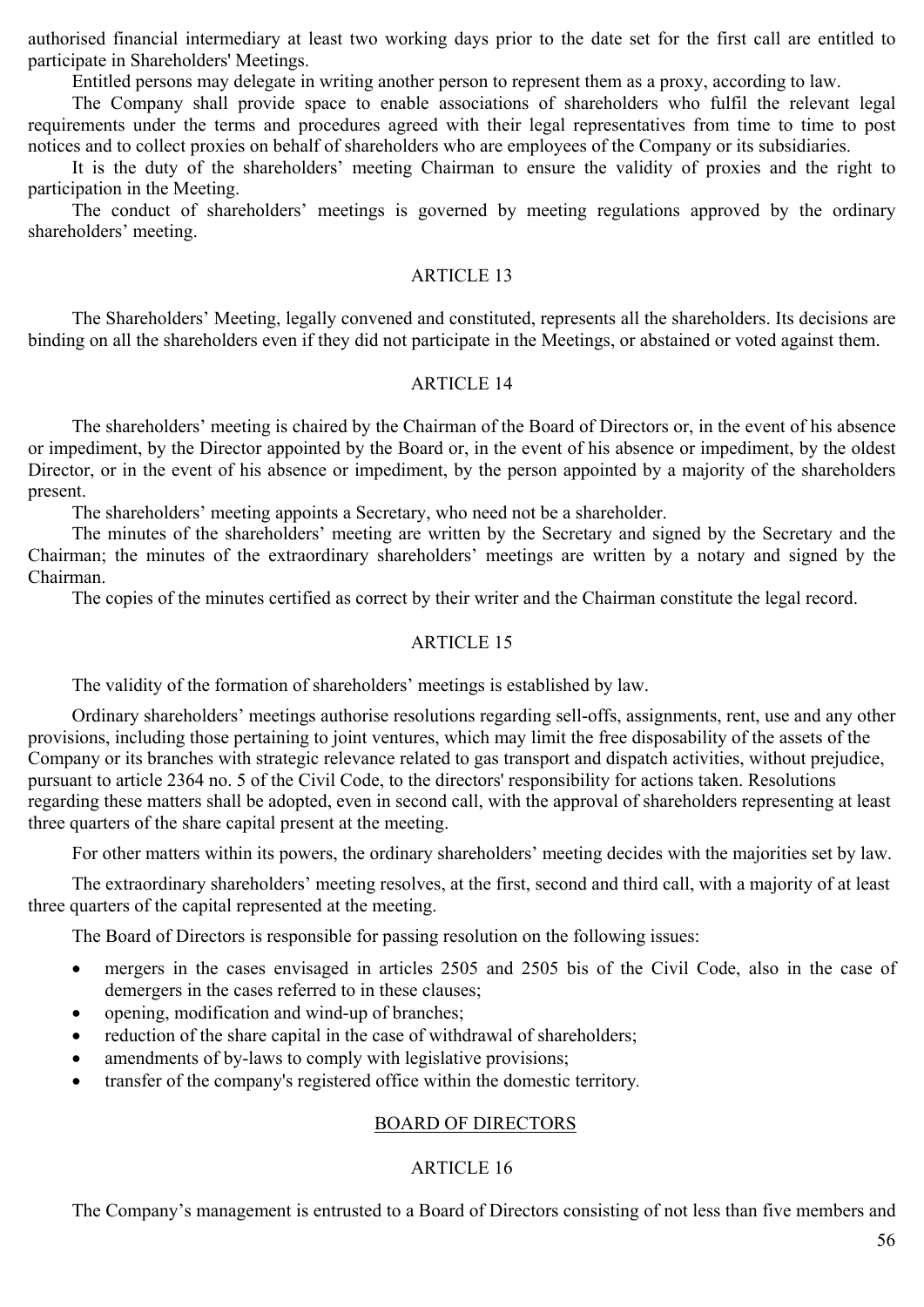no more than nine; their number and term of office are established by the shareholders' meeting at the time of their appointment.

The directors can be appointed for a period of no longer than three financial years. Their term of office expires on the date set for the shareholders' meeting to approve the financial statements of the last financial year of their term of office and they may be re-elected.

The Board of Directors is appointed by the shareholders' meeting based on lists showing the candidates in numerical order.

The lists are presented by the shareholders and filed with the Company's head office, at least fifteen days before the date of the shareholders' meeting in first call, and must be published, according to the procedures prescribed by the law and regulations issued by Consob for the election of the members of the administrative and internal control bodies.

All shareholders are entitled to present or jointly present only one list and to vote for only one list, in accordance with the above-mentioned legislative and regulatory provisions.

A candidate may appear on one list only or he shall be ineligible.

Only shareholders who individually or jointly hold at least 2% of shares with the right to vote in the Ordinary Shareholders' Meeting, or a different percentage fixed or referred to by legislative or regulatory provisions, are entitled to present lists. In order to prove ownership of the number of shares required to present lists, shareholders shall present or have delivered to the Head Office a copy of the notification issued by the financial intermediaries who are authorised depositories of the shares together with the lists.

At least one member, if the Board of Directors is composed of not more than seven members, or at least three members, if the Board of Directors is composed of more than seven members, shall satisfy the independence requirements established for members of the Board of Statutory Auditors of listed companies.

The lists shall expressly identify the candidates who satisfy the above-mentioned independence requirements. All candidates shall further fulfil the integrity requirements established by current regulations.

The professional curriculum vitae of each candidate and statements by each candidate accepting the nomination and certifying under their own responsibility that there are no causes of ineligibility or incompatibility and that they satisfy the integrity requirement and the independence requirement must be filed at the same time as the list. Failure to comply will result in the candidate's inadmissibility.

Appointed directors shall inform the company in the event that they no longer satisfy the independence and integrity requirements, or should unexpected occurrences result in ineligibility or incompatibility*.* 

The Board of Directors shall periodically evaluate the independence and integrity of the members as well as ensure that there are no causes for ineligibility or incompatibility. In the event that a director does not satisfy or fails to fulfil the independence or integrity requirements declared and set down by law, or if there should be any reasons for ineligibility or incompatibility, the Board of Directors shall declare the suspension of the director's office and see to his replacement or invite him to remedy the reasons for incompatibility within a set term. Failure shall result in disqualification from the position.

Members of the board shall be elected as follows:

- a) seven-tenths of the members to be elected, rounded down to the next lower integer number in the case of fractions, shall be taken from the list that received the majority of shareholder votes in the numerical order they were listed;
- b) the rest of the members shall be taken from the other lists that are in no way connected, even indirectly, to the shareholders who presented or voted for the list that had the largest number of votes; to this end, the votes obtained from these lists are subsequently divided by one, two or three according to the number of members to be appointed. The quotients thus obtained are progressively assigned to the candidates on each of these lists, according to the order given in the lists themselves. The quotients assigned in this way are then set out in descending order. Those with the highest quotients are accordingly elected. In the event of candidates having the same quotient, the candidate is elected from a list which has so far not had any members elected or which has had the lowest number of members elected. In the case that none of these lists has elected a member or all of them have elected the same number of members, the candidate who has received the largest number of votes shall be elected from these lists. Should there be an equal number of list votes, and all with the same quotient, a new vote shall be taken by the entire shareholders' meeting, and the candidate who receives the simple majority of votes shall be elected;
- c) in the event that the minimum number of independent members pursuant to statutory regulations are not elected, the quotient of votes to be assigned to each candidate on the various lists shall be calculated following the system described in letter b); the number of candidates required to ensure compliance with the statutory provisions shall be elected from those candidates who have not yet been taken from the lists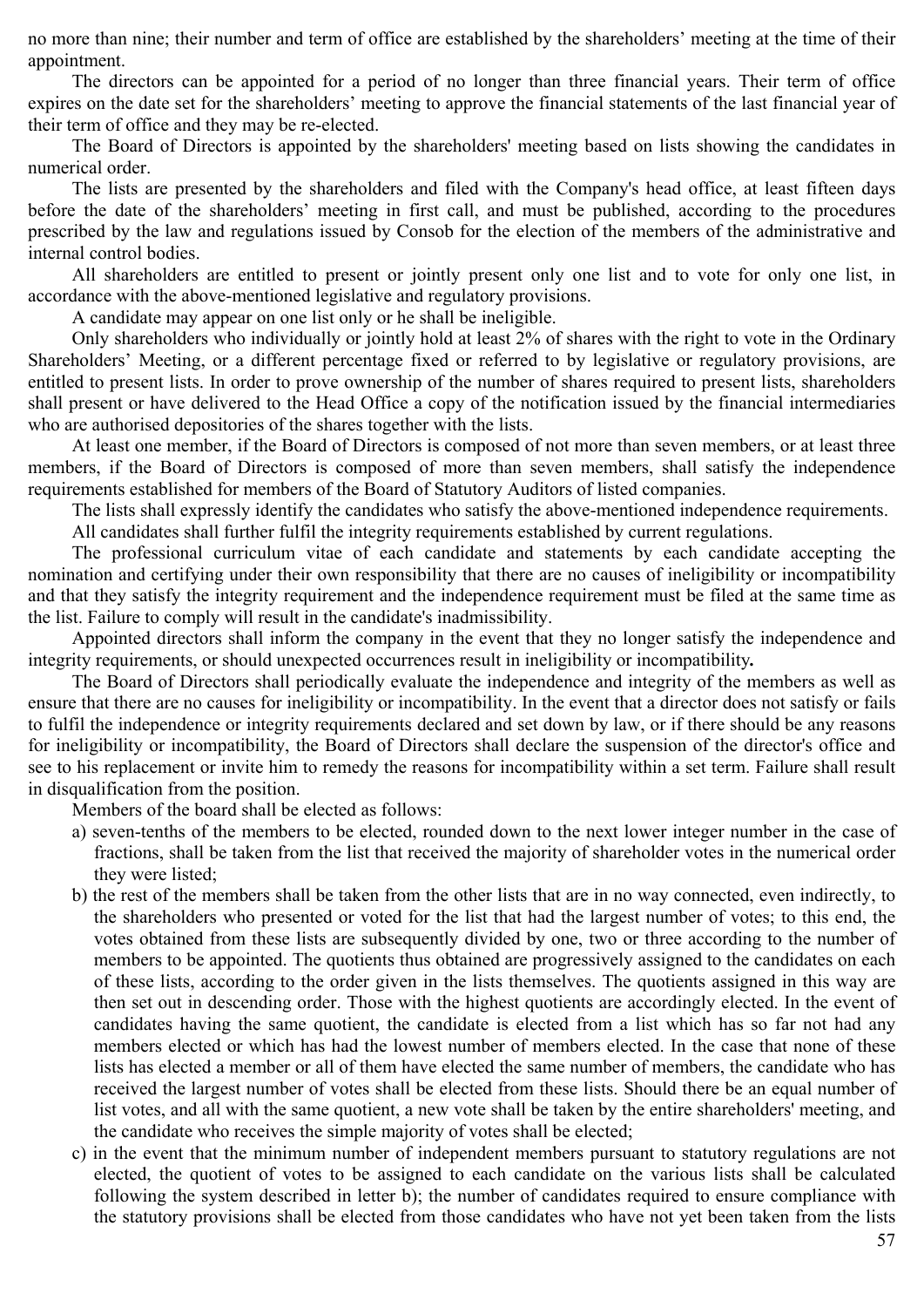as per letters a) and b), who satisfy the independence requirements, and who have received the highest quotients. These members shall take the place of the non-independent members who were assigned the lowest quotients. In the event that there are not enough candidates to fulfil the minimum required number of independent members, the shareholders' meeting shall resolve, according to the legally prescribed majorities, to replace the candidates who do not satisfy the independence requirements and who received the lowest quotients;

d) to appoint members who for any other reason are not appointed following the above procedure, the shareholders'meeting shall pass resolutions, in accordance with the legally prescribed majorities, so as to ensure that the membership of the Board of Directors complies with the law and the by-laws.

Other mandatory provisions of current law, including regulations, are not affected and remain in force*.* 

The list voting procedure is applicable only in the case that the entire Board of Directors is being renewed*.* 

The Shareholders' Meeting can change the number of members of the Board of Directors, even while it is in office, within the limit specified in the first paragraph of this article, seeing to the relative appointments. Appointments of members who are elected in this manner shall expire at the same time as that of those who are in office.

If one or more members leave the Board during the term, action will be taken in compliance with Article 2386 of the Civil Code. If a majority of members leaves the Board, the entire Board of Directors shall be considered lapsed and the Board of Directors shall promptly convene the Shareholders' Meeting in order to appoint a new Board.

The Board of Directors may form internal committees charged with consulting and proposal-making roles on specific matters.

#### ARTICLE 17

The Board of Directors may appoint the Chairman from among its members if the Shareholders' Meeting has not already done so, as well as the Secretary, who need not be a Board member.

The Chairman:

- **•** represents the Company;
- chairs Shareholders' meetings, exercising the functions envisaged in law and in the shareholders' meeting regulation;
- calls and chairs Board of Directors' meetings, prepares the agenda and coordinates its tasks;
- **Example 5** arranges for adequate information about the topics on the agenda to be provided to the directors:
- exercises the powers granted by the Board of Directors.

#### ARTICLE 18

The Board of Directors is convened by the Chairman – or, in his absence or impediment, by a managing director, or, finally, in his absence or impediment, by the eldest board member*–* whenever he thinks it appropriate or when at least two Board members request a meeting of the Board in writing. The request must indicate the reasons for convening the Board.

The Board of Directors meets in the location indicated in the notice of the meeting. The notice is usually sent at least five days before the meeting; the Board of Directors will define any other terms and procedures for the convening of its meetings.

The Board of Directors' meetings may be held via conference call or video conference on condition that all participants are identifiable and can follow the discussion, examine, receive and transmit documents and participate in real time in the discussions. The meeting is considered as having taken place where the Chairman of the meeting and Secretary are located.

The meetings of the Board of Directors are chaired by the Chairman; in the event of his absence or impediment, by the oldest managing director present will chair the meeting, or in the event of his absence or impediment, by the oldest board member present.

#### ARTICLE 19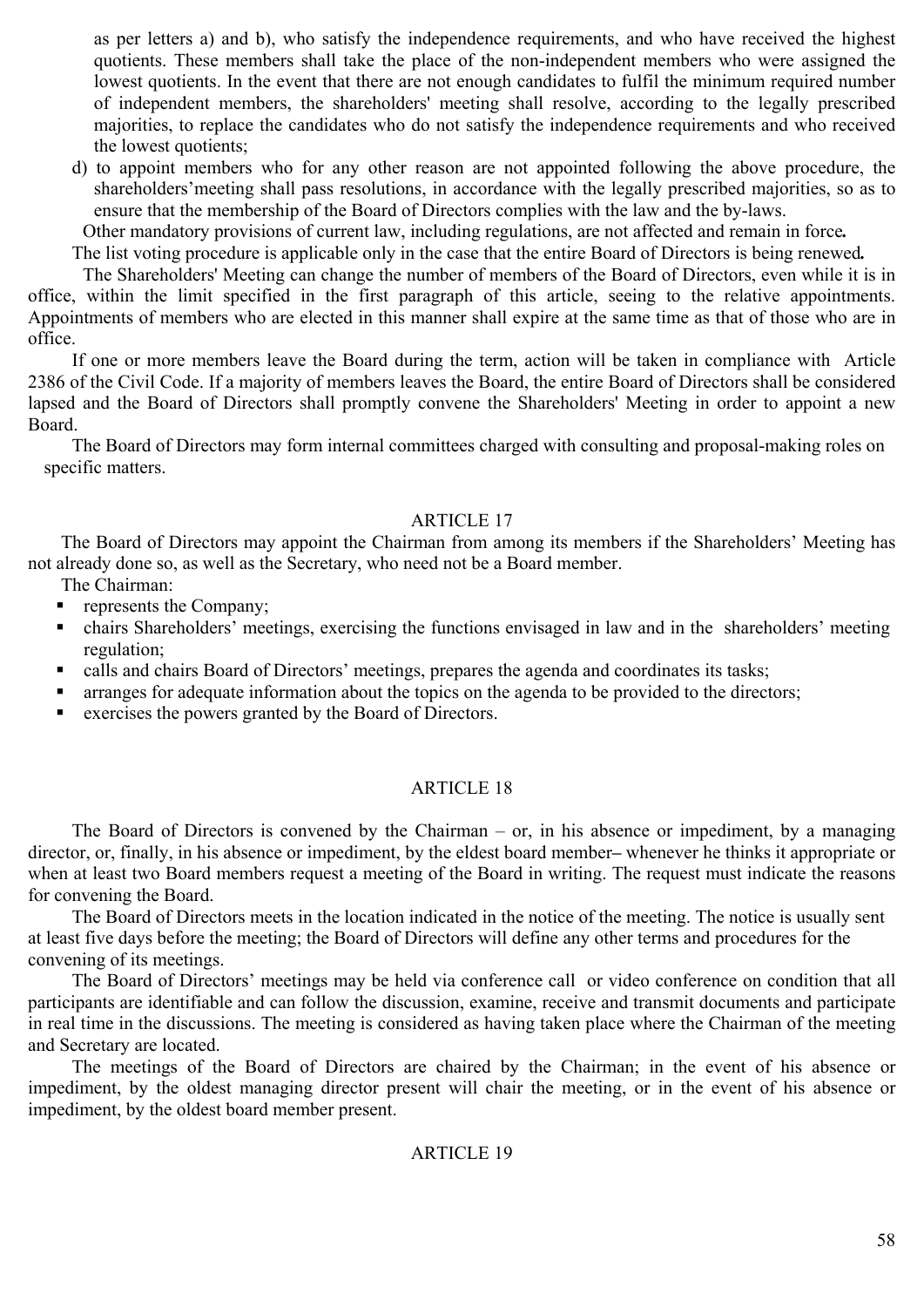The Board of Directors, pursuant to Article 2381 of the Civil Code, may delegate powers to one or more of its members, defining the limits of this delegation and establishing Committees, determining their powers and the number of components.

The Board of Directors may appoint, as proposed by the eldest managing director, upon agreement with the Chairman*,* one or more General Managers, defining their powers, subject to verification that they satisfy the legally prescribed integrity requirements. The Board of Directors shall periodically evaluate the integrity of the General Managers. Failure to satisfy the requirements shall result in removal from the position.

The Board of Directors may also delegate powers for single acts or categories of acts to Company employees and third parties.

On the occasion of meetings and at least once every three months, the Chairman or any directors granted powers pursuant to this article shall inform the Board of Directors and the Board of Auditors on the general trend of operations, including those of subsidiaries, on foreseeable developments, on operations with the most significant economic, financial and patrimonial impact, with special reference to operations in which directors have a personal or indirect interest and those which are affected by any party exercising management or coordination activities.

The Board of Directors, as proposed by the eldest managing director and upon agreement with the Chairman, subject to prior approval by the Board of Statutory Auditors, shall appoint the manager charged with preparing the company's financial reports from among those who satisfy the requirements of professionalism specified below.

The Manager responsible for preparing the company's financial reports shall be chosen from among those who have worked in the following roles for at least three years:

- a) administrative or internal control or management responsibilities at a listed company in Italian or European Union regulated markets, or markets in countries who are members of the OECD that have a share capital no less than two million Euros, or
- b) legal auditing of the accounts of companies described in letter a), or
- c) professional practice or university professorship in the subject, either financial or accounting, or
- d) managerial functions with public or private organisations with responsibilities in the financial, accounting, or auditing sectors.

The Board of Directors shall ensure that the manager responsible for preparing the company's financial reports is endowed with adequate powers and means to perform his duties and shall ascertain that the company's administrative and accounting procedures are effectively applied.

#### ARTICLE 20

A Board of Directors meeting is valid if a majority of members is present.

The decisions are agreed by a simple majority of members present and, in the event of a tie, by the meeting chairman's casting vote.

The minutes of the board meetings are written by the Secretary of the Board of Directors and signed by the Chairman of the meeting and the Secretary. Copies of minutes certified by the Chairman of the meeting and the Secretary of the Board of Directors are valid for legal purposes.

#### ARTICLE 21

Board members are entitled to remuneration on an annual basis and for the duration of their office as set by the ordinary shareholders' meeting when they were appointed; the remuneration so defined is valid until such time as the Shareholders' Meeting decides otherwise. Board members also receive reimbursement for expenses arising from their duties.

Board members with specific duties receive remuneration set by the Board of Directors following the opinion of the Board of Auditors.

#### BOARD OF STATUTORY AUDITORS

#### ARTICLE 22

The Board of Statutory Auditors consists of three statutory auditors; two alternate auditors shall also be appointed. The shareholders' meeting shall appoint the auditors and determine their compensation*.* Auditors shall be chosen from among those who satisfy the integrity and professionalism requirements established by the applicable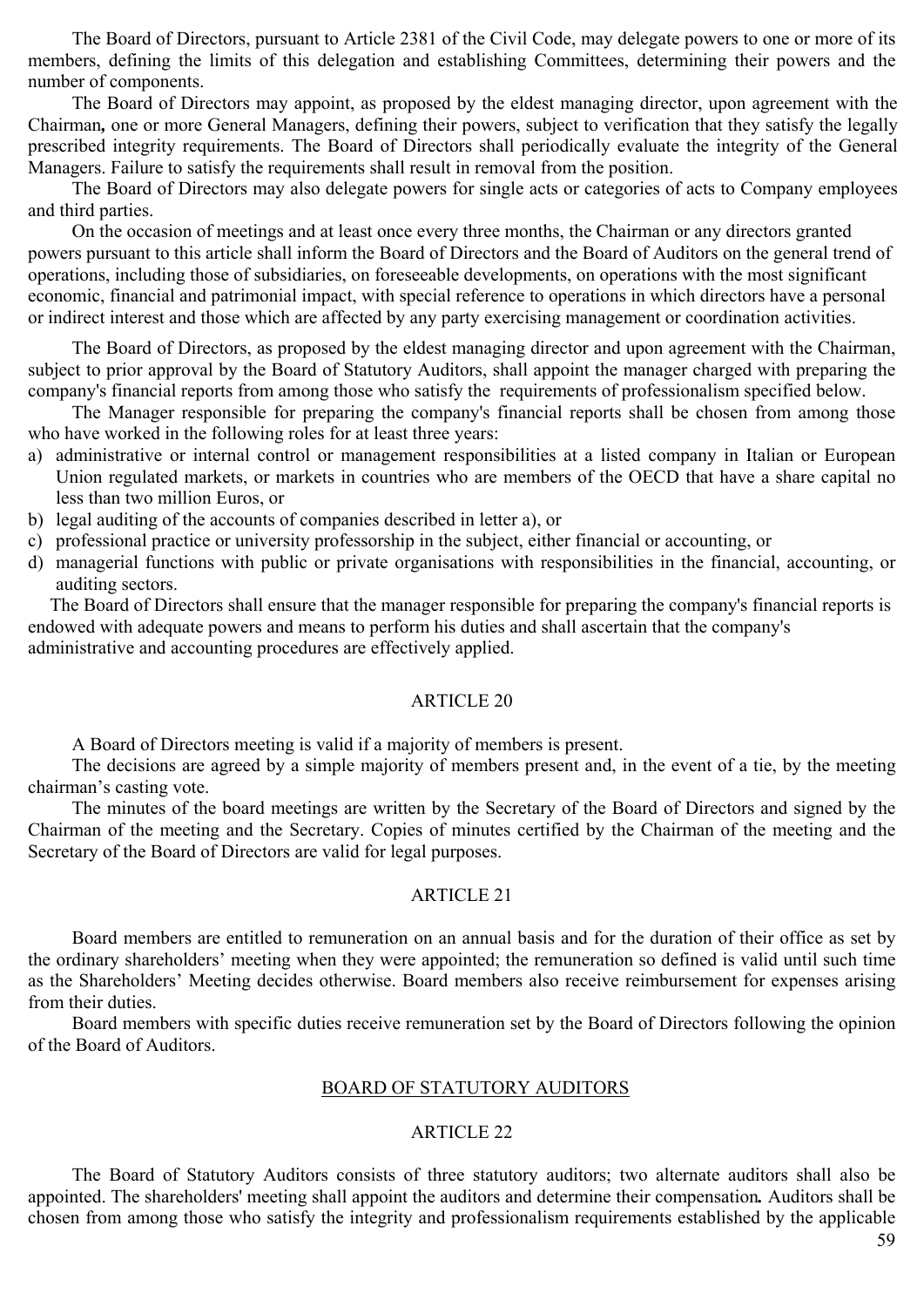laws, particularly Ministry of Justice Decree no. 162 of 30 March 2000.

According to the provisions of this decree, the matters strictly connected to the Company's activities are: commercial law, business economics, corporate finance.

For this purpose, a sector strictly connected to the Company's business is engineering.

Auditors may hold positions as members of administrative and control bodies in other companies, within the limits established by Consob regulations.

Until these regulations come into force, auditors may not be appointed, or if appointed, will cease to be so, who are already statutory auditors in at least five companies that are not controlled by Eni S.p.A. issuing shares listed in regulated markets.

The Board of Statutory Auditors shall be appointed by the shareholders' meeting based on lists presented by shareholders of the candidates in numerical order.

Legal provisions and regulations issued by Consob regarding the election of members of administrative and internal control bodies shall be applied to matters concerning the filing, presentation, and publication of the lists.

Each shareholder may singly or jointly present only one list and vote for only one list, in accordance with the procedures prescribed by the above-mentioned legislative and regulatory provisions.

Shareholders who at the time of the presentation of lists have the right to vote and who alone or jointly with other shareholders hold at least 2% of shares with the right to vote in the ordinary meeting, or a different percentage fixed or referred to by legislative or regulatory provisions, are entitled to present lists.

In order to prove ownership of the number of shares required to present lists, shareholders shall present or have delivered to the Head Office, along with the lists, a copy of the notification issued by the financial intermediaries who are authorised depositories of the shares.

A candidate who appears on more than one list shall be ineligible.

The lists are divided into two sections: the first regards candidates for the post of statutory auditor, the second is for that of alternate auditor. At least the first candidate for each section must be enrolled in the auditors' register and have carried out legal audits of accounts for at least three years.

The two statutory and one alternate auditors shall be taken from the list that receives the majority of votes. The other statutory and alternate auditors shall be appointed according to the procedures set forth in Article 16, letter b), to be applied individually to each of the sections in which the other lists are divided.

The shareholders' meeting shall appoint the statutory auditor who was elected according to the procedures set forth in Article 16, letter b) as Chairman of the Board of Statutory Auditors*.* 

In the event that an auditor taken from the list that received the majority of votes is replaced, the alternate auditor from the same list shall take his or her place; in the event an auditor taken from the other lists is replaced, the alternate auditor from these lists shall be appointed.

The list voting procedure is applicable only in the event that the entire Board of Statutory Auditors is being renewed.

Other mandatory provisions of current law, including regulations, are not affected and remain in force.

Outgoing auditors are eligible for re-election*.* 

The Board of Statutory Auditors may meet via conference call or video conference providing that all participants are identifiable and can follow the discussion, examine, receive and transmit documents and participate in real time in the discussions.

The meeting is considered as having taken place where the Chairman of the Board of Statutory Auditors and Secretary, if appointed, are located.

The right to convene the Board of Directors may be exercised individually by each member of the Board of Statutory Auditors; the right to convene the Shareholders' Meeting may be exercised by no less than two members of the Board of Statutory Auditors*.*

#### REPRESENTATION AND POWERS OF SIGNATURE

#### ARTICLE 23

Legal Representation of the Company in relation to third parties and in court is the individual responsibility of the Chairman and those Board members who have been delegated powers under Article 19 of these by-laws.

#### BALANCE SHEET, PROFITS AND DIVIDENDS

#### ARTICLE 24